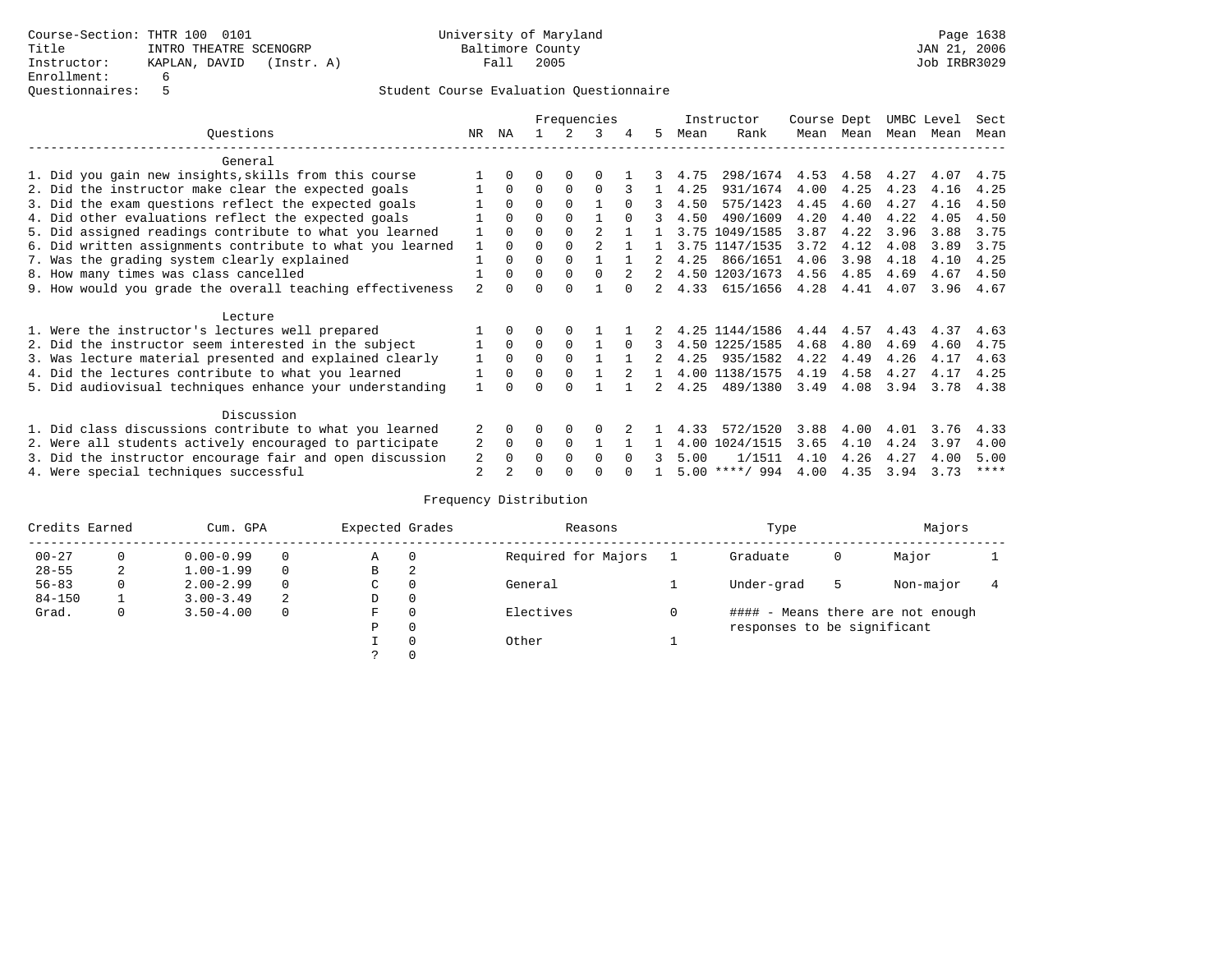|                                                           | Frequencies  |              |          |          |                |          | Instructor    | Course Dept |                  | UMBC Level |           | Sect |      |      |
|-----------------------------------------------------------|--------------|--------------|----------|----------|----------------|----------|---------------|-------------|------------------|------------|-----------|------|------|------|
| Ouestions                                                 | NR.          | ΝA           |          |          | 3              |          | 5.            | Mean        | Rank             |            | Mean Mean | Mean | Mean | Mean |
| General                                                   |              |              |          |          |                |          |               |             |                  |            |           |      |      |      |
| 1. Did you gain new insights, skills from this course     |              | $\Omega$     | 0        | $\Omega$ |                |          |               | 4.75        | 298/1674         | 4.53       | 4.58      | 4.27 | 4.07 | 4.75 |
| 2. Did the instructor make clear the expected goals       |              | $\Omega$     | $\Omega$ | $\Omega$ | $\Omega$       |          |               | 4.25        | 931/1674         | 4.00       | 4.25      | 4.23 | 4.16 | 4.25 |
| 3. Did the exam questions reflect the expected goals      |              | $\Omega$     | $\Omega$ | $\Omega$ |                | $\Omega$ | 3             | 4.50        | 575/1423         | 4.45       | 4.60      | 4.27 | 4.16 | 4.50 |
| 4. Did other evaluations reflect the expected goals       |              | $\Omega$     | $\Omega$ | $\Omega$ |                |          | 3             | 4.50        | 490/1609         | 4.20       | 4.40      | 4.22 | 4.05 | 4.50 |
| 5. Did assigned readings contribute to what you learned   |              | $\Omega$     | $\Omega$ | $\Omega$ | $\mathfrak{D}$ |          |               | 3.75        | 1049/1585        | 3.87       | 4.22      | 3.96 | 3.88 | 3.75 |
| 6. Did written assignments contribute to what you learned | $\mathbf{1}$ | $\Omega$     | $\Omega$ |          |                |          |               |             | 3.75 1147/1535   | 3.72       | 4.12      | 4.08 | 3.89 | 3.75 |
| 7. Was the grading system clearly explained               |              | $\Omega$     | 0        | $\Omega$ |                |          |               | 4.25        | 866/1651         | 4.06       | 3.98      | 4.18 | 4.10 | 4.25 |
| 8. How many times was class cancelled                     |              | $\Omega$     | $\Omega$ | $\Omega$ | $\Omega$       |          |               |             | 4.50 1203/1673   | 4.56       | 4.85      | 4.69 | 4.67 | 4.50 |
| 9. How would you grade the overall teaching effectiveness | 3            | <sup>n</sup> | ∩        | ∩        | U              |          | $\mathcal{L}$ | 5.00        | 1/1656           | 4.28       | 4.41      | 4.07 | 3.96 | 4.67 |
| Lecture                                                   |              |              |          |          |                |          |               |             |                  |            |           |      |      |      |
| 1. Were the instructor's lectures well prepared           |              |              |          | $\Omega$ | $\Omega$       |          |               | 5.00        | 1/1586           | 4.44       | 4.57      | 4.43 | 4.37 | 4.63 |
| 2. Did the instructor seem interested in the subject      |              | $\Omega$     | $\Omega$ | $\Omega$ | $\Omega$       | $\Omega$ | $2^{\circ}$   | 5.00        | 1/1585           | 4.68       | 4.80      | 4.69 | 4.60 | 4.75 |
| 3. Was lecture material presented and explained clearly   | 3            | $\Omega$     | $\Omega$ | $\Omega$ | $\Omega$       | $\Omega$ | $\mathcal{L}$ | 5.00        | 1/1582           | 4.22       | 4.49      | 4.26 | 4.17 | 4.63 |
| 4. Did the lectures contribute to what you learned        | 3            | $\Omega$     | $\Omega$ | $\Omega$ | $\Omega$       |          |               | 4.50        | 692/1575         | 4.19       | 4.58      | 4.27 | 4.17 | 4.25 |
| 5. Did audiovisual techniques enhance your understanding  | 3            |              |          |          | $\cap$         |          |               | 4.50        | 303/1380         | 3.49       | 4.08      | 3.94 | 3.78 | 4.38 |
| Discussion                                                |              |              |          |          |                |          |               |             |                  |            |           |      |      |      |
| 1. Did class discussions contribute to what you learned   |              | 0            | O        | $\Omega$ | O              |          |               | 4.33        | 572/1520         | 3.88       | 4.00      | 4.01 | 3.76 | 4.33 |
| 2. Were all students actively encouraged to participate   |              |              | $\Omega$ | $\Omega$ |                |          |               | 4.00        | 1024/1515        | 3.65       | 4.10      | 4.24 | 3.97 | 4.00 |
| 3. Did the instructor encourage fair and open discussion  | 2            | $\Omega$     | 0        | $\Omega$ | $\Omega$       | $\cap$   |               | 5.00        | 1/1511           | 4.10       | 4.26      | 4.27 | 4.00 | 5.00 |
| 4. Were special techniques successful                     | 2            |              |          |          |                |          |               |             | $5.00$ ****/ 994 | 4.00       | 4.35      | 3.94 | 3.73 | **** |

| Credits Earned |          | Cum. GPA      | Expected Grades |             | Reasons  |                     | Type | Majors                      |   |                                   |  |
|----------------|----------|---------------|-----------------|-------------|----------|---------------------|------|-----------------------------|---|-----------------------------------|--|
| $00 - 27$      | $\Omega$ | $0.00 - 0.99$ |                 | Α           | 0        | Required for Majors |      | Graduate                    | 0 | Major                             |  |
| $28 - 55$      | 2        | $1.00 - 1.99$ |                 | В           | 2        |                     |      |                             |   |                                   |  |
| $56 - 83$      | 0        | $2.00 - 2.99$ |                 | $\sim$<br>◡ |          | General             |      | Under-grad                  | 5 | Non-major                         |  |
| $84 - 150$     |          | $3.00 - 3.49$ | 2               | D           | 0        |                     |      |                             |   |                                   |  |
| Grad.          | 0        | $3.50 - 4.00$ |                 | F           | 0        | Electives           | 0    |                             |   | #### - Means there are not enough |  |
|                |          |               |                 | Ρ           | 0        |                     |      | responses to be significant |   |                                   |  |
|                |          |               |                 |             | $\Omega$ | Other               |      |                             |   |                                   |  |
|                |          |               |                 |             |          |                     |      |                             |   |                                   |  |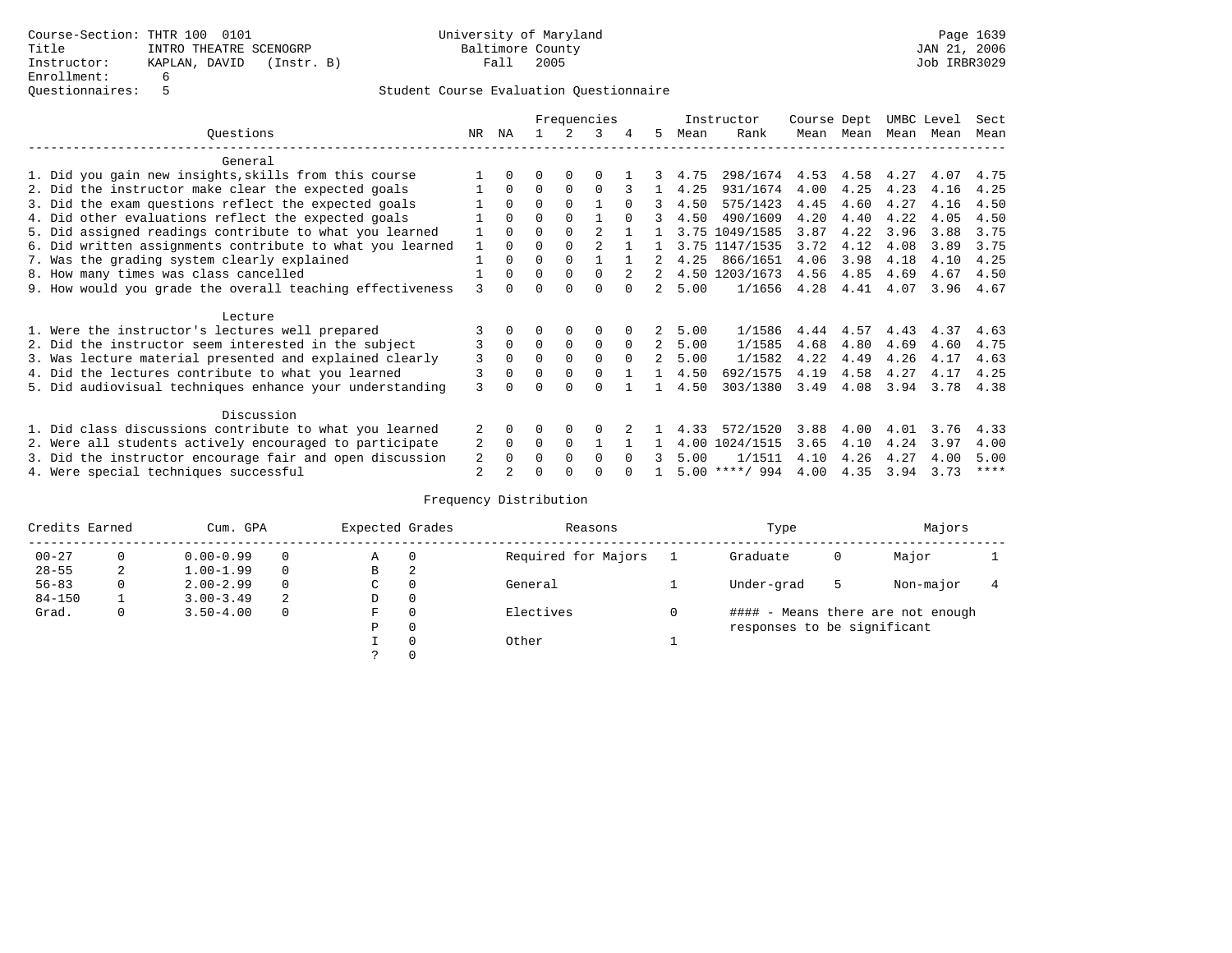|                                                           | Frequencies  |              |              |                | Instructor     | Course Dept UMBC Level Sect |                |      |                    |             |         |      |                     |       |
|-----------------------------------------------------------|--------------|--------------|--------------|----------------|----------------|-----------------------------|----------------|------|--------------------|-------------|---------|------|---------------------|-------|
| Ouestions                                                 |              | NR NA        | $\mathbf{1}$ | 2              | 3              | 4                           | 5              | Mean | Rank               |             |         |      | Mean Mean Mean Mean | Mean  |
|                                                           |              |              |              |                |                |                             |                |      |                    |             |         |      |                     |       |
| General                                                   |              |              |              |                |                |                             |                |      |                    |             |         |      |                     |       |
| 1. Did you gain new insights, skills from this course     | $\Omega$     | 0            | $\Omega$     | $\Omega$       | 1              | 2                           | 4              | 4.43 | 735/1674           | 4.53        | 4.58    | 4.27 | 4.07                | 4.43  |
| 2. Did the instructor make clear the expected goals       | $\Omega$     | 0            | $\Omega$     | $\mathbf{1}$   | 3              | 1                           | 2              |      | 3.57 1465/1674     | 4.00        | 4.25    | 4.23 | 4.16                | 3.57  |
| 3. Did the exam questions reflect the expected goals      | $\Omega$     | 0            | $\Omega$     | $\Omega$       | $\overline{2}$ | 4                           | $\mathbf{1}$   |      | 3.86 1131/1423     | 4.45        | 4.60    | 4.27 | 4.16                | 3.86  |
| 4. Did other evaluations reflect the expected goals       | $\Omega$     | 0            | $\mathbf{1}$ | $\mathbf{1}$   | $\overline{2}$ | $\mathbf{1}$                | $\overline{2}$ |      | 3.29 1511/1609     | 4.20        | 4.40    | 4.22 | 4.05                | 3.29  |
| 5. Did assigned readings contribute to what you learned   | 0            | $\Omega$     | $\Omega$     | $\mathbf{1}$   | $\overline{c}$ | 2                           | 2              |      | 3.71 1084/1585     | 3.87        | 4.22    | 3.96 | 3.88                | 3.71  |
| 6. Did written assignments contribute to what you learned | $\mathbf 0$  | $\Omega$     | $\Omega$     | $\overline{a}$ | $\overline{2}$ | 3                           | $\Omega$       |      | 3.14 1419/1535     | 3.72        | 4.12    | 4.08 | 3.89                | 3.14  |
| 7. Was the grading system clearly explained               | $\Omega$     | $\Omega$     | $\Omega$     | $\Omega$       | $\mathbf{1}$   | 4                           | $\overline{2}$ |      | 4.14 988/1651      | 4.06        | 3.98    | 4.18 | 4.10                | 4.14  |
| 8. How many times was class cancelled                     | 0            | $\Omega$     | $\Omega$     | $\Omega$       | $\mathbf 0$    | 1                           | 6              | 4.86 | 796/1673           | 4.56        | 4.85    | 4.69 | 4.67                | 4.86  |
| 9. How would you grade the overall teaching effectiveness | 1            | $\Omega$     | $\Omega$     | $\Omega$       | $\overline{a}$ | $\overline{a}$              | $\overline{a}$ | 4.00 | 955/1656           | 4.28        | 4.41    | 4.07 | 3.96                | 4.00  |
|                                                           |              |              |              |                |                |                             |                |      |                    |             |         |      |                     |       |
| Lecture                                                   |              |              |              |                |                |                             |                |      |                    |             |         |      |                     |       |
| 1. Were the instructor's lectures well prepared           | $\mathbf 0$  | $\Omega$     | $\Omega$     | $\Omega$       | 2              | 2                           | 3              |      | 4.14 1224/1586     | 4.44        | 4.57    | 4.43 | 4.37                | 4.14  |
| 2. Did the instructor seem interested in the subject      | 0            | $\mathbf 0$  | $\mathbf 0$  | $\mathbf{1}$   | $\Omega$       | 2                           | 4              |      | 4.29 1383/1585     | 4.68        | 4.80    | 4.69 | 4.60                | 4.29  |
| 3. Was lecture material presented and explained clearly   | 0            | $\mathbf 0$  | $\mathbf 0$  | $\mathbf{1}$   | 2              | 3                           |                |      | 1 3.57 1381/1582   | 4.22        | 4.49    | 4.26 | 4.17                | 3.57  |
| 4. Did the lectures contribute to what you learned        | 0            | 0            | $\mathbf 0$  | $\mathbf 0$    | 4              | $\overline{2}$              | $\mathbf{1}$   |      | 3.57 1355/1575     | 4.19        | 4.58    | 4.27 | 4.17                | 3.57  |
| 5. Did audiovisual techniques enhance your understanding  | $\mathbf{1}$ | 3            | $\mathbf{1}$ | $\mathbf{1}$   | $\mathbf{1}$   | $\Omega$                    | $\Omega$       |      | 2.00 1359/1380     | 3.49 4.08   |         | 3.94 | 3.78                | 2.00  |
| Discussion                                                |              |              |              |                |                |                             |                |      |                    |             |         |      |                     |       |
| 1. Did class discussions contribute to what you learned   | 5            | 0            | $\Omega$     | 1              | $\Omega$       | $\Omega$                    | 1              |      | 3.50 1169/1520     | 3.88        | 4.00    | 4.01 | 3.76                | 3.50  |
| 2. Were all students actively encouraged to participate   | 5            | 0            | $\mathbf 0$  | $\mathbf{1}$   | $\mathbf 0$    | $\mathbf{1}$                | $\Omega$       |      | 3.00 1420/1515     | 3.65        | 4.10    | 4.24 | 3.97                | 3.00  |
| 3. Did the instructor encourage fair and open discussion  | 5            | 0            | $\Omega$     | $\mathbf{1}$   | $\Omega$       | 1                           | $\Omega$       |      | 3.00 1420/1511     | 4.10        | 4.26    | 4.27 | 4.00                | 3.00  |
| 4. Were special techniques successful                     | 5            | $\mathbf{1}$ | $\Omega$     | $\mathbf{1}$   | $\Omega$       | $\Omega$                    | $\Omega$       |      | $2.00$ ****/ 994   | 4.00        | 4.35    | 3.94 | 3.73                | $***$ |
|                                                           |              |              |              |                |                |                             |                |      |                    |             |         |      |                     |       |
| Laboratory                                                |              |              |              |                |                |                             |                |      |                    |             |         |      |                     |       |
| 1. Did the lab increase understanding of the material     | 5            | 0            | $\Omega$     | 0              | $\Omega$       | 2                           | 0              | 4.00 | 178/ 265           | 4.17        | 4.38    | 4.23 | 3.97                | 4.00  |
| 2. Were you provided with adequate background information | 5            | 0            | $\mathbf 0$  | 1              | 1              | $\mathbf 0$                 | 0              | 2.50 | 276/278            | 4.17        | 4.38    | 4.19 | 3.97                | 2.50  |
| 3. Were necessary materials available for lab activities  | 5            | $\Omega$     | $\mathbf 0$  | $\mathbf 0$    | $\mathbf 0$    | 2                           | $\Omega$       | 4.00 | 215/ 260           | 4.44        | 4.58    | 4.46 | 4.41                | 4.00  |
| 4. Did the lab instructor provide assistance              | 6            | $\Omega$     | $\Omega$     | $\Omega$       | $\Omega$       | $\mathbf{1}$                | $\Omega$       |      | 4.00 ****/ 259     | 4.58        | 4.72    | 4.33 | 4.19                | $***$ |
|                                                           |              |              |              |                |                |                             |                |      |                    |             |         |      |                     |       |
| Seminar                                                   |              |              |              |                |                |                             |                |      |                    |             |         |      |                     |       |
| 2. Was the instructor available for individual attention  | 6            | 0            | 0            | $\Omega$       | 1              | $\Omega$                    | 0              | 3.00 | $***/101$          |             |         | 4.48 | 4.18                | ****  |
| 5. Were criteria for grading made clear                   | 6            | $\Omega$     | $\mathbf{1}$ | $\Omega$       | $\Omega$       | $\Omega$                    | $\Omega$       | 1.00 | 97<br>$* * * * /$  |             |         | 4.14 | 3.69                | ****  |
| Field Work                                                |              |              |              |                |                |                             |                |      |                    |             |         |      |                     |       |
| 1. Did field experience contribute to what you learned    | 6            | 0            | $\Omega$     | $\Omega$       | 1              | $\Omega$                    | O              |      | $3.00$ ****/<br>76 | ****        | 5.00    | 3.98 | 3.32                | ****  |
| 2. Did you clearly understand your evaluation criteria    | 6            | 0            | 0            | 1              | $\mathsf 0$    | $\mathbf 0$                 | O              |      | $2.00$ ****/<br>77 | ****        | 4.50    | 3.93 | 3.42                | ****  |
| 3. Was the instructor available for consultation          | 6            | $\mathbf 0$  | $\mathbf 0$  | $\mathbf 0$    | $\mathbf{1}$   | $\Omega$                    | $\Omega$       |      | $3.00$ ****/<br>53 | $***$ * * * | 5.00    | 4.45 | 4.34                | ****  |
| 4. To what degree could you discuss your evaluations      | 6            | 0            | $\Omega$     | $\mathbf{1}$   | $\mathbf 0$    | $\Omega$                    | $\Omega$       |      | $2.00$ ****/<br>48 | ****        | 4.00    | 4.12 | 4.00                | $***$ |
| 5. Did conferences help you carry out field activities    | 6            | $\Omega$     | $\Omega$     | $\mathbf{1}$   | $\Omega$       | $\Omega$                    | $\Omega$       |      | $2.00$ ****/<br>49 | $***$ * * * | 4.75    | 4.27 | 4.30                | $***$ |
|                                                           |              |              |              |                |                |                             |                |      |                    |             |         |      |                     |       |
| Self Paced                                                |              |              |              |                |                |                             |                |      |                    |             |         |      |                     |       |
| 1. Did self-paced system contribute to what you learned   | 6            | 0            | 0            | 0              | 1              | $\Omega$                    | $\Omega$       | 3.00 | $* * * * /$<br>61  |             |         | 4.09 | 3.87                |       |
| 3. Were your contacts with the instructor helpful         | 6            | $\Omega$     | $\mathbf 0$  | $\mathbf{1}$   | $\mathbf 0$    | $\Omega$                    | $\Omega$       | 2.00 | 50<br>$* * * * /$  |             | ****    | 4.44 | 4.39                |       |
| 4. Was the feedback/tutoring by proctors helpful          | 6            | $\Omega$     | $\mathbf{0}$ | 0              | $\mathbf{1}$   | $\Omega$                    | $\Omega$       | 3.00 | $***$ /<br>35      | ****        | $***$ * | 4.36 | 3.92                | ****  |
| 5. Were there enough proctors for all the students        | 6            | $\Omega$     | $\Omega$     | $\mathbf{1}$   | $\Omega$       | $\Omega$                    | $\Omega$       |      | $2.00$ ****/<br>31 | ****        | $***$ * | 4.34 | 3.88                | ****  |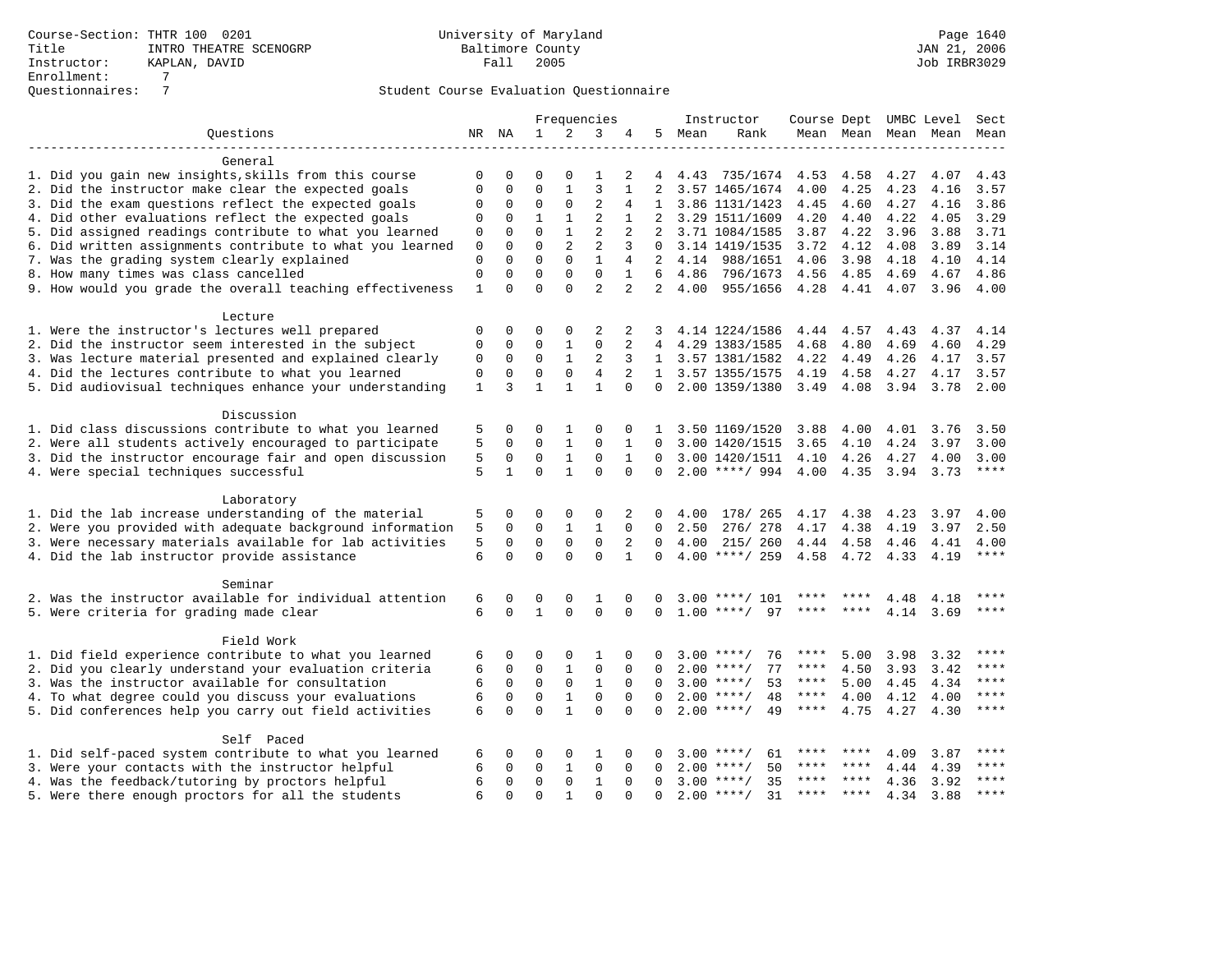|                 | Course-Section: THTR 100 0201 | University of Maryland                  | Page 1640    |
|-----------------|-------------------------------|-----------------------------------------|--------------|
| Title           | INTRO THEATRE SCENOGRP        | Baltimore County                        | JAN 21, 2006 |
| Instructor:     | KAPLAN, DAVID                 | 2005<br>Fall                            | Job IRBR3029 |
| Enrollment:     |                               |                                         |              |
| Ouestionnaires: |                               | Student Course Evaluation Questionnaire |              |

| Credits Earned |          | Cum. GPA      | Expected Grades |          | Reasons             | Type                        | Majors |                                   |  |
|----------------|----------|---------------|-----------------|----------|---------------------|-----------------------------|--------|-----------------------------------|--|
| $00 - 27$      | $\Omega$ | $0.00 - 0.99$ | Α               | 4        | Required for Majors | Graduate                    | 0      | Major                             |  |
| $28 - 55$      | 0        | $1.00 - 1.99$ | В               | 3        |                     |                             |        |                                   |  |
| $56 - 83$      |          | $2.00 - 2.99$ | $\sim$<br>◡     | 0        | General             | Under-grad                  |        | Non-major                         |  |
| $84 - 150$     |          | $3.00 - 3.49$ | D               | 0        |                     |                             |        |                                   |  |
| Grad.          | 0        | $3.50 - 4.00$ | F               | 0        | Electives           |                             |        | #### - Means there are not enough |  |
|                |          |               | Ρ               | 0        |                     | responses to be significant |        |                                   |  |
|                |          |               |                 | $\Omega$ | Other               |                             |        |                                   |  |
|                |          |               |                 | 0        |                     |                             |        |                                   |  |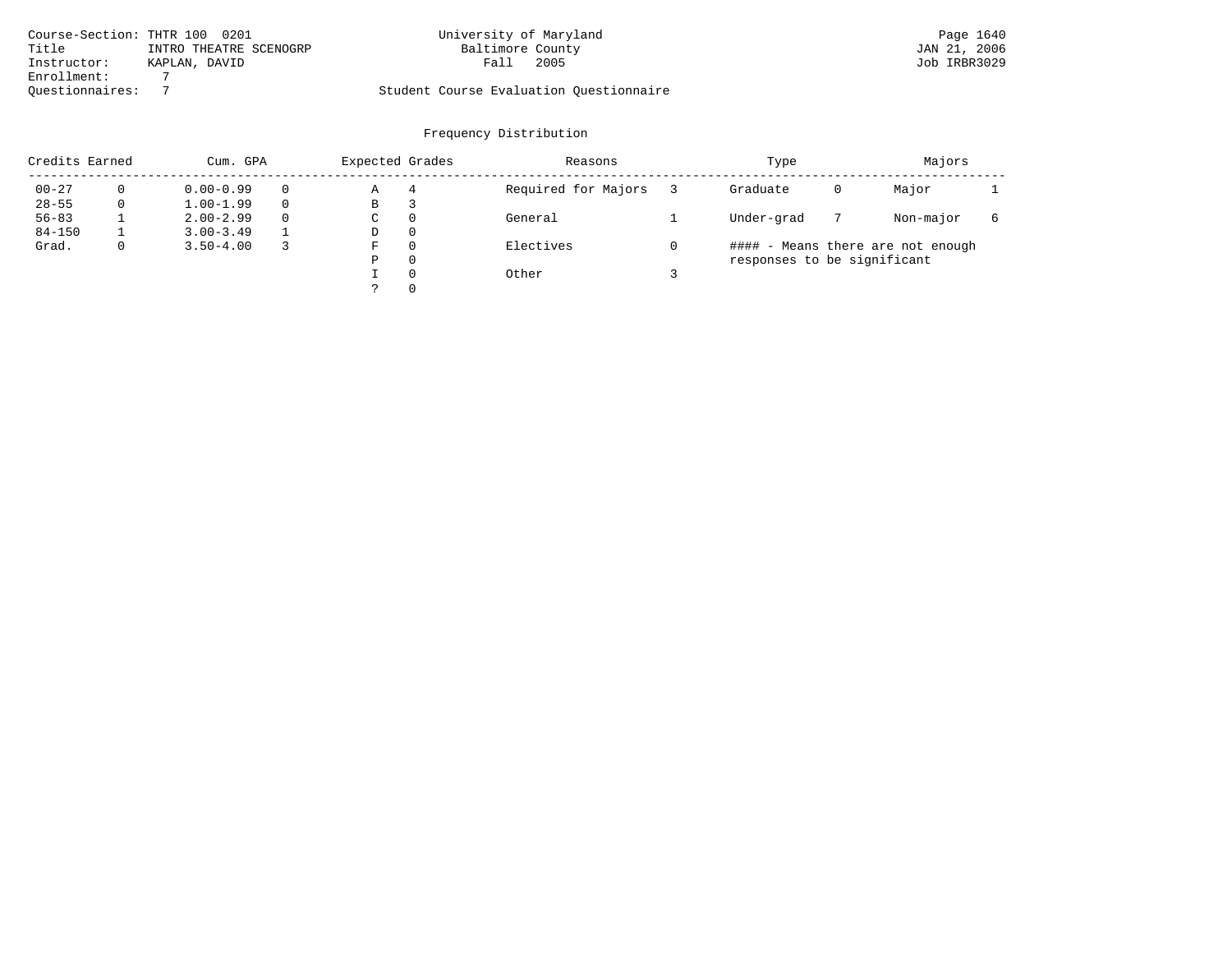|                                                           |                | Frequencies |          | Instructor  |              |              | Course Dept    |      | UMBC Level     |      | Sect           |      |      |      |
|-----------------------------------------------------------|----------------|-------------|----------|-------------|--------------|--------------|----------------|------|----------------|------|----------------|------|------|------|
| Ouestions                                                 | NR             | ΝA          | 1.       | 2           | 3            |              | 5              | Mean | Rank           |      | Mean Mean Mean |      | Mean | Mean |
| General                                                   |                |             |          |             |              |              |                |      |                |      |                |      |      |      |
| 1. Did you gain new insights, skills from this course     | $\Omega$       |             | O        |             |              |              |                | 4.33 | 854/1674       | 4.53 | 4.58           | 4.27 | 4.07 | 4.33 |
| 2. Did the instructor make clear the expected goals       | $\Omega$       | 0           | $\Omega$ | 0           | 1            | $\Omega$     | 2              | 4.33 | 830/1674       | 4.00 | 4.25           | 4.23 | 4.16 | 4.33 |
| 3. Did the exam questions reflect the expected goals      | $\Omega$       | $\Omega$    | $\Omega$ | $\Omega$    | $\Omega$     | $\Omega$     | 3              | 5.00 | 1/1423         | 4.45 | 4.60           | 4.27 | 4.16 | 5.00 |
| 4. Did other evaluations reflect the expected goals       | $\Omega$       |             | $\Omega$ | $\Omega$    | $\Omega$     |              |                | 4.50 | 490/1609       | 4.20 | 4.40           | 4.22 | 4.05 | 4.50 |
| 5. Did assigned readings contribute to what you learned   | 0              | O           | $\Omega$ | $\Omega$    | $\mathbf{1}$ |              |                | 4.33 | 482/1585       | 3.87 | 4.22           | 3.96 | 3.88 | 4.33 |
| 6. Did written assignments contribute to what you learned | $\mathbf 0$    | $\Omega$    | $\Omega$ | $\Omega$    | $\Omega$     |              | 1.             | 4.33 | 578/1535       | 3.72 | 4.12           | 4.08 | 3.89 | 4.33 |
| 7. Was the grading system clearly explained               | 0              |             | $\Omega$ |             | $\Omega$     |              |                |      | 3.67 1377/1651 | 4.06 | 3.98           | 4.18 | 4.10 | 3.67 |
| 8. How many times was class cancelled                     | $\Omega$       | 0           | $\Omega$ | $\Omega$    | $\Omega$     | 2            | $\mathbf{1}$   |      | 4.33 1361/1673 | 4.56 | 4.85           | 4.69 | 4.67 | 4.33 |
| 9. How would you grade the overall teaching effectiveness | $\Omega$       | U           | $\Omega$ | $\Omega$    | $\Omega$     |              | $\mathbf{1}$   | 4.33 | 615/1656       | 4.28 | 4.41           | 4.07 | 3.96 | 4.33 |
| Lecture                                                   |                |             |          |             |              |              |                |      |                |      |                |      |      |      |
| 1. Were the instructor's lectures well prepared           | $\Omega$       |             | 0        |             | $\Omega$     |              |                | 5.00 | 1/1586         | 4.44 | 4.57           | 4.43 | 4.37 | 5.00 |
| 2. Did the instructor seem interested in the subject      | 0              | 0           | 0        | 0           | $\mathbf 0$  | 0            | 3              | 5.00 | 1/1585         | 4.68 | 4.80           | 4.69 | 4.60 | 5.00 |
| 3. Was lecture material presented and explained clearly   | 0              | $\Omega$    | $\Omega$ | $\Omega$    | $\Omega$     | $\mathbf{1}$ | $\mathfrak{D}$ | 4.67 | 438/1582       | 4.22 | 4.49           | 4.26 | 4.17 | 4.67 |
| 4. Did the lectures contribute to what you learned        | $\Omega$       | $\Omega$    | $\Omega$ | $\Omega$    | $\mathbf 0$  |              |                | 4.67 | 495/1575       | 4.19 | 4.58           | 4.27 | 4.17 | 4.67 |
| 5. Did audiovisual techniques enhance your understanding  | $\Omega$       |             | $\Omega$ | $\cap$      | $\mathbf{1}$ | $\mathbf{1}$ | <sup>0</sup>   |      | 3.50 1036/1380 | 3.49 | 4.08           | 3.94 | 3.78 | 3.50 |
| Discussion                                                |                |             |          |             |              |              |                |      |                |      |                |      |      |      |
| 1. Did class discussions contribute to what you learned   | 2              | 0           | 0        | $\Omega$    | $\Omega$     |              | $\Omega$       | 4.00 | 810/1520       | 3.88 | 4.00           | 4.01 | 3.76 | 4.00 |
| 2. Were all students actively encouraged to participate   | 2              | $\Omega$    | $\Omega$ | $\Omega$    | $\Omega$     | 1            | 0              |      | 4.00 1024/1515 | 3.65 | 4.10           | 4.24 | 3.97 | 4.00 |
| 3. Did the instructor encourage fair and open discussion  | 2              | $\Omega$    | $\Omega$ | $\mathbf 0$ | $\mathbf 0$  |              | <sup>0</sup>   |      | 4.00 1050/1511 | 4.10 | 4.26           | 4.27 | 4.00 | 4.00 |
| 4. Were special techniques successful                     | $\overline{2}$ | $\Omega$    | $\Omega$ | $\Omega$    | $\Omega$     | $\mathbf{1}$ | <sup>0</sup>   | 4.00 | 474/994        | 4.00 | 4.35           | 3.94 | 3.73 | 4.00 |
| Laboratory                                                |                |             |          |             |              |              |                |      |                |      |                |      |      |      |
| 1. Did the lab increase understanding of the material     |                | 0           | 0        | 0           |              |              | 0              | 3.50 | 229/<br>265    | 4.17 | 4.38           | 4.23 | 3.97 | 3.50 |
| 2. Were you provided with adequate background information | 1              | $\Omega$    | 0        | 0           | $\mathbf 0$  | $\Omega$     | 2              | 5.00 | 1/278          | 4.17 | 4.38           | 4.19 | 3.97 | 5.00 |
| 3. Were necessary materials available for lab activities  | 1              | $\Omega$    | $\Omega$ | $\Omega$    | $\Omega$     | $\Omega$     |                | 5.00 | 1/260          | 4.44 | 4.58           | 4.46 | 4.41 | 5.00 |
| 4. Did the lab instructor provide assistance              | 1              | $\Omega$    | 0        | 0           | $\mathbf 0$  |              |                | 4.50 | 115/ 259       | 4.58 | 4.72           | 4.33 | 4.19 | 4.50 |
| 5. Were requirements for lab reports clearly specified    | 1              |             | $\cap$   | $\cap$      | $\Omega$     | ∩            |                | 5.00 | 1/233          | 5.00 | 5.00           | 4.20 | 4.00 | 5.00 |

| Credits Earned |              | Cum. GPA      |          |    | Expected Grades | Reasons             | Type                        | Majors |                                   |  |
|----------------|--------------|---------------|----------|----|-----------------|---------------------|-----------------------------|--------|-----------------------------------|--|
| $00 - 27$      |              | $0.00 - 0.99$ | $\Omega$ | Α  | $\Omega$        | Required for Majors | Graduate                    | 0      | Major                             |  |
| $28 - 55$      | $\mathbf{0}$ | $1.00 - 1.99$ | $\Omega$ | В  | 2               |                     |                             |        |                                   |  |
| $56 - 83$      | 0            | $2.00 - 2.99$ | $\Omega$ | C  |                 | General             | Under-grad                  |        | Non-major                         |  |
| $84 - 150$     | 0            | $3.00 - 3.49$ | $\Omega$ | D  | $\Omega$        |                     |                             |        |                                   |  |
| Grad.          | 0            | $3.50 - 4.00$ | $\Omega$ | F. | $\Omega$        | Electives           |                             |        | #### - Means there are not enough |  |
|                |              |               |          | P  | $\Omega$        |                     | responses to be significant |        |                                   |  |
|                |              |               |          |    |                 | Other               |                             |        |                                   |  |
|                |              |               |          |    |                 |                     |                             |        |                                   |  |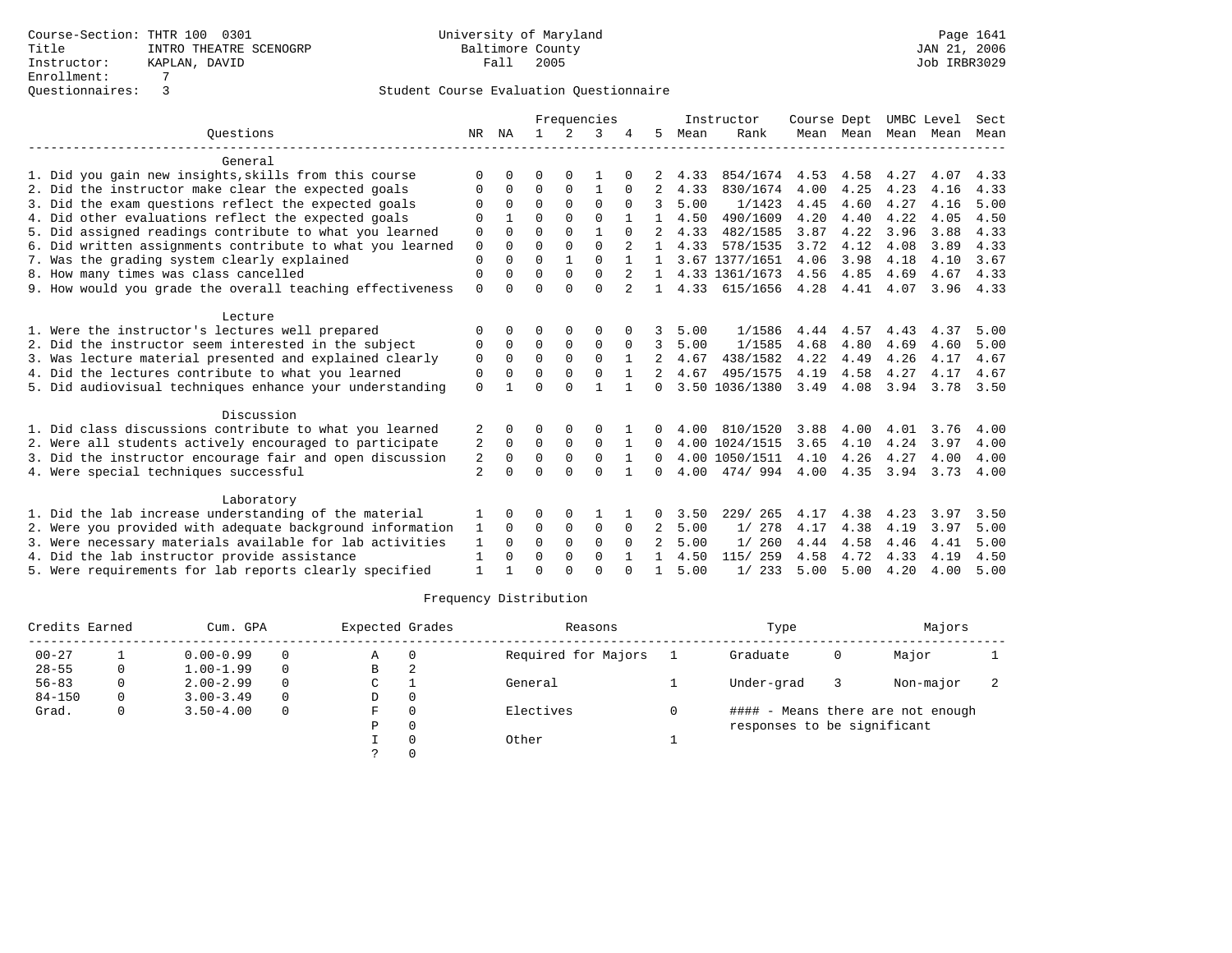|                                                           | Frequencies    |              |              | Instructor   | Course Dept UMBC Level |                |                |      | Sect               |           |           |      |           |                        |
|-----------------------------------------------------------|----------------|--------------|--------------|--------------|------------------------|----------------|----------------|------|--------------------|-----------|-----------|------|-----------|------------------------|
| Ouestions                                                 |                | NR NA        | $\mathbf{1}$ | 2            | 3                      | 4              | 5              | Mean | Rank               |           | Mean Mean |      | Mean Mean | Mean                   |
|                                                           |                |              |              |              |                        |                |                |      |                    |           |           |      |           |                        |
| General                                                   |                |              |              |              |                        |                |                |      |                    |           |           |      |           |                        |
| 1. Did you gain new insights, skills from this course     | 0              | 0            | $\Omega$     | $\Omega$     | $\Omega$               | 3              | 2              | 4.40 | 768/1674           | 4.53      | 4.58      | 4.27 | 4.07      | 4.40                   |
| 2. Did the instructor make clear the expected goals       | $\mathbf{0}$   | $\Omega$     | $\Omega$     | $\Omega$     | $\overline{3}$         | $\mathbf{1}$   | $\mathbf{1}$   |      | 3.60 1451/1674     | 4.00      | 4.25      | 4.23 | 4.16      | 3.60                   |
| 3. Did the exam questions reflect the expected goals      |                | 0            | 0            | 0            | 1                      | $\mathbf{1}$   | 3              | 4.40 | 697/1423           | 4.45      | 4.60      | 4.27 | 4.16      | 4.40                   |
| 4. Did other evaluations reflect the expected goals       |                | $\mathbf 0$  | $\mathbf 0$  | $\mathbf 0$  | $\mathbf{1}$           | 2              | 2              | 4.20 | 930/1609           | 4.20      | 4.40      | 4.22 | 4.05      | 4.20                   |
| 5. Did assigned readings contribute to what you learned   | 0              | $\mathbf 0$  | $\mathbf 0$  | $\mathbf{1}$ | $\mathbf 0$            | 3              | $\mathbf{1}$   |      | 3.80 1006/1585     | 3.87      | 4.22      | 3.96 | 3.88      | 3.80                   |
| 6. Did written assignments contribute to what you learned | 0              | $\mathbf 0$  | $\mathbf 0$  | $\mathbf{1}$ | 1                      | 2              | $\mathbf{1}$   |      | 3.60 1240/1535     | 3.72      | 4.12      | 4.08 | 3.89      | 3.60                   |
| 7. Was the grading system clearly explained               | $\mathbf 0$    | $\Omega$     | $\Omega$     | $\Omega$     | $\overline{a}$         | $\mathbf{1}$   | 2              |      | 4.00 1097/1651     | 4.06      | 3.98      | 4.18 | 4.10      | 4.00                   |
| 8. How many times was class cancelled                     | $\mathbf 0$    | $\mathbf 0$  | $\mathbf 0$  | $\mathbf 0$  | $\mathbf 0$            | 2              | $\overline{3}$ |      | 4.60 1135/1673     | 4.56      | 4.85      | 4.69 | 4.67      | 4.60                   |
| 9. How would you grade the overall teaching effectiveness | $\mathbf{1}$   | $\mathbf{0}$ | $\mathbf 0$  | $\Omega$     | $\mathbf{1}$           | 3              | $\Omega$       |      | 3.75 1237/1656     | 4.28      | 4.41      | 4.07 | 3.96      | 3.75                   |
|                                                           |                |              |              |              |                        |                |                |      |                    |           |           |      |           |                        |
| Lecture                                                   |                |              |              |              |                        |                |                |      |                    |           |           |      |           |                        |
| 1. Were the instructor's lectures well prepared           | $\mathbf 0$    | $\mathbf 0$  | 0            | $\mathbf 0$  | 2                      | 2              | 1              |      | 3.80 1400/1586     | 4.44      | 4.57      | 4.43 | 4.37      | 3.80                   |
| 2. Did the instructor seem interested in the subject      | $\mathbf 0$    | 0            | 0            | $\mathbf{0}$ | $\mathbf 0$            | 2              | 3              |      | 4.60 1142/1585     | 4.68      | 4.80      | 4.69 | 4.60      | 4.60                   |
| 3. Was lecture material presented and explained clearly   | 0              | $\mathbf 0$  | $\mathbf{1}$ | $\mathbf 0$  | $\mathbf 0$            | 3              |                |      | 1 3.60 1371/1582   | 4.22      | 4.49      | 4.26 | 4.17      | 3.60                   |
| 4. Did the lectures contribute to what you learned        | $\mathbf 0$    | $\mathbf 0$  | $\mathbf 0$  | $\mathbf{1}$ | $\mathbf 0$            | $\mathbf{1}$   | 3              |      | 4.20 1010/1575     | 4.19      | 4.58      | 4.27 | 4.17      | 4.20                   |
| 5. Did audiovisual techniques enhance your understanding  | $\mathbf 0$    | $\mathbf 0$  | $\Omega$     | $\mathbf{1}$ | $\overline{a}$         | $\overline{2}$ | $\Omega$       |      | 3.20 1178/1380     | 3.49      | 4.08      | 3.94 | 3.78      | 3.20                   |
|                                                           |                |              |              |              |                        |                |                |      |                    |           |           |      |           |                        |
| Discussion                                                |                |              |              |              |                        |                |                |      |                    |           |           |      |           |                        |
| 1. Did class discussions contribute to what you learned   | 1              | 0            | 1            | 0            | 1                      | 1              | 1              |      | 3.25 1284/1520     | 3.88      | 4.00      | 4.01 | 3.76      | 3.25                   |
| 2. Were all students actively encouraged to participate   | 1              | $\mathbf 0$  | $\mathbf{1}$ | $\mathbf 0$  | $\mathbf{1}$           | $\mathbf{1}$   | $\mathbf{1}$   |      | 3.25 1381/1515     | 3.65      | 4.10      | 4.24 | 3.97      | 3.25                   |
| 3. Did the instructor encourage fair and open discussion  | 1              | $\mathbf 0$  | $\mathbf 0$  | 1            | $\mathbf{1}$           | 1              | 1              |      | 3.50 1308/1511     | 4.10      | 4.26      | 4.27 | 4.00      | 3.50                   |
| 4. Were special techniques successful                     | $\mathbf{1}$   | 3            | $\Omega$     | $\Omega$     | $\mathbf{1}$           | $\Omega$       | $\Omega$       |      | $3.00$ ****/ 994   | 4.00      | 4.35      | 3.94 | 3.73      | $***$                  |
|                                                           |                |              |              |              |                        |                |                |      |                    |           |           |      |           |                        |
| Laboratory                                                |                |              |              |              |                        |                |                |      |                    |           |           |      |           |                        |
| 1. Did the lab increase understanding of the material     | 2              | 0            | 0            | 0            | 0                      | 0              | 3              | 5.00 | 1/265              | 4.17      | 4.38      | 4.23 | 3.97      | 5.00                   |
| 2. Were you provided with adequate background information | 2              | 0            | 0            | $\mathbf 0$  | 0                      | $\Omega$       | 3              | 5.00 | 1/278              | 4.17      | 4.38      | 4.19 | 3.97      | 5.00                   |
| 3. Were necessary materials available for lab activities  | 2              | $\mathbf 0$  | $\mathbf 0$  | $\mathbf 0$  | $\mathbf{1}$           | $\mathbf 0$    | 2              | 4.33 | 175/ 260           | 4.44      | 4.58      | 4.46 | 4.41      | 4.33                   |
| 4. Did the lab instructor provide assistance              | $\overline{2}$ | $\mathbf 0$  | $\mathbf 0$  | $\mathsf 0$  | $\mathbf 0$            | $\mathbf{1}$   | $\overline{2}$ | 4.67 | 89/ 259            | 4.58      | 4.72      | 4.33 | 4.19      | 4.67                   |
| 5. Were requirements for lab reports clearly specified    | 2              | 2            | $\mathbf 0$  | $\mathbf 0$  | $\mathbf 0$            | $\mathbf 0$    | $\mathbf{1}$   |      | $5.00$ ****/ 233   | 5.00      | 5.00      | 4.20 | 4.00      | $***$                  |
| Seminar                                                   |                |              |              |              |                        |                |                |      |                    |           |           |      |           |                        |
| 1. Were assigned topics relevant to the announced theme   | 3              | $\mathbf 0$  | 0            | $\mathbf 0$  | 1                      | 1              | 0              | 3.50 | 89/ 103            | 3.50      | 3.50      | 4.41 | 4.33      | 3.50                   |
| 2. Was the instructor available for individual attention  | 3              | $\mathbf{1}$ | $\Omega$     | $\Omega$     | $\mathbf{1}$           | $\Omega$       | $\Omega$       |      | $3.00$ ****/ 101   | ****      | ****      | 4.48 | 4.18      | ****                   |
| 3. Did research projects contribute to what you learned   | 3              | $\mathbf{1}$ | $\mathbf 0$  | $\mathbf 0$  | $\mathbf{1}$           | $\mathbf 0$    | $\Omega$       | 3.00 | 95<br>$***/$       | ****      | $***$     | 4.31 | 3.99      | $***$                  |
| 4. Did presentations contribute to what you learned       | 3              | $\mathbf{1}$ | $\mathbf 0$  | $\mathbf 0$  | 1                      | 0              | $\Omega$       | 3.00 | 99<br>$***/$       | ****      | ****      | 4.39 | 4.10      | $\star\star\star\star$ |
| 5. Were criteria for grading made clear                   | 3              | $\mathbf{1}$ | $\Omega$     | $\Omega$     | $\mathbf{1}$           | $\Omega$       | $\Omega$       | 3.00 | 97<br>$***$ /      |           |           | 4.14 | 3.69      | ****                   |
|                                                           |                |              |              |              |                        |                |                |      |                    |           |           |      |           |                        |
| Field Work                                                |                |              |              |              |                        |                |                |      |                    |           |           |      |           |                        |
| 1. Did field experience contribute to what you learned    | 4              | $\mathbf 0$  | $\mathbf 0$  | $\mathbf{0}$ | $\Omega$               | 0              | 1              |      | 76<br>$5.00$ ****/ | ****      | 5.00      | 3.98 | 3.32      | ****                   |
| 2. Did you clearly understand your evaluation criteria    | 4              | 0            | 0            | $\mathbf 0$  | $\mathbf 0$            | $\mathbf 0$    | 1              | 5.00 | 77<br>$***/$       | ****      | 4.50      | 3.93 | 3.42      | ****                   |
| 3. Was the instructor available for consultation          | 4              | $\mathbf 0$  | $\mathbf 0$  | $\mathbf 0$  | $\mathbf 0$            | $\mathbf 0$    | 1              |      | $5.00$ ****/<br>53 | ****      | 5.00      | 4.45 | 4.34      | $***$                  |
| 4. To what degree could you discuss your evaluations      | 4              | $\Omega$     | $\mathbf 0$  | $\Omega$     | $\Omega$               | $\Omega$       | $\mathbf{1}$   |      | $5.00$ ****/<br>48 | $***$ * * | 4.00      | 4.12 | 4.00      | ****                   |
| 5. Did conferences help you carry out field activities    |                | $\mathsf 0$  | $\Omega$     | $\Omega$     | $\Omega$               | $\Omega$       | $\mathbf{1}$   |      | $5.00$ ****/<br>49 | ****      | 4.75      | 4.27 | 4.30      | ****                   |
|                                                           | $\overline{4}$ |              |              |              |                        |                |                |      |                    |           |           |      |           |                        |
| Self Paced                                                |                |              |              |              |                        |                |                |      |                    |           |           |      |           |                        |
| 1. Did self-paced system contribute to what you learned   | 4              | 0            | 0            | $\mathbf 0$  | $\Omega$               | $\Omega$       | 1              | 5.00 | $***$ /<br>61      | ****      |           | 4.09 | 3.87      | ****                   |
| 2. Did study questions make clear the expected goal       | 4              | $\mathbf 0$  | $\mathbf 0$  | $\mathbf 0$  | $\mathbf 0$            | $\Omega$       | $\mathbf{1}$   | 5.00 | 52<br>$***/$       | ****      | ****      | 4.26 | 3.91      | ****                   |
| 3. Were your contacts with the instructor helpful         | $\overline{4}$ | $\mathbf 0$  | $\mathbf 0$  | $\mathsf 0$  | $\mathbf 0$            | $\Omega$       | $\mathbf{1}$   | 5.00 | $***$ /<br>50      |           | $***$ *   | 4.44 | 4.39      | * * * *                |
| 4. Was the feedback/tutoring by proctors helpful          | $\overline{4}$ | $\mathbf 0$  | $\mathbf 0$  | $\mathbf 0$  | $\mathbf 0$            | $\Omega$       | $\mathbf{1}$   | 5.00 | $***$ /<br>35      | ****      | $* * * *$ | 4.36 | 3.92      | ****                   |
| 5. Were there enough proctors for all the students        | $\overline{4}$ | $\Omega$     | $\Omega$     | $\Omega$     | $\Omega$               | $\Omega$       | $\mathbf{1}$   |      | $5.00$ ****/<br>31 | ****      | ****      | 4.34 | 3.88      | ****                   |
|                                                           |                |              |              |              |                        |                |                |      |                    |           |           |      |           |                        |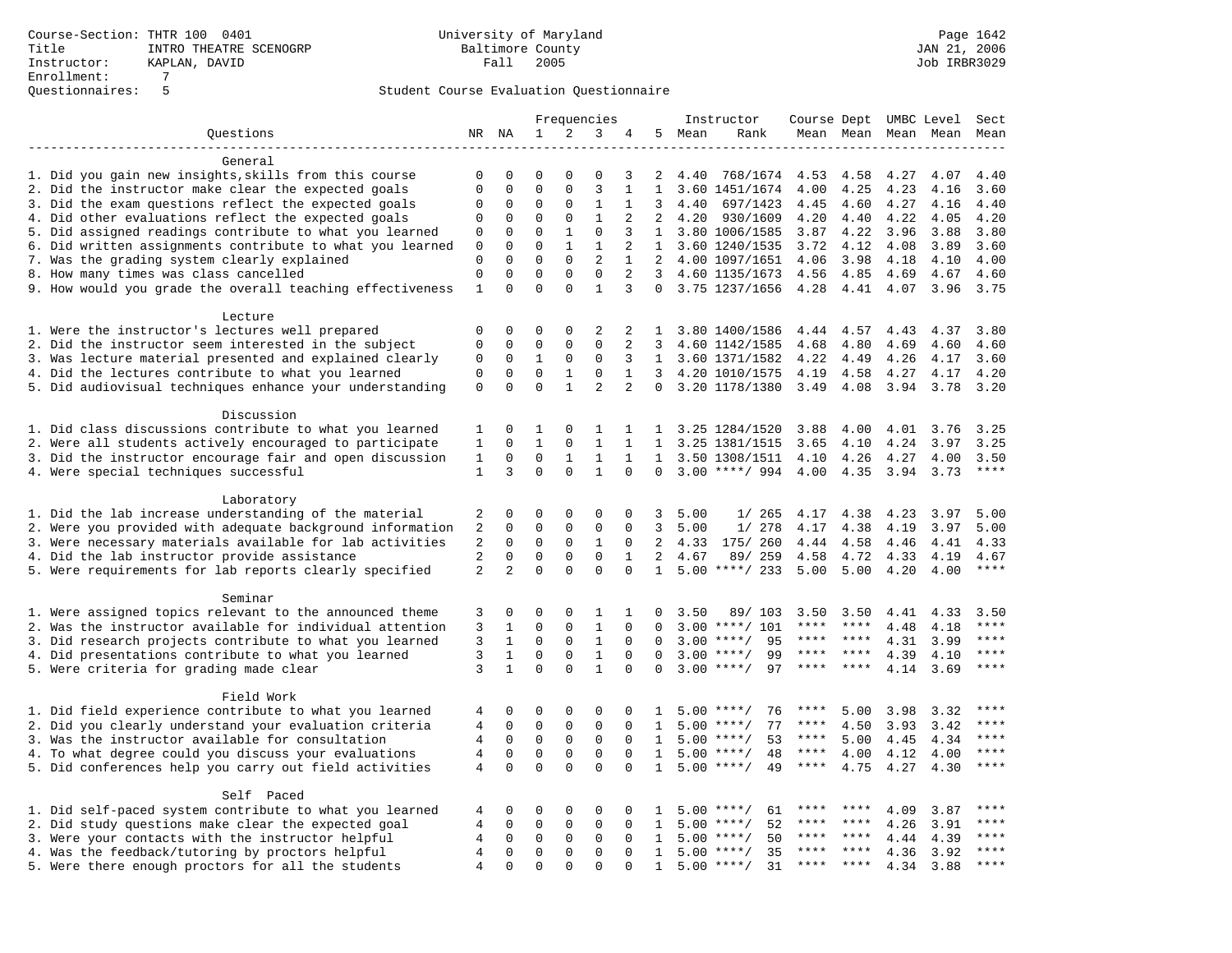|                 | Course-Section: THTR 100 0401 | University of Maryland                  | Page 1642    |
|-----------------|-------------------------------|-----------------------------------------|--------------|
| Title           | INTRO THEATRE SCENOGRP        | Baltimore County                        | JAN 21, 2006 |
| Instructor:     | KAPLAN, DAVID                 | 2005<br>Fall                            | Job IRBR3029 |
| Enrollment:     |                               |                                         |              |
| Ouestionnaires: |                               | Student Course Evaluation Questionnaire |              |

| Credits Earned |          | Cum. GPA      |          |   | Expected Grades | Reasons             | Type                        | Majors |                                   |  |
|----------------|----------|---------------|----------|---|-----------------|---------------------|-----------------------------|--------|-----------------------------------|--|
| $00 - 27$      |          | $0.00 - 0.99$ |          | Α |                 | Required for Majors | Graduate                    | 0      | Major                             |  |
| $28 - 55$      | 0        | $1.00 - 1.99$ |          | В | 4               |                     |                             |        |                                   |  |
| $56 - 83$      | $\Omega$ | $2.00 - 2.99$ | $\Omega$ | C | $\Omega$        | General             | Under-grad                  | 5      | Non-major                         |  |
| $84 - 150$     | $\Omega$ | $3.00 - 3.49$ | $\Omega$ | D | $\Omega$        |                     |                             |        |                                   |  |
| Grad.          | 0        | $3.50 - 4.00$ |          | F | $\Omega$        | Electives           |                             |        | #### - Means there are not enough |  |
|                |          |               |          | Ρ | $\Omega$        |                     | responses to be significant |        |                                   |  |
|                |          |               |          |   | $\Omega$        | Other               |                             |        |                                   |  |
|                |          |               |          |   | $\Omega$        |                     |                             |        |                                   |  |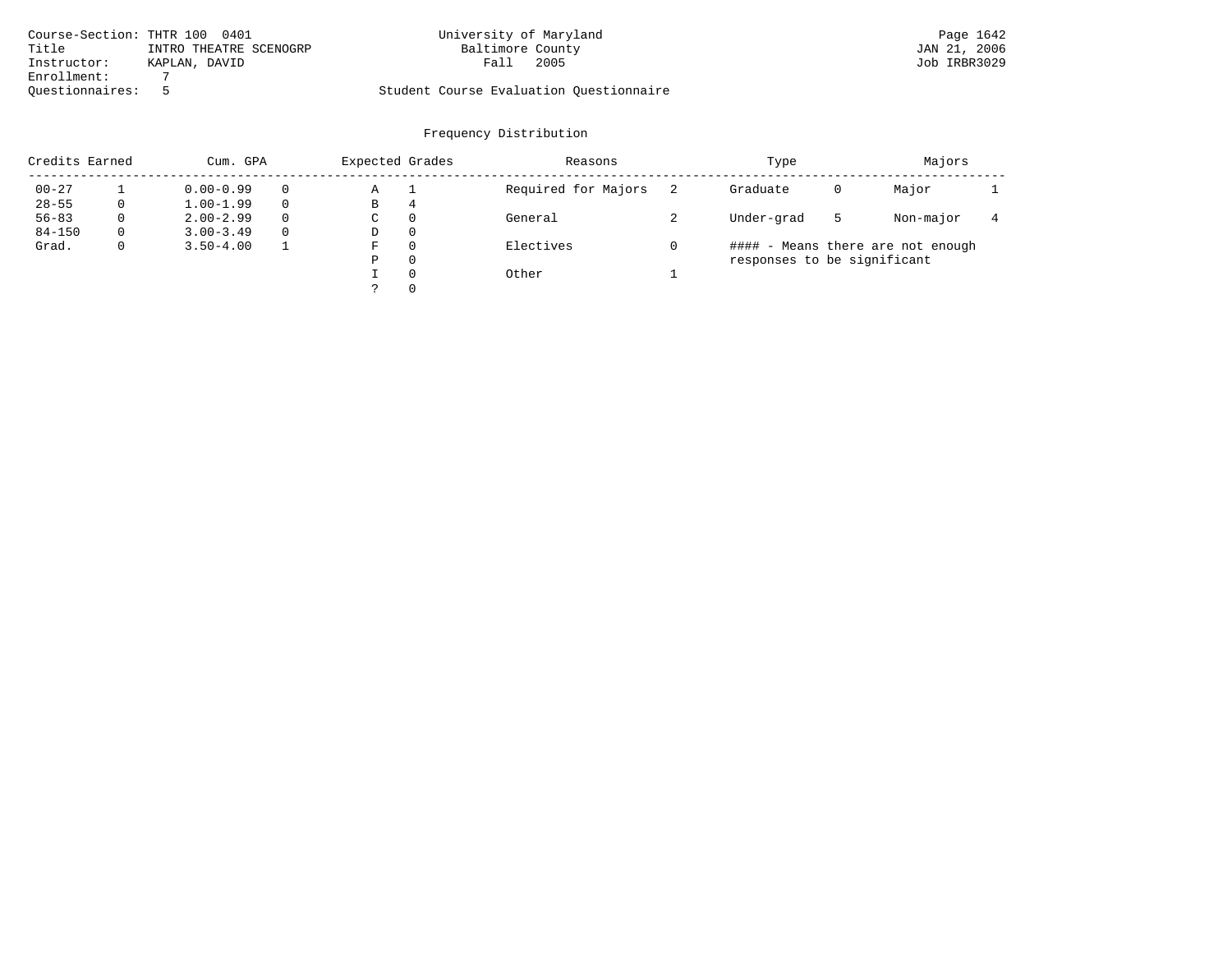|                                                           |              |              |               |               | Frequencies             |              |                |      | Instructor         | Course Dept  |                     |              | UMBC Level | Sect         |
|-----------------------------------------------------------|--------------|--------------|---------------|---------------|-------------------------|--------------|----------------|------|--------------------|--------------|---------------------|--------------|------------|--------------|
| Ouestions                                                 |              | NR NA        | $\mathbf{1}$  | 2             | 3                       |              | 5              | Mean | Rank               |              | Mean Mean Mean Mean |              |            | Mean         |
| General                                                   |              |              |               |               |                         |              |                |      |                    |              |                     |              |            |              |
| 1. Did you gain new insights, skills from this course     | $\Omega$     | U            | U             | $\Omega$      | $\Omega$                |              |                | 5.00 | 1/1674             | 4.74         | 4.58                | 4.27         | 4.07       | 5.00         |
| 2. Did the instructor make clear the expected goals       | 0            | 0            | $\Omega$      | 0             | $\Omega$                | 0            | 5              | 5.00 | 1/1674             | 4.76         | 4.25                | 4.23         | 4.16       | 5.00         |
| 3. Did the exam questions reflect the expected goals      | $\Omega$     | $\Omega$     | $\Omega$      | $\Omega$      | $\Omega$                | 1            | 4              | 4.80 | 203/1423           | 4.75         | 4.60                | 4.27         | 4.16       | 4.80         |
| 4. Did other evaluations reflect the expected goals       | $\Omega$     | $\Omega$     | $\Omega$      | $\Omega$      | $\Omega$                |              |                | 4.80 | 173/1609           | 4.75         | 4.40                | 4.22         | 4.05       | 4.80         |
| 5. Did assigned readings contribute to what you learned   | 0            |              | $\Omega$      | $\Omega$      | $\overline{2}$          |              |                | 4.20 | 612/1585           | 4.24         | 4.22                | 3.96         | 3.88       | 4.20         |
| 6. Did written assignments contribute to what you learned | 0            | $\Omega$     | $\Omega$      | $\Omega$      | $\Omega$                |              | 4              | 4.80 | 131/1535           | 4.49         | 4.12                | 4.08         | 3.89       | 4.80         |
| 7. Was the grading system clearly explained               | $\Omega$     | $\Omega$     | $\Omega$      | $\Omega$      | $\Omega$                | $\Omega$     | 5              | 5.00 | 1/1651             | 4.80         | 3.98                | 4.18         | 4.10       | 5.00         |
| 8. How many times was class cancelled                     | 0            | 0            | $\Omega$      | $\Omega$      | $\mathbf 0$             | $\Omega$     | 5              | 5.00 | 1/1673             | 5.00         | 4.85                | 4.69         | 4.67       | 5.00         |
| 9. How would you grade the overall teaching effectiveness | $\Omega$     | <sup>n</sup> | $\Omega$      | $\Omega$      | $\Omega$                | $\Omega$     | 5              | 5.00 | 1/1656             | 4.70         | 4.41                | 4.07         | 3.96       | 5.00         |
|                                                           |              |              |               |               |                         |              |                |      |                    |              |                     |              |            |              |
| Lecture                                                   |              |              |               |               |                         |              |                |      |                    |              |                     |              |            |              |
| 1. Were the instructor's lectures well prepared           | $\Omega$     | 0            | O             | $\Omega$      | $\Omega$                |              |                | 4.80 | 389/1586           | 4.68<br>4.91 | 4.57<br>4.80        | 4.43<br>4.69 | 4.37       | 4.65<br>5.00 |
| 2. Did the instructor seem interested in the subject      | $\Omega$     | $\Omega$     | 0<br>$\Omega$ | 0<br>$\Omega$ | $\mathbf 0$<br>$\Omega$ | 0            | 5.             | 5.00 | 1/1585<br>246/1582 | 4.73         | 4.49                |              | 4.60       | 4.65         |
| 3. Was lecture material presented and explained clearly   | $\mathbf 0$  | $\Omega$     |               | $\Omega$      | $\Omega$                | 1            | $\overline{4}$ | 4.80 |                    |              |                     | 4.26         | 4.17       |              |
| 4. Did the lectures contribute to what you learned        | $\mathbf 0$  | $\Omega$     | $\Omega$      |               |                         | $\Omega$     | 5.             | 5.00 | 1/1575             | 4.95         | 4.58                | 4.27         | 4.17       | 5.00         |
| 5. Did audiovisual techniques enhance your understanding  | $\mathbf 0$  |              | $\Omega$      | $\Omega$      | $\Omega$                | $\Omega$     | 4              | 5.00 | 1/1380             | 4.88         | 4.08                | 3.94         | 3.78       | 5.00         |
| Discussion                                                |              |              |               |               |                         |              |                |      |                    |              |                     |              |            |              |
| 1. Did class discussions contribute to what you learned   | 1            | <sup>0</sup> | O             | $\Omega$      |                         |              |                | 4.50 | 397/1520           | 3.80         | 4.00                | 4.01         | 3.76       | 4.50         |
| 2. Were all students actively encouraged to participate   | 1            | $\Omega$     | $\Omega$      | $\mathbf{1}$  | $\Omega$                | $\Omega$     | 3              | 4.25 | 898/1515           | 3.65         | 4.10                | 4.24         | 3.97       | 4.25         |
| 3. Did the instructor encourage fair and open discussion  | $\mathbf{1}$ | 0            | $\mathbf 0$   | $\mathbf 0$   | $\mathbf 0$             | $\mathbf{1}$ | 3              | 4.75 | 414/1511           | 3.95         | 4.26                | 4.27         | 4.00       | 4.75         |
| 4. Were special techniques successful                     | $\mathbf{1}$ | $\Omega$     | 1             | $\Omega$      | $\Omega$                | $\Omega$     | ζ              | 4.00 | 474/994            | 4.00         | 4.35                | 3.94         | 3.73       | 4.00         |
| Laboratory                                                |              |              |               |               |                         |              |                |      |                    |              |                     |              |            |              |
| 2. Were you provided with adequate background information | 4            | <sup>n</sup> | U             | $\Omega$      | ∩                       |              |                |      | $5.00$ ****/ 278   | 5.00         | 4.38                | 4.19         | 3.97       | ****         |
|                                                           |              |              |               |               |                         |              |                |      |                    |              |                     |              |            |              |
| Field Work                                                |              |              |               |               |                         |              |                |      |                    |              |                     |              |            |              |
| 1. Did field experience contribute to what you learned    | 3            | 0            | 0             | 0             | $\Omega$                |              |                | 5.00 | 1/<br>76           | 5.00         | 5.00                | 3.98         | 3.32       | 5.00         |
| 2. Did you clearly understand your evaluation criteria    |              | 0            | 0             | 0             | $\mathbf 0$             | $\Omega$     | 2              | 5.00 | 1/<br>77           | 5.00         | 4.50                | 3.93         | 3.42       | 5.00         |
| 3. Was the instructor available for consultation          | ζ            | 1            | $\Omega$      | $\Omega$      | $\Omega$                | $\Omega$     | $\mathbf{1}$   | 5.00 | $***$ /<br>53      | $***$ * * *  | 5.00                | 4.45         | 4.34       | $***$        |
| 4. To what degree could you discuss your evaluations      | 3            | $\Omega$     | $\Omega$      | $\Omega$      | $\Omega$                | 1            | 1.             | 4.50 | 19/<br>48          | 4.50         | 4.00                | 4.12         | 4.00       | 4.50         |
| 5. Did conferences help you carry out field activities    | $\mathbf{3}$ |              | $\cap$        | $\cap$        | $\Omega$                |              | $\overline{2}$ | 5.00 | 1/<br>49           | 5.00         | 4.75                | 4.27         | 4.30       | 5.00         |

| Credits Earned |   | Cum. GPA      |          | Expected Grades |   | Reasons             |   | Type                        |    | Majors                            |  |
|----------------|---|---------------|----------|-----------------|---|---------------------|---|-----------------------------|----|-----------------------------------|--|
| $00 - 27$      |   | $0.00 - 0.99$ | 0        | Α               |   | Required for Majors |   | Graduate                    | 0  | Major                             |  |
| $28 - 55$      | 0 | $1.00 - 1.99$ | $\Omega$ | В               |   |                     |   |                             |    |                                   |  |
| $56 - 83$      |   | $2.00 - 2.99$ |          | C.              |   | General             |   | Under-grad                  | -5 | Non-major                         |  |
| $84 - 150$     |   | $3.00 - 3.49$ | $\Omega$ | D               | 0 |                     |   |                             |    |                                   |  |
| Grad.          | 0 | $3.50 - 4.00$ |          | F               |   | Electives           |   |                             |    | #### - Means there are not enough |  |
|                |   |               |          | Ρ               |   |                     |   | responses to be significant |    |                                   |  |
|                |   |               |          |                 |   | Other               | ∠ |                             |    |                                   |  |
|                |   |               |          |                 |   |                     |   |                             |    |                                   |  |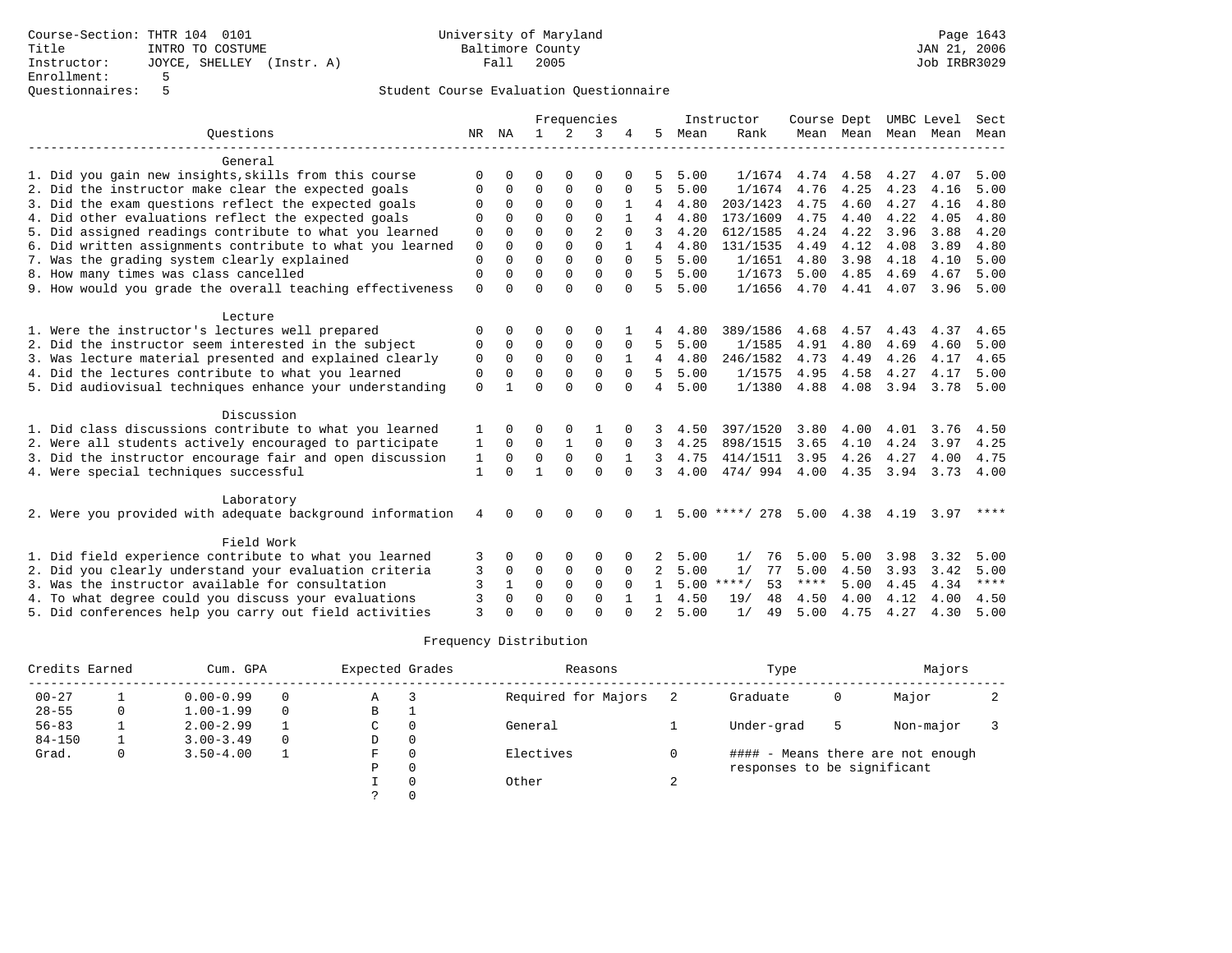|                                                                                                                  |              |               |                      |               | Frequencies                |              |                |              | Instructor           | Course Dept  |                     |              | UMBC Level   | Sect         |
|------------------------------------------------------------------------------------------------------------------|--------------|---------------|----------------------|---------------|----------------------------|--------------|----------------|--------------|----------------------|--------------|---------------------|--------------|--------------|--------------|
| Ouestions                                                                                                        |              | NR NA         | $\mathbf{1}$         | 2             | 3                          |              | 5              | Mean         | Rank                 |              | Mean Mean Mean Mean |              |              | Mean         |
| General                                                                                                          |              |               |                      |               |                            |              |                |              |                      |              |                     |              |              |              |
|                                                                                                                  | $\Omega$     | U             | $\Omega$             | $\Omega$      | $\Omega$                   |              |                | 5.00         | 1/1674               | 4.74         | 4.58                |              | 4.07         | 5.00         |
| 1. Did you gain new insights, skills from this course                                                            |              |               | $\Omega$             | $\Omega$      | $\Omega$                   |              | 5              | 5.00         | 1/1674               | 4.76         | 4.25                | 4.27<br>4.23 | 4.16         | 5.00         |
| 2. Did the instructor make clear the expected goals                                                              | 0            | 0<br>$\Omega$ | $\Omega$             | $\Omega$      | $\Omega$                   | $\Omega$     | 4              | 4.80         |                      | 4.75         | 4.60                | 4.27         | 4.16         |              |
| 3. Did the exam questions reflect the expected goals                                                             | O            |               | $\Omega$             |               | $\cap$                     | 1            |                |              | 203/1423             |              |                     |              |              | 4.80         |
| 4. Did other evaluations reflect the expected goals                                                              | $\Omega$     | $\Omega$      | $\Omega$             | $\Omega$      |                            |              |                | 4.80         | 173/1609             | 4.75         | 4.40                | 4.22         | 4.05         | 4.80         |
| 5. Did assigned readings contribute to what you learned                                                          | $\mathbf 0$  | $\Omega$      |                      | $\Omega$      | $\overline{2}$<br>$\Omega$ |              |                | 4.20         | 612/1585             | 4.24         | 4.22                | 3.96         | 3.88         | 4.20         |
| 6. Did written assignments contribute to what you learned                                                        | $\mathbf 0$  | $\Omega$      | $\Omega$<br>$\Omega$ | $\Omega$      | $\Omega$                   |              | 4              | 4.80         | 131/1535             | 4.49         | 4.12                | 4.08         | 3.89         | 4.80         |
| 7. Was the grading system clearly explained                                                                      | $\Omega$     | $\Omega$      |                      | $\Omega$      |                            | $\Omega$     | 5              | 5.00         | 1/1651               | 4.80         | 3.98                | 4.18         | 4.10         | 5.00         |
| 8. How many times was class cancelled                                                                            | $\Omega$     | 0             | $\Omega$             | $\Omega$      | $\Omega$                   | $\Omega$     | 5              | 5.00         | 1/1673               | 5.00         | 4.85                | 4.69         | 4.67         | 5.00         |
| 9. How would you grade the overall teaching effectiveness                                                        | 3            | $\cap$        | $\Omega$             | $\Omega$      | $\Omega$                   | $\Omega$     | $\overline{2}$ | 5.00         | 1/1656               | 4.70         | 4.41                | 4.07         | 3.96         | 5.00         |
| Lecture                                                                                                          |              |               |                      |               |                            |              |                |              |                      |              |                     |              |              |              |
| 1. Were the instructor's lectures well prepared                                                                  | 3            | 0             | 0                    | 0             | $\Omega$                   |              |                | 4.50         | 858/1586             | 4.68         | 4.57                | 4.43         | 4.37         | 4.65         |
| 2. Did the instructor seem interested in the subject                                                             | 3            | $\Omega$      | 0                    | 0             | $\mathbf 0$                | $\Omega$     | $\mathfrak{D}$ | 5.00         | 1/1585               | 4.91         | 4.80                | 4.69         | 4.60         | 5.00         |
| 3. Was lecture material presented and explained clearly                                                          | 3            | $\Omega$      | $\Omega$             | $\Omega$      | $\Omega$                   | $\mathbf{1}$ | $\mathbf{1}$   | 4.50         | 632/1582             | 4.73         | 4.49                | 4.26         | 4.17         | 4.65         |
| 4. Did the lectures contribute to what you learned                                                               | 3            | $\Omega$      | $\Omega$             | $\Omega$      | $\Omega$                   | $\Omega$     | $\overline{2}$ | 5.00         | 1/1575               | 4.95         | 4.58                | 4.27         | 4.17         | 5.00         |
| 5. Did audiovisual techniques enhance your understanding                                                         | 3            |               | $\Omega$             | $\Omega$      | $\Omega$                   | $\Omega$     |                |              | $5.00$ ****/1380     | 4.88         | 4.08                | 3.94         | 3.78         | 5.00         |
|                                                                                                                  |              |               |                      |               |                            |              |                |              |                      |              |                     |              |              |              |
| Discussion                                                                                                       |              |               |                      |               |                            |              |                |              |                      |              |                     |              |              |              |
| 1. Did class discussions contribute to what you learned                                                          | 1            | 0             | 0                    |               |                            |              |                | 4.50         | 397/1520             | 3.80         | 4.00                | 4.01         | 3.76         | 4.50         |
| 2. Were all students actively encouraged to participate                                                          | 1            | $\Omega$      | $\Omega$             | $\mathbf{1}$  | $\Omega$                   | $\Omega$     | 3              | 4.25         | 898/1515             | 3.65         | 4.10                | 4.24         | 3.97         | 4.25         |
| 3. Did the instructor encourage fair and open discussion                                                         | 1            | $\Omega$      | $\Omega$             | $\Omega$      | $\Omega$                   | 1            | ζ              | 4.75         | 414/1511             | 3.95         | 4.26                | 4.27         | 4.00         | 4.75         |
| 4. Were special techniques successful                                                                            | $\mathbf{1}$ | $\Omega$      | $\mathbf{1}$         | $\Omega$      | $\Omega$                   | $\Omega$     | 3              | 4.00         | 474/994              | 4.00         | 4.35                | 3.94         | 3.73         | 4.00         |
| Laboratory                                                                                                       |              |               |                      |               |                            |              |                |              |                      |              |                     |              |              |              |
| 2. Were you provided with adequate background information                                                        | 4            | <sup>n</sup>  | U                    | 0             | $\Omega$                   |              |                |              | $5.00$ ****/ 278     | 5.00         | 4.38                | 4.19         | 3.97         | ****         |
| Field Work                                                                                                       |              |               |                      |               |                            |              |                |              |                      |              |                     |              |              |              |
|                                                                                                                  |              |               |                      |               |                            |              |                |              |                      |              |                     |              |              |              |
| 1. Did field experience contribute to what you learned<br>2. Did you clearly understand your evaluation criteria |              | 0<br>0        | 0<br>0               | 0<br>$\Omega$ | 0<br>$\mathbf 0$           | $\Omega$     |                | 5.00<br>5.00 | 1/<br>76<br>77<br>1/ | 5.00<br>5.00 | 5.00<br>4.50        | 3.98<br>3.93 | 3.32<br>3.42 | 5.00<br>5.00 |
| 3. Was the instructor available for consultation                                                                 |              |               | $\Omega$             | $\Omega$      | $\Omega$                   | $\Omega$     |                | 5.00         | $***$ /<br>53        | ****         |                     |              |              | $***$        |
| 4. To what degree could you discuss your evaluations                                                             | 3            | $\Omega$      | $\Omega$             | $\Omega$      | $\Omega$                   |              |                | 4.50         | 19/<br>48            | 4.50         | 5.00<br>4.00        | 4.45<br>4.12 | 4.34<br>4.00 | 4.50         |
| 5. Did conferences help you carry out field activities                                                           | ζ            | ∩             | $\cap$               | $\cap$        | $\cap$                     | ∩            | $\overline{a}$ | 5.00         | 1/<br>49             | 5.00         | 4.75                | 4.27         | 4.30         | 5.00         |
|                                                                                                                  |              |               |                      |               |                            |              |                |              |                      |              |                     |              |              |              |

| Credits Earned |   | Cum. GPA      |          | Expected Grades |   | Reasons             |   | Type                        |    | Majors                            |  |
|----------------|---|---------------|----------|-----------------|---|---------------------|---|-----------------------------|----|-----------------------------------|--|
| $00 - 27$      |   | $0.00 - 0.99$ | 0        | Α               |   | Required for Majors |   | Graduate                    | 0  | Major                             |  |
| $28 - 55$      | 0 | $1.00 - 1.99$ | $\Omega$ | В               |   |                     |   |                             |    |                                   |  |
| $56 - 83$      |   | $2.00 - 2.99$ |          | C.              |   | General             |   | Under-grad                  | -5 | Non-major                         |  |
| $84 - 150$     |   | $3.00 - 3.49$ | $\Omega$ | D               | 0 |                     |   |                             |    |                                   |  |
| Grad.          | 0 | $3.50 - 4.00$ |          | F               |   | Electives           |   |                             |    | #### - Means there are not enough |  |
|                |   |               |          | Ρ               |   |                     |   | responses to be significant |    |                                   |  |
|                |   |               |          |                 |   | Other               | ∠ |                             |    |                                   |  |
|                |   |               |          |                 |   |                     |   |                             |    |                                   |  |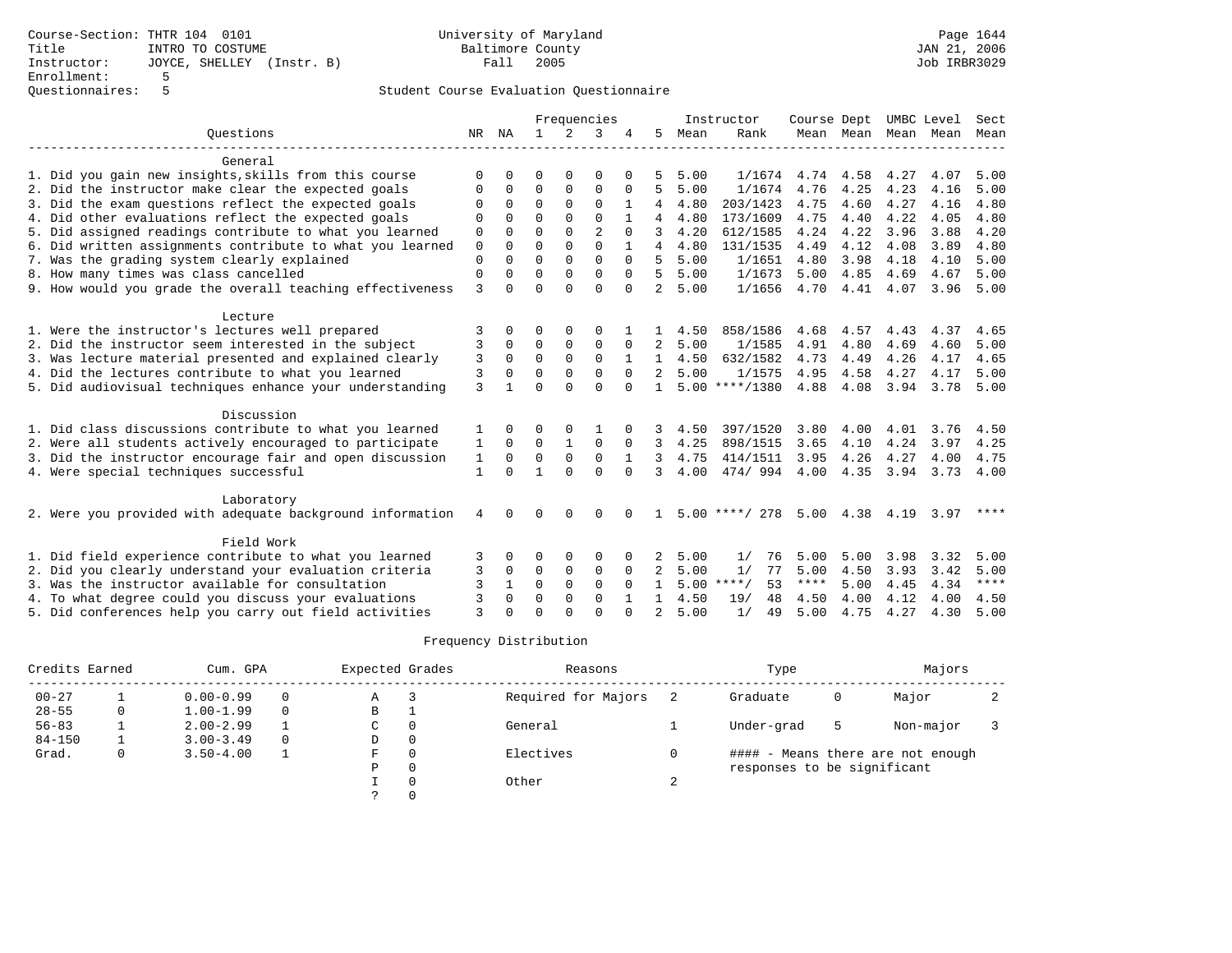|                                                           |              |          |          |          | Frequencies |          |                |      | Instructor              | Course Dept |      | UMBC Level |      | Sect |
|-----------------------------------------------------------|--------------|----------|----------|----------|-------------|----------|----------------|------|-------------------------|-------------|------|------------|------|------|
| Ouestions                                                 | NR           | ΝA       |          |          | 3           |          | 5.             | Mean | Rank                    | Mean        | Mean | Mean       | Mean | Mean |
| General                                                   |              |          |          |          |             |          |                |      |                         |             |      |            |      |      |
| 1. Did you gain new insights, skills from this course     |              |          |          |          |             |          |                | 4.80 | 243/1674 4.74 4.58 4.27 |             |      |            | 4.07 | 4.80 |
| 2. Did the instructor make clear the expected goals       |              | $\Omega$ | $\Omega$ | $\Omega$ |             |          |                | 4.40 | 737/1674                | 4.76        | 4.25 | 4.23       | 4.16 | 4.40 |
| 3. Did the exam questions reflect the expected goals      |              | $\Omega$ | $\Omega$ | $\Omega$ | $\Omega$    | $\Omega$ | 5              | 5.00 | 1/1423                  | 4.75        | 4.60 | 4.27       | 4.16 | 5.00 |
| 4. Did other evaluations reflect the expected goals       |              | $\Omega$ | $\Omega$ |          | $\cap$      |          |                | 4.80 | 173/1609                | 4.75        | 4.40 | 4.22       | 4.05 | 4.80 |
| 5. Did assigned readings contribute to what you learned   |              | $\Omega$ | 0        |          |             |          | O.             | 3.80 | 1006/1585               | 4.24        | 4.22 | 3.96       | 3.88 | 3.80 |
| 6. Did written assignments contribute to what you learned | $\mathbf{1}$ | $\Omega$ | U        |          |             |          |                | 4.20 | 737/1535                | 4.49        | 4.12 | 4.08       | 3.89 | 4.20 |
| 7. Was the grading system clearly explained               |              |          | $\Omega$ | $\Omega$ |             | $\Omega$ | $\overline{4}$ | 4.60 | 393/1651                | 4.80        | 3.98 | 4.18       | 4.10 | 4.60 |
| 8. How many times was class cancelled                     |              | $\cap$   | $\Omega$ | $\Omega$ | $\Omega$    | $\Omega$ | 5              | 5.00 | 1/1673                  | 5.00        | 4.85 | 4.69       | 4.67 | 5.00 |
| 9. How would you grade the overall teaching effectiveness |              | $\cap$   | $\Omega$ | $\Omega$ | $\Omega$    |          |                | 4.50 | 381/1656                | 4.70        | 4.41 | 4.07       | 3.96 | 4.50 |
| Lecture                                                   |              |          |          |          |             |          |                |      |                         |             |      |            |      |      |
| 1. Were the instructor's lectures well prepared           |              |          | 0        | 0        | 0           |          | 3.             | 4.60 | 753/1586                | 4.68        | 4.57 | 4.43       | 4.37 | 4.60 |
| 2. Did the instructor seem interested in the subject      |              | $\Omega$ | $\Omega$ | $\Omega$ | $\Omega$    |          | $\overline{4}$ | 4.80 | 811/1585                | 4.91        | 4.80 | 4.69       | 4.60 | 4.80 |
| 3. Was lecture material presented and explained clearly   |              | $\Omega$ | $\Omega$ | $\Omega$ | $\Omega$    | $2^{1}$  | 3              | 4.60 | 525/1582                | 4.73        | 4.49 | 4.26       | 4.17 | 4.60 |
| 4. Did the lectures contribute to what you learned        |              | $\Omega$ | $\Omega$ | $\Omega$ | $\Omega$    | $\Omega$ | 5.             | 5.00 | 1/1575                  | 4.95        | 4.58 | 4.27       | 4.17 | 5.00 |
| 5. Did audiovisual techniques enhance your understanding  |              |          | U        | ∩        | ∩           |          |                | 4.75 | 143/1380                | 4.88        | 4.08 | 3.94       | 3.78 | 4.75 |
| Discussion                                                |              |          |          |          |             |          |                |      |                         |             |      |            |      |      |
| 1. Did class discussions contribute to what you learned   | 2            | $\Omega$ | 0        | 0        | $\Omega$    |          |                | 4.50 | 397/1520                | 3.80        | 4.00 | 4.01       | 3.76 | 4.50 |
| 2. Were all students actively encouraged to participate   | 2            | $\Omega$ | $\Omega$ | $\Omega$ | $\Omega$    |          | 3              | 4.75 | 384/1515                | 3.65        | 4.10 | 4.24       | 3.97 | 4.75 |
| 3. Did the instructor encourage fair and open discussion  |              |          | U        |          | ∩           |          | 3              | 4.75 | 414/1511                | 3.95        | 4.26 | 4.27       | 4.00 | 4.75 |

| Credits Earned | Cum. GPA      |          | Expected Grades |   | Reasons             | Type                        |   | Majors                            |  |
|----------------|---------------|----------|-----------------|---|---------------------|-----------------------------|---|-----------------------------------|--|
| $00 - 27$      | $0.00 - 0.99$ | 0        | Α               | 2 | Required for Majors | Graduate                    | 0 | Major                             |  |
| $28 - 55$      | $1.00 - 1.99$ | 0        | B               |   |                     |                             |   |                                   |  |
| $56 - 83$      | $2.00 - 2.99$ | $\Omega$ | C               |   | General             | Under-grad                  | 6 | Non-major                         |  |
| $84 - 150$     | $3.00 - 3.49$ |          | D               |   |                     |                             |   |                                   |  |
| Grad.          | $3.50 - 4.00$ | 0        | F               |   | Electives           |                             |   | #### - Means there are not enough |  |
|                |               |          | Ρ               | 0 |                     | responses to be significant |   |                                   |  |
|                |               |          |                 |   | Other               |                             |   |                                   |  |
|                |               |          |                 |   |                     |                             |   |                                   |  |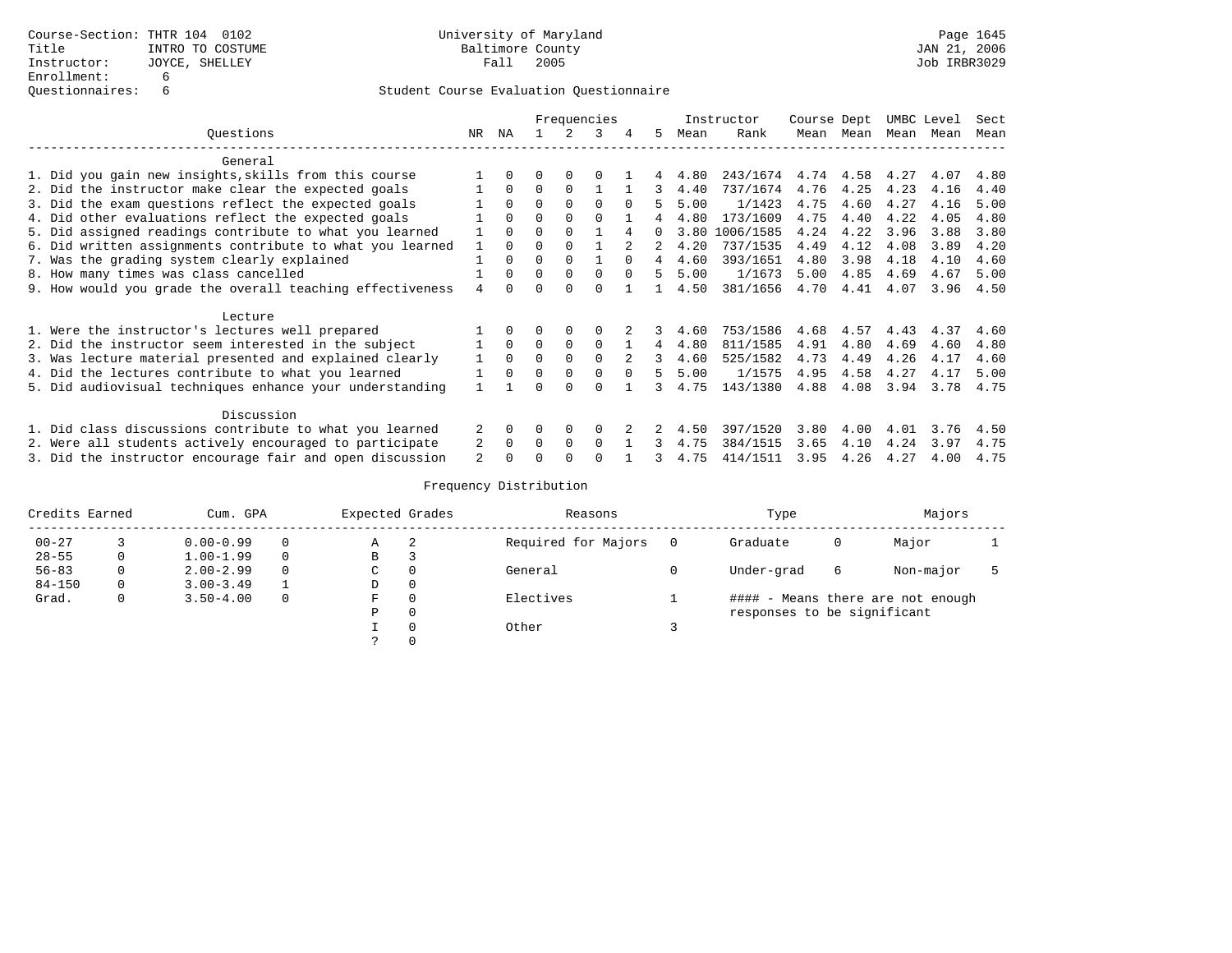|                                                           |             |          |             |             | Frequencies |          |                |      | Instructor     | Course Dept |             | UMBC Level |      | Sect |
|-----------------------------------------------------------|-------------|----------|-------------|-------------|-------------|----------|----------------|------|----------------|-------------|-------------|------------|------|------|
| Ouestions                                                 | NR          | NA       |             | 2           | 3           |          | 5.             | Mean | Rank           |             | Mean Mean   | Mean       | Mean | Mean |
| General                                                   |             |          |             |             |             |          |                |      |                |             |             |            |      |      |
| 1. Did you gain new insights, skills from this course     | ∩           |          | O           | $\Omega$    |             |          |                | 4.25 | 954/1674       |             | 4.74 4.58   | 4.27       | 4.07 | 4.25 |
| 2. Did the instructor make clear the expected goals       | O           | $\Omega$ | $\Omega$    | $\Omega$    | $\Omega$    |          | 3              | 4.75 | 270/1674       | 4.76        | 4.25        | 4.23       | 4.16 | 4.75 |
| 3. Did the exam questions reflect the expected goals      | $\Omega$    | $\Omega$ | $\Omega$    | $\Omega$    | $\Omega$    |          |                | 4.50 | 575/1423       | 4.75        | 4.60        | 4.27       | 4.16 | 4.50 |
| 4. Did other evaluations reflect the expected goals       | $\Omega$    |          | $\Omega$    | 0           | $\Omega$    |          |                | 4.33 | 743/1609       | 4.75        | 4.40        | 4.22       | 4.05 | 4.33 |
| 5. Did assigned readings contribute to what you learned   | 0           |          | $\Omega$    | $\Omega$    | $\Omega$    |          | 1.             | 4.33 | 482/1585       | 4.24        | 4.22        | 3.96       | 3.88 | 4.33 |
| 6. Did written assignments contribute to what you learned | 0           |          | $\Omega$    | $\Omega$    | $\Omega$    |          | 0              | 4.00 | 870/1535       | 4.49        | 4.12        | 4.08       | 3.89 | 4.00 |
| 7. Was the grading system clearly explained               | $\Omega$    | $\Omega$ | $\Omega$    | $\Omega$    | $\cap$      |          | $\mathcal{L}$  | 4.75 | 231/1651       | 4.80        | 3.98        | 4.18       | 4.10 | 4.75 |
| 8. How many times was class cancelled                     | $\Omega$    | $\Omega$ | $\Omega$    | $\Omega$    | $\Omega$    | $\Omega$ | $\overline{4}$ | 5.00 | 1/1673         | 5.00        | 4.85        | 4.69       | 4.67 | 5.00 |
| 9. How would you grade the overall teaching effectiveness | $\Omega$    |          | $\Omega$    | $\Omega$    | $\Omega$    |          | $\overline{a}$ | 4.50 | 381/1656       | 4.70        | 4.41        | 4.07       | 3.96 | 4.50 |
| Lecture                                                   |             |          |             |             |             |          |                |      |                |             |             |            |      |      |
| 1. Were the instructor's lectures well prepared           | $\Omega$    | 0        | 0           | $\Omega$    | $\Omega$    |          |                | 4.50 | 858/1586       | 4.68        | 4.57        | 4.43       | 4.37 | 4.50 |
| 2. Did the instructor seem interested in the subject      | $\Omega$    | $\Omega$ | $\Omega$    | $\Omega$    | $\Omega$    |          | 3              | 4.75 | 917/1585       | 4.91        | 4.80        | 4.69       | 4.60 | 4.75 |
| 3. Was lecture material presented and explained clearly   | $\mathbf 0$ | $\Omega$ | $\mathbf 0$ | $\mathbf 0$ | $\mathbf 0$ |          | 3              | 4.75 | 313/1582       | 4.73        | 4.49        | 4.26       | 4.17 | 4.75 |
| 4. Did the lectures contribute to what you learned        | $\Omega$    | $\Omega$ | $\Omega$    | $\Omega$    | $\Omega$    |          | 3              | 4.75 | 359/1575       | 4.95        | 4.58        | 4.27       | 4.17 | 4.75 |
| 5. Did audiovisual techniques enhance your understanding  | $\Omega$    |          | $\Omega$    | $\cap$      | $\Omega$    |          | 3              | 4.75 | 143/1380       | 4.88        | 4.08        | 3.94       | 3.78 | 4.75 |
| Discussion                                                |             |          |             |             |             |          |                |      |                |             |             |            |      |      |
| 1. Did class discussions contribute to what you learned   | 3           | $\Omega$ |             | 0           | 0           |          | 0              |      | 1.00 1515/1520 | 3.80        | 4.00        | 4.01       | 3.76 | 1.00 |
| 2. Were all students actively encouraged to participate   | 3           | $\Omega$ | 1           | $\mathbf 0$ | $\mathbf 0$ | $\Omega$ | $\Omega$       |      | 1.00 1513/1515 | 3.65        | 4.10        | 4.24       | 3.97 | 1.00 |
| 3. Did the instructor encourage fair and open discussion  | 3           | $\cap$   | 1           | $\Omega$    | $\Omega$    | $\Omega$ | 0              |      | 1.00 1511/1511 |             | $3.95$ 4.26 | 4.27       | 4.00 | 1.00 |
| Laboratory                                                |             |          |             |             |             |          |                |      |                |             |             |            |      |      |
| 1. Did the lab increase understanding of the material     | 3           | 0        | 0           | 0           | 0           |          |                | 5.00 | 1/265          | 5.00        | 4.38        | 4.23       | 3.97 | 5.00 |
| 2. Were you provided with adequate background information | 3           | $\Omega$ | 0           | $\mathbf 0$ | 0           | $\Omega$ | $\mathbf{1}$   | 5.00 | 1/278          | 5.00        | 4.38        | 4.19       | 3.97 | 5.00 |
| 3. Were necessary materials available for lab activities  | 3           | $\Omega$ | $\Omega$    | $\Omega$    | $\Omega$    | $\Omega$ | 1              | 5.00 | 1/260          | 5.00        | 4.58        | 4.46       | 4.41 | 5.00 |
| 4. Did the lab instructor provide assistance              | 3           |          | $\cap$      | $\cap$      | $\cap$      |          |                | 5.00 | 1/259          | 5.00        | 4.72        | 4.33       | 4.19 | 5.00 |

| Credits Earned |   | Cum. GPA      |          | Expected Grades |          | Reasons             |     | Type                        |   | Majors                            |  |
|----------------|---|---------------|----------|-----------------|----------|---------------------|-----|-----------------------------|---|-----------------------------------|--|
| $00 - 27$      |   | $0.00 - 0.99$ |          | Α               | 0        | Required for Majors | - 0 | Graduate                    | 0 | Major                             |  |
| $28 - 55$      |   | $1.00 - 1.99$ | $\Omega$ | в               |          |                     |     |                             |   |                                   |  |
| $56 - 83$      | 0 | $2.00 - 2.99$ | $\Omega$ | C               | $\Omega$ | General             |     | Under-grad                  | 4 | Non-major                         |  |
| $84 - 150$     |   | $3.00 - 3.49$ |          | D               | 0        |                     |     |                             |   |                                   |  |
| Grad.          | 0 | $3.50 - 4.00$ | $\Omega$ | F.              | $\Omega$ | Electives           |     |                             |   | #### - Means there are not enough |  |
|                |   |               |          | Ρ               | $\Omega$ |                     |     | responses to be significant |   |                                   |  |
|                |   |               |          |                 |          | Other               |     |                             |   |                                   |  |
|                |   |               |          |                 |          |                     |     |                             |   |                                   |  |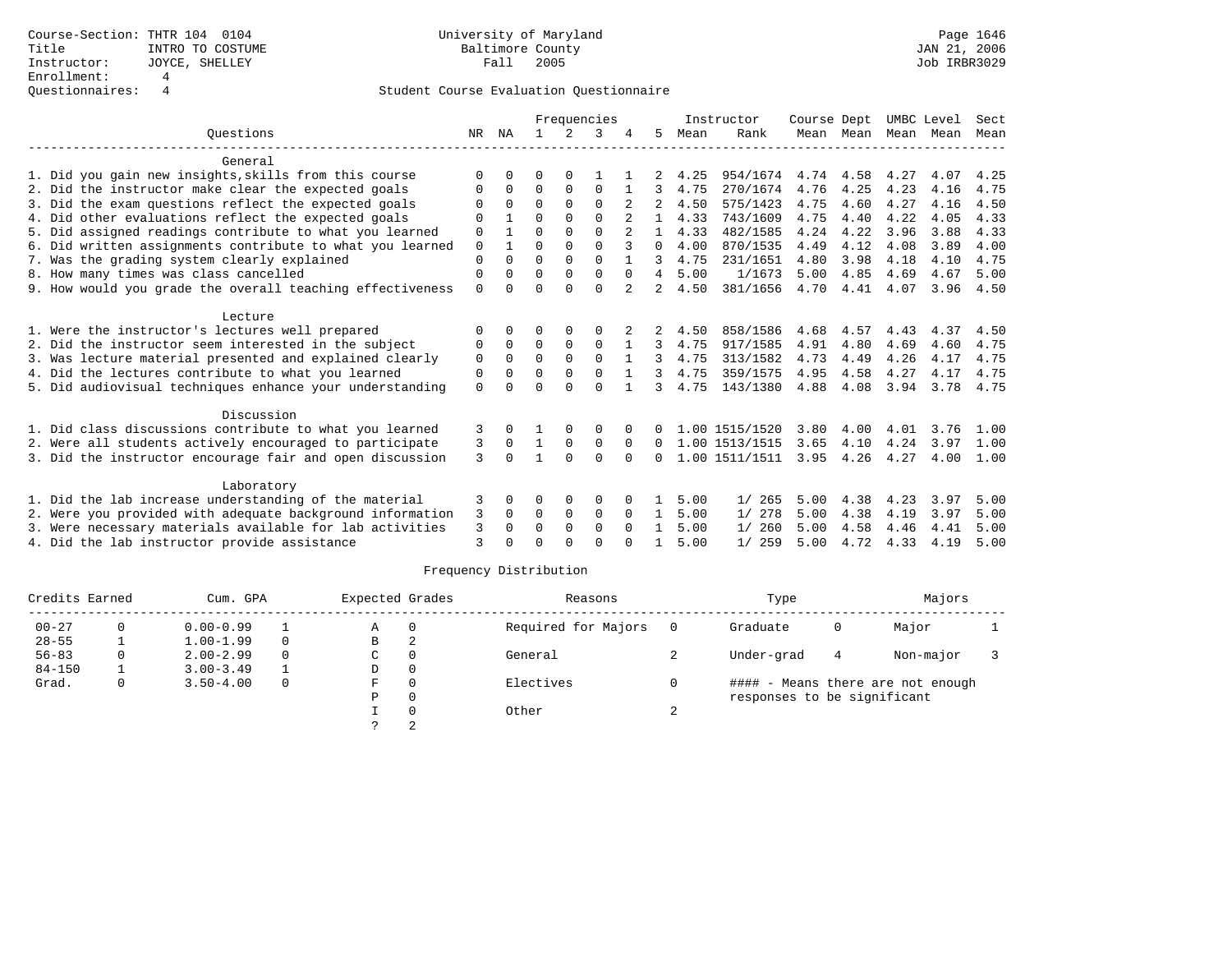|                                                           |                |          |             |              | Frequencies |          |              |      | Instructor         | Course Dept |      | UMBC Level          |      | Sect        |
|-----------------------------------------------------------|----------------|----------|-------------|--------------|-------------|----------|--------------|------|--------------------|-------------|------|---------------------|------|-------------|
| Ouestions                                                 | NR             | ΝA       |             | 2            | 3           |          | 5            | Mean | Rank               |             |      | Mean Mean Mean Mean |      | Mean        |
| General                                                   |                |          |             |              |             |          |              |      |                    |             |      |                     |      |             |
| 1. Did you gain new insights, skills from this course     | 3              |          | O           |              | $\Omega$    |          |              | 4.67 | 406/1674           | 4.74        | 4.58 | 4.27                | 4.07 | 4.67        |
| 2. Did the instructor make clear the expected goals       | 3              | $\Omega$ | 0           | 0            | 0           |          | 2            | 4.67 | 379/1674           | 4.76        | 4.25 | 4.23                | 4.16 | 4.67        |
| 3. Did the exam questions reflect the expected goals      | २              | $\Omega$ | $\Omega$    | $\Omega$     | $\Omega$    |          |              | 4.67 | 376/1423           | 4.75        | 4.60 | 4.27                | 4.16 | 4.67        |
| 4. Did other evaluations reflect the expected goals       |                |          | $\Omega$    | $\Omega$     | $\cap$      |          | 3            | 5.00 | 1/1609             | 4.75        | 4.40 | 4.22                | 4.05 | 5.00        |
| 5. Did assigned readings contribute to what you learned   | 3              |          | $\Omega$    | $\Omega$     | $\Omega$    |          |              | 4.67 | 224/1585           | 4.24        | 4.22 | 3.96                | 3.88 | 4.67        |
| 6. Did written assignments contribute to what you learned | 3              | $\Omega$ | $\Omega$    | $\Omega$     | $\Omega$    |          | 2            | 4.67 | 238/1535           | 4.49        | 4.12 | 4.08                | 3.89 | 4.67        |
| 7. Was the grading system clearly explained               | $\overline{3}$ |          | $\Omega$    | $\Omega$     | $\Omega$    |          | $2^{\circ}$  | 4.67 | 330/1651           | 4.80        | 3.98 | 4.18                | 4.10 | 4.67        |
| 8. How many times was class cancelled                     | 3              |          | $\Omega$    | $\Omega$     | $\Omega$    | $\Omega$ | 3            | 5.00 | 1/1673             | 5.00        | 4.85 | 4.69                | 4.67 | 5.00        |
| 9. How would you grade the overall teaching effectiveness | $\overline{4}$ | $\cap$   | $\Omega$    | $\cap$       | $\Omega$    |          | $\mathbf{1}$ | 4.50 | 381/1656           | 4.70        | 4.41 | 4.07                | 3.96 | 4.50        |
| Lecture                                                   |                |          |             |              |             |          |              |      |                    |             |      |                     |      |             |
| 1. Were the instructor's lectures well prepared           |                |          | ∩           |              |             |          |              | 5.00 | 1/1586             | 4.68        | 4.57 | 4.43                | 4.37 | 5.00        |
| 2. Did the instructor seem interested in the subject      | 3              | $\Omega$ | $\Omega$    | $\mathbf{0}$ | $\Omega$    | $\Omega$ | 3            | 5.00 | 1/1585             | 4.91        | 4.80 | 4.69                | 4.60 | 5.00        |
| 3. Was lecture material presented and explained clearly   | 3              | $\Omega$ | $\mathbf 0$ | $\mathbf 0$  | $\mathbf 0$ | $\Omega$ | २            | 5.00 | 1/1582             | 4.73        | 4.49 | 4.26                | 4.17 | 5.00        |
| 4. Did the lectures contribute to what you learned        | 3              | $\Omega$ | $\Omega$    | $\Omega$     | $\Omega$    | $\Omega$ | 3            | 5.00 | 1/1575             | 4.95        | 4.58 | 4.27                | 4.17 | 5.00        |
| 5. Did audiovisual techniques enhance your understanding  | 3              |          | $\Omega$    | $\cap$       | $\Omega$    | $\Omega$ | २            | 5.00 | 1/1380             | 4.88        | 4.08 | 3.94                | 3.78 | 5.00        |
| Discussion                                                |                |          |             |              |             |          |              |      |                    |             |      |                     |      |             |
| 1. Did class discussions contribute to what you learned   | 4              | $\Omega$ | ∩           | $\cap$       | $\Omega$    |          |              | 4.50 | 397/1520           | 3.80        | 4.00 | 4.01                | 3.76 | 4.50        |
| 2. Were all students actively encouraged to participate   | 4              | $\Omega$ | $\mathbf 0$ | $\mathbf 0$  |             | $\Omega$ |              |      | 4.00 1024/1515     | 3.65        | 4.10 | 4.24                | 3.97 | 4.00        |
| 3. Did the instructor encourage fair and open discussion  | 4              | $\Omega$ | $\Omega$    | $\Omega$     | $\Omega$    |          | $\mathbf{1}$ | 4.50 | 642/1511           | 3.95        | 4.26 | 4.27                | 4.00 | 4.50        |
| 4. Were special techniques successful                     | 4              |          | $\Omega$    | $\cap$       | $\Omega$    | $\Omega$ |              |      | $5.00$ ****/ 994   | 4.00        | 4.35 | 3.94                | 3.73 | $***$ * * * |
| Field Work                                                |                |          |             |              |             |          |              |      |                    |             |      |                     |      |             |
| 1. Did field experience contribute to what you learned    | 5              |          | ∩           | $\Omega$     | O           |          |              |      | $5.00$ ****/<br>76 | 5.00        | 5.00 | 3.98                | 3.32 | ****        |
| 2. Did you clearly understand your evaluation criteria    | 5              | $\Omega$ | 0           | $\mathbf 0$  | 0           |          | $\Omega$     |      | $4.00$ ****/<br>77 | 5.00        | 4.50 | 3.93                | 3.42 | $***$ * * * |
| 3. Was the instructor available for consultation          | 5              | $\Omega$ | $\Omega$    | $\Omega$     | $\Omega$    | $\Omega$ |              |      | $5.00$ ****/<br>53 | ****        | 5.00 | 4.45                | 4.34 | $* * * *$   |
| 4. To what degree could you discuss your evaluations      | 5              | $\Omega$ | $\Omega$    | $\Omega$     | $\Omega$    |          |              |      | $5.00$ ****/<br>48 | 4.50        | 4.00 | 4.12                | 4.00 | ****        |
| 5. Did conferences help you carry out field activities    | 5              |          | ∩           | $\cap$       | $\cap$      |          |              |      | $5.00$ ****/<br>49 | 5.00        | 4.75 | 4.27                | 4.30 | $* * * * *$ |

| Credits Earned |   | Cum. GPA      |          | Expected Grades | Reasons             | Type                        |   | Majors                            |  |
|----------------|---|---------------|----------|-----------------|---------------------|-----------------------------|---|-----------------------------------|--|
| $00 - 27$      |   | $0.00 - 0.99$ | $\Omega$ | Α               | Required for Majors | Graduate                    | 0 | Major                             |  |
| $28 - 55$      |   | $1.00 - 1.99$ | $\Omega$ | B               |                     |                             |   |                                   |  |
| $56 - 83$      |   | $2.00 - 2.99$ | $\Omega$ | C               | General             | Under-grad                  | 6 | Non-major                         |  |
| $84 - 150$     | 0 | $3.00 - 3.49$ |          | D               |                     |                             |   |                                   |  |
| Grad.          | O | $3.50 - 4.00$ | $\Omega$ | F               | Electives           |                             |   | #### - Means there are not enough |  |
|                |   |               |          | P               |                     | responses to be significant |   |                                   |  |
|                |   |               |          |                 | Other               |                             |   |                                   |  |
|                |   |               |          |                 |                     |                             |   |                                   |  |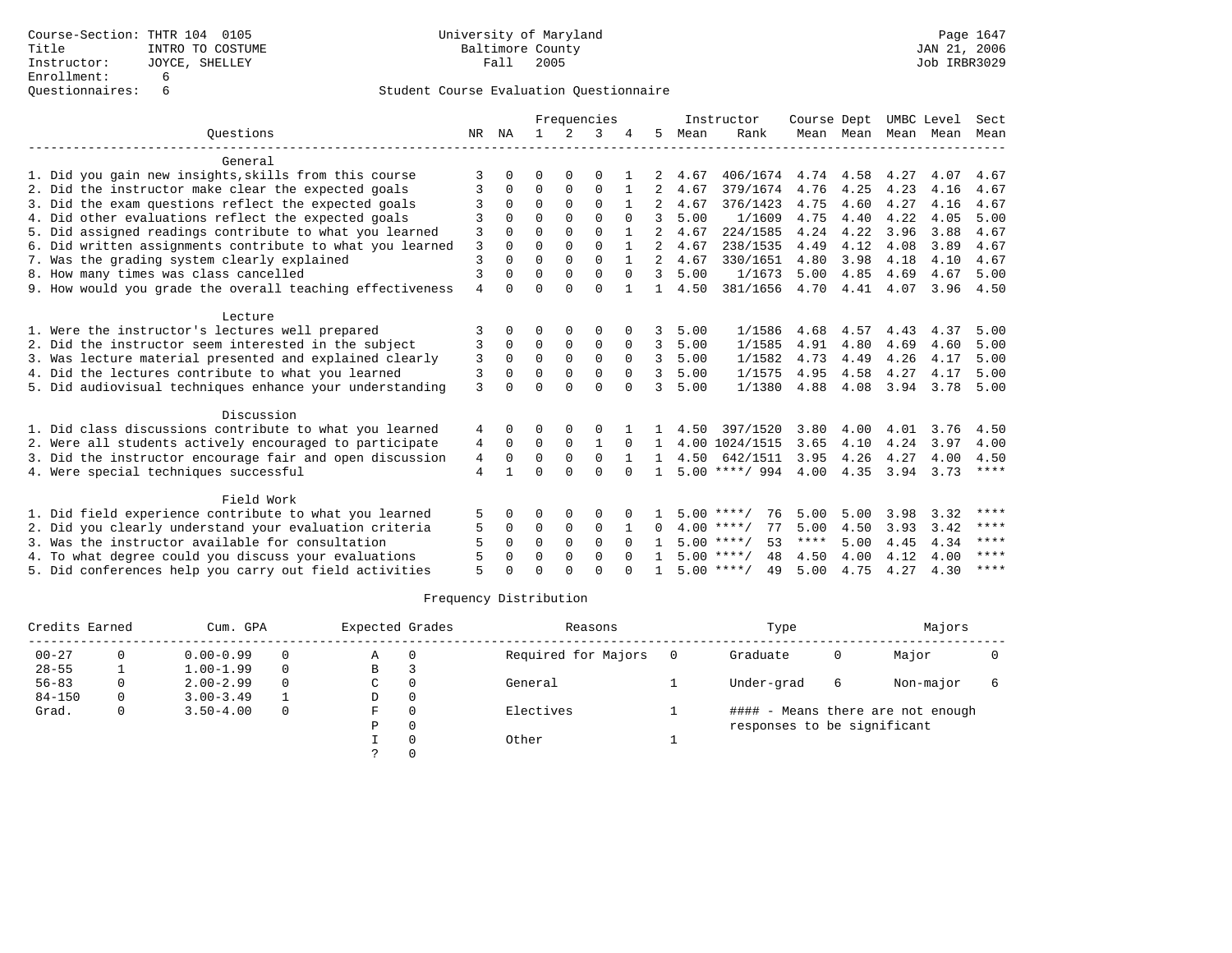|                                                           |          |                             |                          |                          | Frequencies          |                |                |        | Instructor         | Course Dept UMBC Level |           |      |           | Sect        |
|-----------------------------------------------------------|----------|-----------------------------|--------------------------|--------------------------|----------------------|----------------|----------------|--------|--------------------|------------------------|-----------|------|-----------|-------------|
| Questions                                                 | NR NA    |                             | $\mathbf{1}$             | 2                        | 3                    | 4              |                | 5 Mean | Rank               |                        | Mean Mean |      | Mean Mean | Mean        |
|                                                           |          |                             |                          |                          |                      |                |                |        |                    |                        |           |      |           |             |
| General                                                   |          |                             |                          |                          |                      |                |                |        |                    |                        |           |      |           |             |
| 1. Did you gain new insights, skills from this course     | 12       | 0                           | 0                        | $\Omega$                 | 3                    | 4              | 13             | 4.50   | 607/1674           | 4.50                   | 4.58      | 4.27 | 4.07      | 4.50        |
| 2. Did the instructor make clear the expected goals       | 12       | $\mathbf 0$                 | $\Omega$                 | $\Omega$                 | 5                    | 3              | 12             | 4.35   | 803/1674           | 4.35                   | 4.25      | 4.23 | 4.16      | 4.35        |
| 3. Did the exam questions reflect the expected goals      | 12       | 10                          | $\Omega$                 | 1                        | 1                    | $\Omega$       | 8              | 4.50   | 575/1423           | 4.50                   | 4.60      | 4.27 | 4.16      | 4.50        |
| 4. Did other evaluations reflect the expected goals       | 12       | 1                           | $\Omega$                 | $\mathbf{1}$             | 3                    | 4              | 11             | 4.32   | 771/1609           | 4.32                   | 4.40      | 4.22 | 4.05      | 4.32        |
| 5. Did assigned readings contribute to what you learned   | 12       | $\mathbf{1}$                | $\mathbf{1}$             | $\mathbf{1}$             | 3                    | 2              | 12             | 4.21   | 593/1585           | 4.21                   | 4.22      | 3.96 | 3.88      | 4.21        |
| 6. Did written assignments contribute to what you learned | 12       | 0                           | 0                        | $\mathbf 0$              | 3                    | $\overline{4}$ | 13             | 4.50   | 373/1535           | 4.50                   | 4.12      | 4.08 | 3.89      | 4.50        |
| 7. Was the grading system clearly explained               | 12       | 0                           | $\Omega$                 | $\mathbf{1}$             | 5                    | $\overline{a}$ | 12             | 4.25   | 866/1651           | 4.25                   | 3.98      | 4.18 | 4.10      | 4.25        |
| 8. How many times was class cancelled                     | 13<br>18 | $\mathbf 0$<br>$\mathbf{1}$ | $\mathbf{0}$<br>$\Omega$ | $\mathbf{1}$<br>$\Omega$ | $\Omega$<br>$\Omega$ | 3<br>7         | 15<br>6        |        | 4.68 1051/1673     | 4.68                   | 4.85      | 4.69 | 4.67      | 4.68        |
| 9. How would you grade the overall teaching effectiveness |          |                             |                          |                          |                      |                |                | 4.46   | 437/1656           | 4.46                   | 4.41      | 4.07 | 3.96      | 4.46        |
| Lecture                                                   |          |                             |                          |                          |                      |                |                |        |                    |                        |           |      |           |             |
| 1. Were the instructor's lectures well prepared           | 14       | 0                           | $\Omega$                 | $\mathbf 0$              | $\mathbf 0$          |                | 4 14           | 4.78   | 453/1586           | 4.78                   | 4.57      | 4.43 | 4.37      | 4.78        |
| 2. Did the instructor seem interested in the subject      | 14       | 0                           | $\mathbf 0$              | 0                        | $\mathbf 0$          | 1              | 17             | 4.94   | 340/1585           | 4.94                   | 4.80      | 4.69 | 4.60      | 4.94        |
| 3. Was lecture material presented and explained clearly   | 14       | 0                           | $\mathbf 0$              | 0                        | 3                    | 2              | 13             | 4.56   | 578/1582           | 4.56                   | 4.49      | 4.26 | 4.17      | 4.56        |
| 4. Did the lectures contribute to what you learned        | 14       | 0                           | $\Omega$                 | 0                        | $\Omega$             | 3              | 15             | 4.83   | 246/1575           | 4.83                   | 4.58      | 4.27 | 4.17      | 4.83        |
| 5. Did audiovisual techniques enhance your understanding  | 14       | $\overline{2}$              | $\Omega$                 | $\mathbf{1}$             | 4                    | 3              | 8              | 4.13   | 603/1380           | 4.13                   | 4.08      | 3.94 | 3.78      | 4.13        |
|                                                           |          |                             |                          |                          |                      |                |                |        |                    |                        |           |      |           |             |
| Discussion                                                |          |                             |                          |                          |                      |                |                |        |                    |                        |           |      |           |             |
| 1. Did class discussions contribute to what you learned   | 15       | 0                           | $\Omega$                 | 0                        | 2                    | 2              | 13             | 4.65   | 309/1520           | 4.65                   | 4.00      | 4.01 | 3.76      | 4.65        |
| 2. Were all students actively encouraged to participate   | 15       | 0                           | $\Omega$                 | 0                        | 2                    | $\overline{a}$ | 13             | 4.65   | 503/1515           | 4.65                   | 4.10      | 4.24 | 3.97      | 4.65        |
| 3. Did the instructor encourage fair and open discussion  | 15       | 0                           | $\mathbf 0$              | $\mathbf 0$              | $\mathbf{1}$         | 3              | 13             | 4.71   | 470/1511           | 4.71                   | 4.26      | 4.27 | 4.00      | 4.71        |
| 4. Were special techniques successful                     | 16       | $\mathbf{1}$                | $\Omega$                 | $\mathbf{1}$             | $\mathbf{1}$         | 4              | 9              | 4.40   | 287/ 994           | 4.40                   | 4.35      | 3.94 | 3.73      | 4.40        |
|                                                           |          |                             |                          |                          |                      |                |                |        |                    |                        |           |      |           |             |
| Laboratory                                                |          |                             |                          |                          |                      |                |                |        |                    |                        |           |      |           |             |
| 1. Did the lab increase understanding of the material     | 29       | 0                           | $\mathbf 0$              | 0                        | $\mathbf 0$          | 1              | 2              |        | $4.67$ ****/ 265   | ****                   | 4.38      | 4.23 | 3.97      |             |
| 2. Were you provided with adequate background information | 29       | 0                           | $\mathbf 0$              | 0                        | $\mathbf 0$          | $\mathbf{1}$   | $\overline{2}$ | 4.67   | ****/ 278          | ****                   | 4.38      | 4.19 | 3.97      | ****        |
| 3. Were necessary materials available for lab activities  | 29       | 0                           | $\mathbf 0$              | $\mathbf 0$              | $\mathsf 0$          | $\Omega$       | 3              |        | $5.00$ ****/ 260   | ****                   | 4.58      | 4.46 | 4.41      | ****        |
| 4. Did the lab instructor provide assistance              | 29       | $\Omega$                    | $\Omega$                 | $\mathbf 0$              | $\mathbf{1}$         | $\Omega$       | 2              |        | $4.33$ ****/ 259   | ****                   | 4.72      | 4.33 | 4.19      | $***$ * * * |
| 5. Were requirements for lab reports clearly specified    | 29       | $\Omega$                    | $\mathbf 0$              | $\Omega$                 | $\Omega$             | $\mathbf{1}$   | 2              |        | $4.67$ ****/ 233   | $***$ * * *            | 5.00      | 4.20 | 4.00      | $* * * *$   |
| Seminar                                                   |          |                             |                          |                          |                      |                |                |        |                    |                        |           |      |           |             |
| 1. Were assigned topics relevant to the announced theme   | 29       | 0                           | $\mathbf{0}$             | $\mathbf 0$              | $\mathbf 0$          | $\mathbf 0$    | 3              | 5.00   | ****/ 103          | ****                   | 3.50      | 4.41 | 4.33      | ****        |
| 2. Was the instructor available for individual attention  | 29       | $\mathbf 0$                 | $\mathbf 0$              | 0                        | $\mathbf 0$          | $\mathbf 0$    | 3              | 5.00   | ****/ 101          |                        | ****      | 4.48 | 4.18      |             |
| 3. Did research projects contribute to what you learned   | 29       | $\mathbf 0$                 | $\mathbf 0$              | $\mathsf 0$              | $\mathbf 0$          | $\mathbf 0$    | 3              | 5.00   | $***/$<br>95       | ****                   | ****      | 4.31 | 3.99      | ****        |
| 4. Did presentations contribute to what you learned       | 29       | $\mathbf 0$                 | $\mathbf 0$              | $\mathbf 0$              | $\mathbf 0$          | $\mathbf{1}$   | 2              | 4.67   | $***/$<br>99       | $***$ * *              | $***$ *   | 4.39 | 4.10      | ****        |
| 5. Were criteria for grading made clear                   | 29       | $\Omega$                    | $\Omega$                 | $\Omega$                 | $\Omega$             | $\Omega$       | 3              |        | $5.00$ ****/<br>97 | ****                   | ****      | 4.14 | 3.69      | ****        |
|                                                           |          |                             |                          |                          |                      |                |                |        |                    |                        |           |      |           |             |
| Field Work                                                |          |                             |                          |                          |                      |                |                |        |                    |                        |           |      |           |             |
| 1. Did field experience contribute to what you learned    | 29       | 0                           | 0                        | 0                        | $\mathbf 0$          | 1              | 2              |        | $4.67$ ****/<br>76 | ****                   | 5.00      | 3.98 | 3.32      |             |
| 2. Did you clearly understand your evaluation criteria    | 29       | $\mathbf 0$                 | $\mathbf 0$              | $\mathbf 0$              | $\mathbf{1}$         | $\mathbf 0$    | 2              | 4.33   | 77<br>$***$ /      | ****                   | 4.50      | 3.93 | 3.42      | ****        |
| 3. Was the instructor available for consultation          | 29       | $\mathbf 0$                 | $\mathbf 0$              | $\mathbf 0$              | $\mathbf 0$          | $\mathbf{1}$   | 2              |        | $4.67$ ****/<br>53 | ****                   | 5.00      | 4.45 | 4.34      | ****        |
| 4. To what degree could you discuss your evaluations      | 29       | $\mathbf 0$                 | $\mathbf{0}$             | $\mathbf 0$              | $\mathbf 0$          | $\mathbf 0$    | 3              | 5.00   | $***/$<br>48       | $***$ * * *            | 4.00      | 4.12 | 4.00      | $***$       |
| 5. Did conferences help you carry out field activities    | 29       | $\Omega$                    | $\Omega$                 | $\Omega$                 | $\Omega$             | $\mathbf{1}$   | 2              | 4.67   | 49<br>$***$ /      | ****                   | 4.75      | 4.27 | 4.30      | $***$       |
|                                                           |          |                             |                          |                          |                      |                |                |        |                    |                        |           |      |           |             |
| Self Paced                                                |          |                             |                          |                          |                      |                |                |        |                    |                        |           |      |           |             |
| 1. Did self-paced system contribute to what you learned   | 29       | 0                           | 0                        | $\Omega$                 | $\Omega$             | 0              | 3              |        | $5.00$ ****/<br>61 | ****                   | ****      | 4.09 | 3.87      | $***$ * * * |
| 2. Did study questions make clear the expected goal       | 29       | 0                           | $\mathbf 0$              | 0                        | $\mathbf 0$          | $\mathbf 0$    | 3              | 5.00   | 52<br>$* * * * /$  | ****                   | ****      | 4.26 | 3.91      | ****        |
| 3. Were your contacts with the instructor helpful         | 29       | 0                           | $\mathbf 0$              | $\mathbf 0$              | $\mathbf 0$          | 1              | 2              | 4.67   | $***/$<br>50       | ****                   | ****      | 4.44 | 4.39      | ****        |
| 4. Was the feedback/tutoring by proctors helpful          | 29       | 0                           | $\mathbf 0$              | 0                        | $\mathbf 0$          | $\mathbf{1}$   | 2              |        | $4.67$ ****/<br>35 | ***                    | ****      | 4.36 | 3.92      | ****        |
| 5. Were there enough proctors for all the students        | 29       | $\Omega$                    | $\Omega$                 | $\Omega$                 | $\Omega$             | $\Omega$       | 3              |        | $5.00$ ****/<br>31 | $***$ * *              | $***$     | 4.34 | 3.88      | $***$ * * * |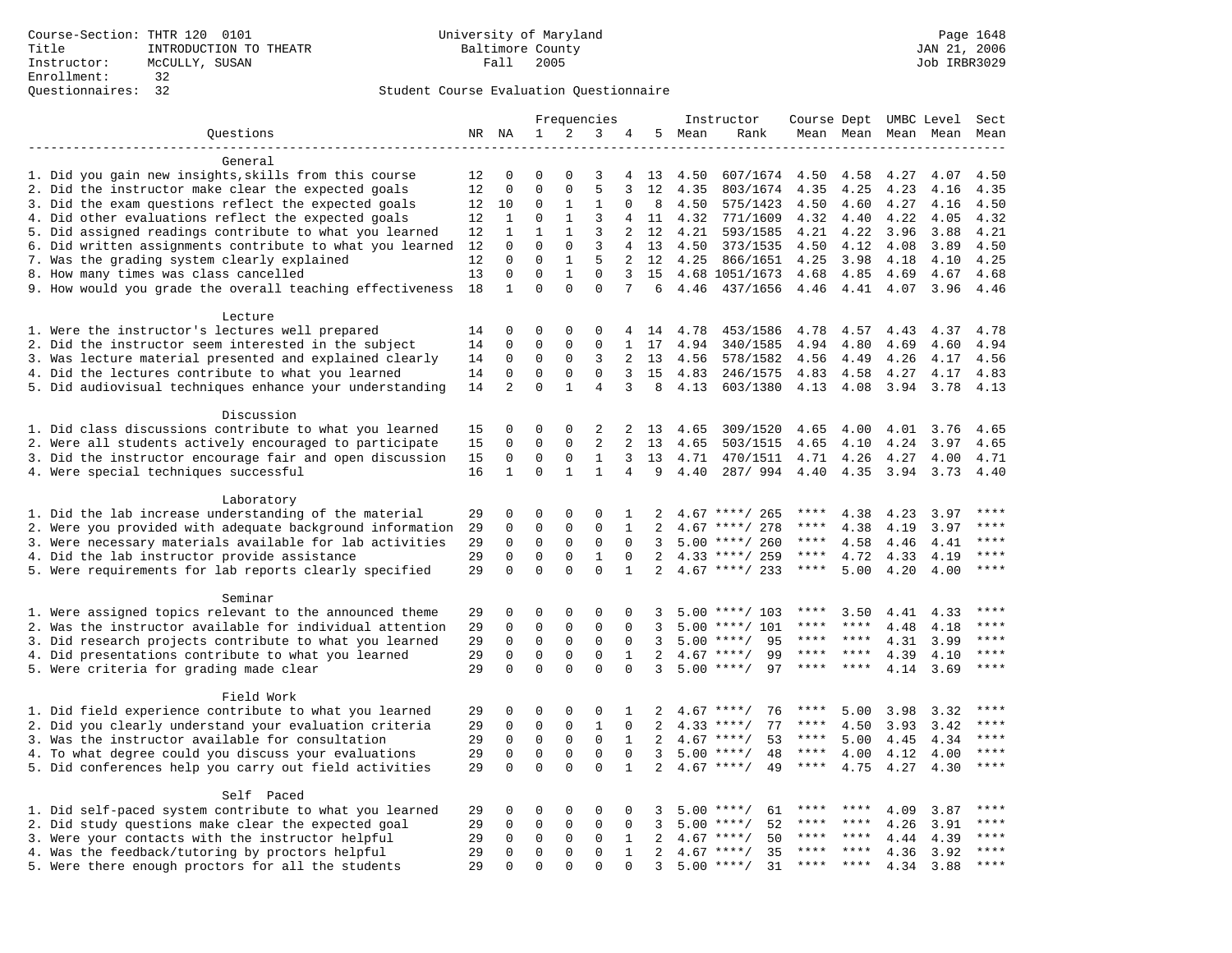| Course-Section: THTR 120 0101 |                        | University of Maryland                  |      | Page 1648    |
|-------------------------------|------------------------|-----------------------------------------|------|--------------|
| Title                         | INTRODUCTION TO THEATR | Baltimore County                        |      | JAN 21, 2006 |
| Instructor:                   | MCCULLY, SUSAN         | Fall                                    | 2005 | Job IRBR3029 |
| Enrollment:                   | 32                     |                                         |      |              |
| Ouestionnaires: 32            |                        | Student Course Evaluation Questionnaire |      |              |

| Credits Earned |          | Cum. GPA      |          |   | Expected Grades | Reasons             |        | Type                        |    | Majors                            |    |
|----------------|----------|---------------|----------|---|-----------------|---------------------|--------|-----------------------------|----|-----------------------------------|----|
| $00 - 27$      |          | $0.00 - 0.99$ |          | Α | - 11            | Required for Majors | 9      | Graduate                    | 0  | Major                             |    |
| $28 - 55$      | 2        | $1.00 - 1.99$ | $\Omega$ | В |                 |                     |        |                             |    |                                   |    |
| $56 - 83$      | 2        | $2.00 - 2.99$ | 3        | С | $\circ$         | General             |        | Under-grad                  | 32 | Non-major                         | 32 |
| $84 - 150$     | $\Omega$ | $3.00 - 3.49$ |          | D | 0               |                     |        |                             |    |                                   |    |
| Grad.          | 0        | $3.50 - 4.00$ | 2        | F | 0               | Electives           |        |                             |    | #### - Means there are not enough |    |
|                |          |               |          | Ρ | 0               |                     |        | responses to be significant |    |                                   |    |
|                |          |               |          |   | $\Omega$        | Other               | $\sim$ |                             |    |                                   |    |
|                |          |               |          | っ | 0               |                     |        |                             |    |                                   |    |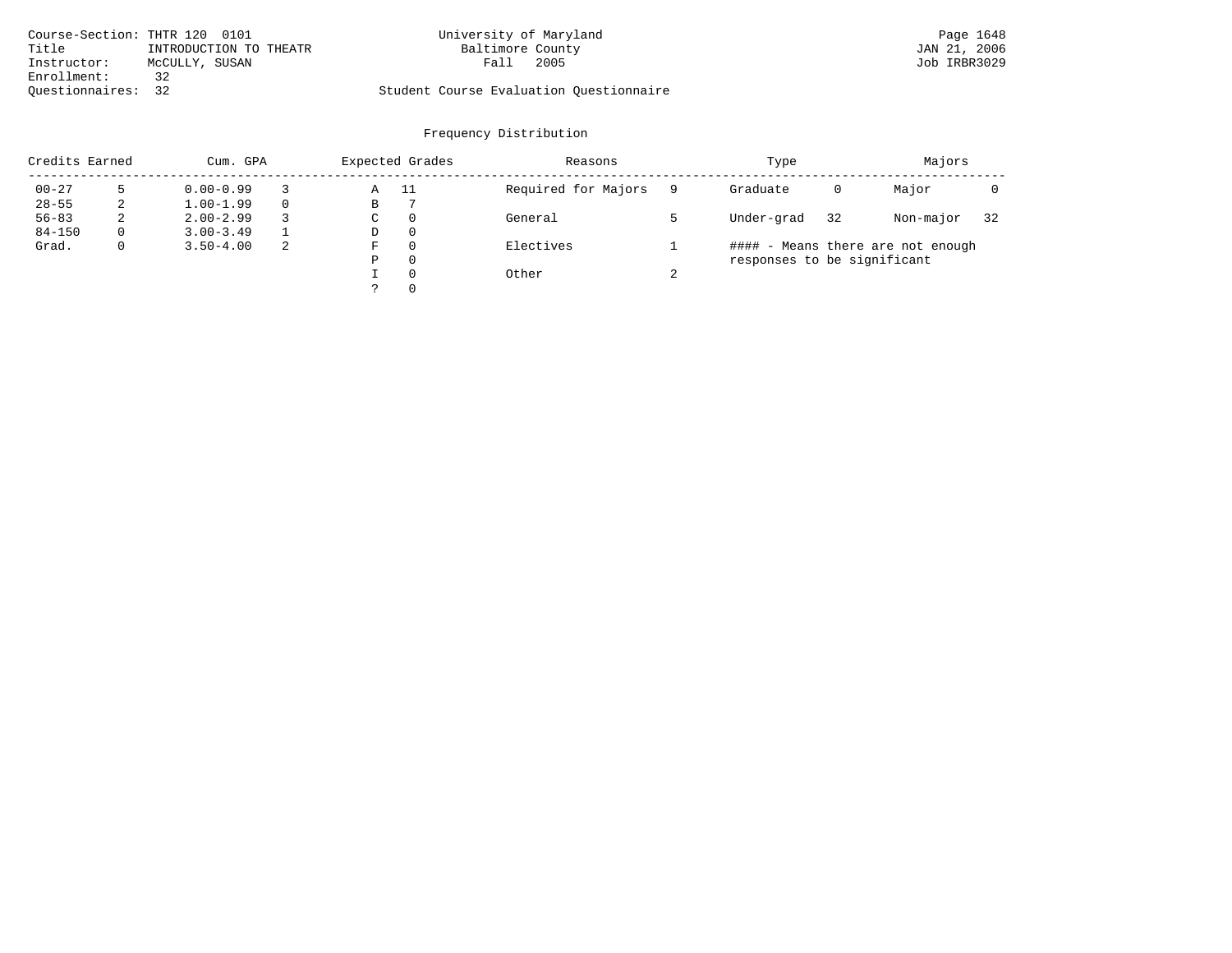# Questionnaires: 28 Student Course Evaluation Questionnaire

|                                                           |                |              |          | Frequencies    |                |          |      |      | Instructor     | Course Dept |      | UMBC Level |      | Sect |
|-----------------------------------------------------------|----------------|--------------|----------|----------------|----------------|----------|------|------|----------------|-------------|------|------------|------|------|
| Ouestions                                                 | NR.            | ΝA           |          |                | 3              | 4        | 5.   | Mean | Rank           | Mean        | Mean | Mean       | Mean | Mean |
| General                                                   |                |              |          |                |                |          |      |      |                |             |      |            |      |      |
| 1. Did you gain new insights, skills from this course     | 4              | $\Omega$     | O        | $\Omega$       |                |          | 15   | 4.63 | 458/1674       | 4.63        | 4.58 | 4.27       | 4.32 | 4.63 |
| 2. Did the instructor make clear the expected goals       | 4              | $\Omega$     | $\Omega$ | $\Omega$       | 4              | 10       | 10   | 4.25 | 931/1674       | 4.25        | 4.25 | 4.23       | 4.26 | 4.25 |
|                                                           |                |              | $\Omega$ | $\Omega$       | $\Omega$       | 9        | 13   | 4.59 | 470/1423       | 4.59        | 4.60 | 4.27       | 4.36 | 4.59 |
| 3. Did the exam questions reflect the expected goals      |                |              |          |                |                |          |      |      |                |             |      |            |      |      |
| 4. Did other evaluations reflect the expected goals       | 4              | $\Omega$     | $\Omega$ | $\Omega$       |                | 13       | 10   | 4.38 | 687/1609       | 4.38        | 4.40 | 4.22       | 4.23 | 4.38 |
| 5. Did assigned readings contribute to what you learned   | 4              | $\Omega$     | $\Omega$ | $\Omega$       | $\Omega$       |          | 2.2. | 4.92 | 77/1585        | 4.92        | 4.22 | 3.96       | 3.91 | 4.92 |
| 6. Did written assignments contribute to what you learned | $\overline{4}$ | $\Omega$     |          | $\mathfrak{D}$ | 6              |          | 11   |      | 3.92 1006/1535 | 3.92        | 4.12 | 4.08       | 4.03 | 3.92 |
| 7. Was the grading system clearly explained               | $\overline{4}$ | $\Omega$     | $\Omega$ | $\Omega$       |                | 4        | 17   | 4.58 | 419/1651       | 4.58        | 3.98 | 4.18       | 4.20 | 4.58 |
| 8. How many times was class cancelled                     | 4              | $\Omega$     | $\Omega$ | $\Omega$       | $\Omega$       | $\Omega$ | 24   | 5.00 | 1/1673         | 5.00        | 4.85 | 4.69       | 4.67 | 5.00 |
| 9. How would you grade the overall teaching effectiveness | $\overline{4}$ | <sup>n</sup> | U        | $\cap$         |                |          | 15   | 4.54 | 352/1656       | 4.54        | 4.41 | 4.07       | 4.10 | 4.54 |
| Lecture                                                   |                |              |          |                |                |          |      |      |                |             |      |            |      |      |
| 1. Were the instructor's lectures well prepared           | 8              |              |          |                |                |          | 14   | 4.65 | 678/1586       | 4.65        | 4.57 | 4.43       | 4.48 | 4.65 |
| 2. Did the instructor seem interested in the subject      | 7              | $\Omega$     | $\Omega$ | $\Omega$       | $\Omega$       | $\Omega$ | 21   | 5.00 | 1/1585         | 5.00        | 4.80 | 4.69       | 4.76 | 5.00 |
| 3. Was lecture material presented and explained clearly   | 8              | $\Omega$     | $\Omega$ | $\Omega$       | $\Omega$       |          | 15   | 4.75 | 313/1582       | 4.75        | 4.49 | 4.26       | 4.35 | 4.75 |
| 4. Did the lectures contribute to what you learned        |                | $\Omega$     | $\Omega$ | $\Omega$       |                |          | 17   | 4.76 | 343/1575       | 4.76        | 4.58 | 4.27       | 4.39 | 4.76 |
|                                                           | 7              |              |          | ∩              |                |          |      |      |                |             |      |            |      |      |
| 5. Did audiovisual techniques enhance your understanding  |                |              |          |                | ศ              |          | q    | 4.16 | 576/1380       | 4.16        | 4.08 | 3.94       | 4.03 | 4.16 |
| Discussion                                                |                |              |          |                |                |          |      |      |                |             |      |            |      |      |
| 1. Did class discussions contribute to what you learned   | 5              | $\Omega$     | U        | $\Omega$       |                |          | 18   | 4.74 | 244/1520       | 4.74        | 4.00 | 4.01       | 4.03 | 4.74 |
| 2. Were all students actively encouraged to participate   | 5              | $\Omega$     | $\Omega$ | $\Omega$       | $\Omega$       |          | 20   | 4.87 | 254/1515       | 4.87        | 4.10 | 4.24       | 4.28 | 4.87 |
| 3. Did the instructor encourage fair and open discussion  | 5              | $\Omega$     | O        | $\Omega$       | $\mathfrak{D}$ |          | 19   | 4.74 | 436/1511       | 4.74        | 4.26 | 4.27       | 4.28 | 4.74 |
| 4. Were special techniques successful                     | 5              |              |          |                |                |          | 11   | 4.36 | 307/994        | 4.36        | 4.35 | 3.94       | 3.98 | 4.36 |

| Credits Earned |   | Cum. GPA      |   |   | Expected Grades | Reasons             |    | Type                        |    | Majors                            |    |
|----------------|---|---------------|---|---|-----------------|---------------------|----|-----------------------------|----|-----------------------------------|----|
| $00 - 27$      |   | $0.00 - 0.99$ |   | Α | 13              | Required for Majors |    | Graduate                    | 0  | Major                             | 12 |
| $28 - 55$      | 4 | $1.00 - 1.99$ |   | B | 8               |                     |    |                             |    |                                   |    |
| $56 - 83$      | 2 | $2.00 - 2.99$ |   | C | 0               | General             |    | Under-grad                  | 28 | Non-major                         | 16 |
| $84 - 150$     | 0 | $3.00 - 3.49$ |   | D | 0               |                     |    |                             |    |                                   |    |
| Grad.          | 0 | $3.50 - 4.00$ | 2 | F | 0               | Electives           |    |                             |    | #### - Means there are not enough |    |
|                |   |               |   | Ρ | 0               |                     |    | responses to be significant |    |                                   |    |
|                |   |               |   |   | $\Omega$        | Other               | 15 |                             |    |                                   |    |
|                |   |               |   |   | 2               |                     |    |                             |    |                                   |    |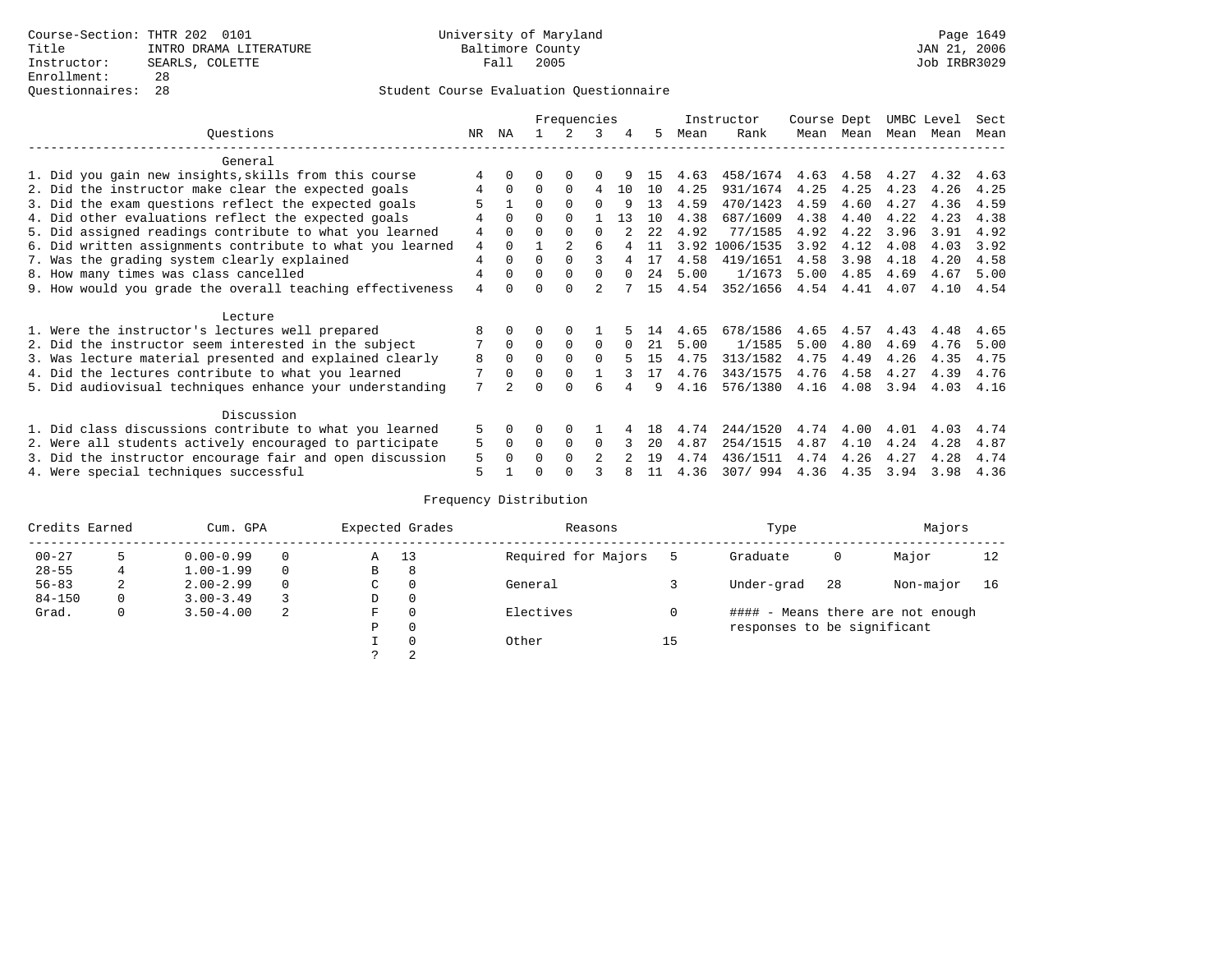|                                                           |     |          |          | Frequencies |          |    |    |      | Instructor       | Course Dept |           | UMBC Level |      | Sect        |
|-----------------------------------------------------------|-----|----------|----------|-------------|----------|----|----|------|------------------|-------------|-----------|------------|------|-------------|
| Ouestions                                                 | NR. | ΝA       |          |             | 3        | 4  | 5. | Mean | Rank             | Mean        | Mean      | Mean       | Mean | Mean        |
| General                                                   |     |          |          |             |          |    |    |      |                  |             |           |            |      |             |
| 1. Did you gain new insights, skills from this course     |     |          | U        | $\Omega$    |          |    | 18 | 4.74 | 320/1674         |             | 4.74 4.58 | 4.27       | 4.32 | 4.74        |
| 2. Did the instructor make clear the expected goals       |     | $\Omega$ | $\Omega$ |             |          |    | 16 | 4.52 | 554/1674         | 4.52        | 4.25      | 4.23       | 4.26 | 4.52        |
| 3. Did the exam questions reflect the expected goals      |     | $\Omega$ | $\Omega$ |             |          |    | 16 | 4.57 | 505/1423         | 4.57        | 4.60      | 4.27       | 4.36 | 4.57        |
| 4. Did other evaluations reflect the expected goals       |     | $\Omega$ | $\Omega$ | $\Omega$    |          |    | 16 | 4.61 | 374/1609         | 4.61        | 4.40      | 4.22       | 4.23 | 4.61        |
| 5. Did assigned readings contribute to what you learned   | 5   | $\Omega$ |          |             |          | 8  | 12 | 4.39 | 422/1585         | 4.39        | 4.22      | 3.96       | 3.91 | 4.39        |
| 6. Did written assignments contribute to what you learned | 5   | $\Omega$ |          |             |          |    | 15 | 4.52 | 355/1535         | 4.52        | 4.12      | 4.08       | 4.03 | 4.52        |
| 7. Was the grading system clearly explained               | 5   | $\Omega$ |          | $\Omega$    |          |    | 19 | 4.57 | 445/1651         | 4.57        | 3.98      | 4.18       | 4.20 | 4.57        |
| 8. How many times was class cancelled                     | 5   | $\Omega$ | $\Omega$ | $\Omega$    | $\cap$   | 18 | 5  |      | 4.22 1449/1673   | 4.22        | 4.85      | 4.69       | 4.67 | 4.22        |
| 9. How would you grade the overall teaching effectiveness | 8   |          | U        | $\cap$      | U        |    | 12 | 4.63 | 283/1656         | 4.63        | 4.41      | 4.07       | 4.10 | 4.63        |
|                                                           |     |          |          |             |          |    |    |      |                  |             |           |            |      |             |
| Lecture                                                   |     |          |          |             |          |    |    |      |                  |             |           |            |      |             |
| 1. Were the instructor's lectures well prepared           |     |          |          |             |          |    | 19 | 4.78 | 431/1586         | 4.78        | 4.57      | 4.43       | 4.48 | 4.78        |
| 2. Did the instructor seem interested in the subject      | 5   | $\Omega$ | $\Omega$ | $\Omega$    | $\Omega$ |    | 19 | 4.83 | 762/1585         | 4.83        | 4.80      | 4.69       | 4.76 | 4.83        |
| 3. Was lecture material presented and explained clearly   | 5   | $\Omega$ | $\Omega$ |             |          |    | 15 | 4.43 | 733/1582         | 4.43        | 4.49      | 4.26       | 4.35 | 4.43        |
| 4. Did the lectures contribute to what you learned        | 5   | $\Omega$ | $\Omega$ |             |          |    | 19 | 4.78 | 311/1575         | 4.78        | 4.58      | 4.27       | 4.39 | 4.78        |
| 5. Did audiovisual techniques enhance your understanding  | 5   |          |          | $\cap$      |          |    | 13 | 4.30 | 447/1380         | 4.30        | 4.08      | 3.94       | 4.03 | 4.30        |
|                                                           |     |          |          |             |          |    |    |      |                  |             |           |            |      |             |
| Discussion                                                |     |          |          |             |          |    |    |      |                  |             |           |            |      |             |
| 1. Did class discussions contribute to what you learned   | 21  | $\Omega$ |          | $\Omega$    | κ        |    |    | 3.57 | 1141/1520        | 3.57        | 4.00      | 4.01       | 4.03 | 3.57        |
| 2. Were all students actively encouraged to participate   | 21  | $\Omega$ | $\Omega$ | 0           | $\Omega$ |    | 4  | 4.57 | 568/1515         | 4.57        | 4.10      | 4.24       | 4.28 | 4.57        |
| 3. Did the instructor encourage fair and open discussion  | 21  | $\Omega$ | 0        | $\Omega$    | $\Omega$ |    |    | 4.57 | 586/1511         | 4.57        | 4.26      | 4.27       | 4.28 | 4.57        |
| 4. Were special techniques successful                     | 21  |          |          |             |          |    |    |      | $4.17$ ****/ 994 | ****        | 4.35      | 3.94       | 3.98 | $***$ * * * |

| Credits Earned |   | Cum. GPA      |   | Expected Grades |          | Reasons             |    | Type                        |    | Majors                            |    |
|----------------|---|---------------|---|-----------------|----------|---------------------|----|-----------------------------|----|-----------------------------------|----|
| $00 - 27$      |   | $0.00 - 0.99$ |   | Α               | 6        | Required for Majors |    | Graduate                    | 0  | Major                             |    |
| $28 - 55$      | 4 | $1.00 - 1.99$ |   | B               |          |                     |    |                             |    |                                   |    |
| $56 - 83$      |   | $2.00 - 2.99$ | 2 | ◡               | 5        | General             |    | Under-grad                  | 28 | Non-major                         | 19 |
| $84 - 150$     |   | $3.00 - 3.49$ |   | D               | 0        |                     |    |                             |    |                                   |    |
| Grad.          | 0 | $3.50 - 4.00$ |   | F               | $\Omega$ | Electives           |    |                             |    | #### - Means there are not enough |    |
|                |   |               |   | Ρ               | 0        |                     |    | responses to be significant |    |                                   |    |
|                |   |               |   |                 | $\Omega$ | Other               | 16 |                             |    |                                   |    |
|                |   |               |   | っ               |          |                     |    |                             |    |                                   |    |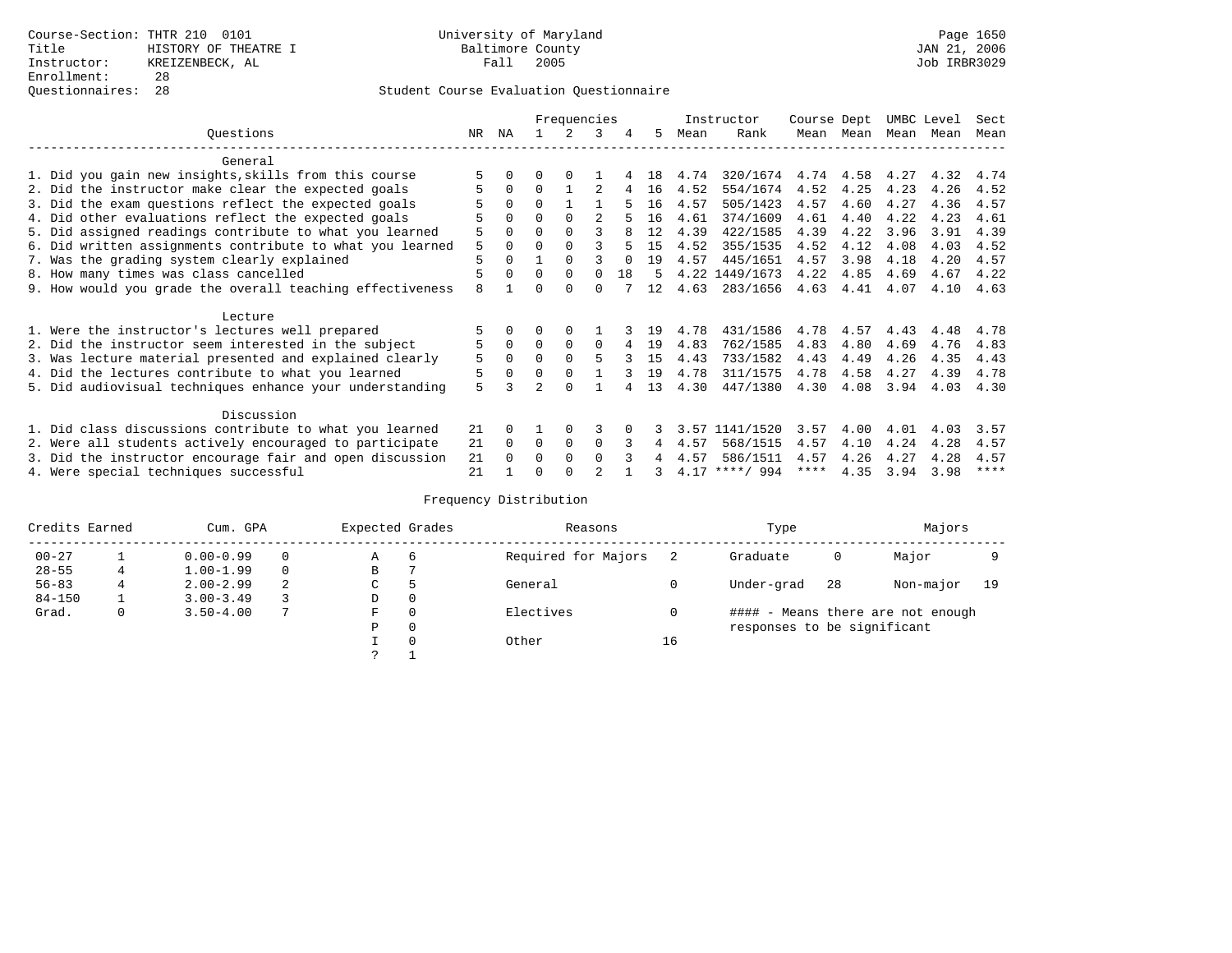|                                                           |     |                |                |                      | Frequencies    |              |   |      | Instructor         | Course Dept       |           |           | UMBC Level | Sect         |
|-----------------------------------------------------------|-----|----------------|----------------|----------------------|----------------|--------------|---|------|--------------------|-------------------|-----------|-----------|------------|--------------|
| Ouestions                                                 | NR. | ΝA             |                | $\overline{2}$       |                |              | 5 | Mean | Rank               |                   | Mean Mean | Mean Mean |            | Mean         |
|                                                           |     |                |                |                      |                |              |   |      |                    |                   |           |           |            |              |
| General                                                   |     |                |                |                      |                |              |   |      |                    |                   |           |           |            |              |
| 1. Did you gain new insights, skills from this course     |     |                |                |                      |                |              |   | 4.70 | 367/1674           | 4.79              | 4.58      | 4.27      | 4.32       | 4.70         |
| 2. Did the instructor make clear the expected goals       |     | $\Omega$<br>8  | $\Omega$       | $\Omega$<br>$\Omega$ | 0<br>$\Omega$  | 4            |   |      | 4.20 1001/1674     | 4.54<br>$***$ * * | 4.25      | 4.23      | 4.26       | 4.20<br>**** |
| 3. Did the exam questions reflect the expected goals      |     |                | U              |                      |                | $\Omega$     |   |      | $5.00$ ****/1423   |                   | 4.60      | 4.27      | 4.36       |              |
| 4. Did other evaluations reflect the expected goals       |     | $\Omega$       |                |                      |                |              |   | 4.20 | 930/1609           | 4.54              | 4.40      | 4.22      | 4.23       | 4.20         |
| 5. Did assigned readings contribute to what you learned   |     |                |                | $\Omega$             | $\Omega$       |              |   |      | 3.80 1006/1585     | 4.23              | 4.22      | 3.96      | 3.91       | 3.80         |
| 6. Did written assignments contribute to what you learned |     | $\Omega$       | $\overline{2}$ | $\Omega$             | $\mathfrak{D}$ |              |   |      | 3.20 1406/1535     | 3.99              | 4.12      | 4.08      | 4.03       | 3.20         |
| 7. Was the grading system clearly explained               |     | 3              |                | 0                    |                |              |   |      | 3.71 1352/1651     | 4.07              | 3.98      | 4.18      | 4.20       | 3.71         |
| 8. How many times was class cancelled                     |     | $\Omega$       | U              | $\Omega$             | $\Omega$       |              |   | 4.90 | 706/1673           | 4.95              | 4.85      | 4.69      | 4.67       | 4.90         |
| 9. How would you grade the overall teaching effectiveness | 2   |                |                | $\cap$               | $\Omega$       |              |   | 4.88 | 118/1656           | 4.83              | 4.41      | 4.07      | 4.10       | 4.88         |
| Lecture                                                   |     |                |                |                      |                |              |   |      |                    |                   |           |           |            |              |
| 1. Were the instructor's lectures well prepared           | ጸ   | 0              | U              | $\Omega$             | 0              |              | 3 | 5.00 | 1/1586             | 5.00              | 4.57      | 4.43      | 4.48       | 5.00         |
| 2. Did the instructor seem interested in the subject      |     | $\Omega$       | $\Omega$       | $\Omega$             | $\Omega$       | $\mathbf{1}$ | 3 | 4.75 | 917/1585           | 4.88              | 4.80      | 4.69      | 4.76       | 4.75         |
| 3. Was lecture material presented and explained clearly   | 8   | $\Omega$       | $\Omega$       | $\Omega$             | $\Omega$       |              |   | 4.67 | 438/1582           | 4.83              | 4.49      | 4.26      | 4.35       | 4.67         |
| 4. Did the lectures contribute to what you learned        | 8   | $\Omega$       | U              | $\Omega$             |                |              |   |      | 4.00 1138/1575     | 4.50              | 4.58      | 4.27      | 4.39       | 4.00         |
| 5. Did audiovisual techniques enhance your understanding  | 8   | $\mathfrak{D}$ |                |                      | U              |              |   |      | $5.00$ ****/1380   | $***$ * * *       | 4.08      | 3.94      | 4.03       | ****         |
|                                                           |     |                |                |                      |                |              |   |      |                    |                   |           |           |            |              |
| Discussion                                                |     |                |                |                      |                |              |   |      |                    |                   |           |           |            |              |
| 1. Did class discussions contribute to what you learned   | 6   | 0              |                | $\Omega$             | $\Omega$       |              | 4 | 4.80 | 191/1520           | 4.90              | 4.00      | 4.01      | 4.03       | 4.80         |
| 2. Were all students actively encouraged to participate   | 6   | 0              | 0              | $\mathbf 0$          | $\mathbf 0$    | 0            | 5 | 5.00 | 1/1515             | 5.00              | 4.10      | 4.24      | 4.28       | 5.00         |
| 3. Did the instructor encourage fair and open discussion  | 6   | $\Omega$       | 0              | $\mathbf 0$          | $\mathbf 0$    | $\Omega$     | 5 | 5.00 | 1/1511             | 5.00              | 4.26      | 4.27      | 4.28       | 5.00         |
| 4. Were special techniques successful                     | 6   |                | U              | <sup>0</sup>         | $\Omega$       | $\Omega$     | 4 | 5.00 | 1/994              | 4.88              | 4.35      | 3.94      | 3.98       | 5.00         |
|                                                           |     |                |                |                      |                |              |   |      |                    |                   |           |           |            |              |
| Field Work                                                |     |                |                |                      |                |              |   |      |                    |                   |           |           |            |              |
| 3. Was the instructor available for consultation          | 10  | 0              | U              | $\Omega$             | $\Omega$       |              |   |      | $5.00$ ****/<br>53 | ****              | 5.00      | 4.45      | 4.50       |              |
| 5. Did conferences help you carry out field activities    | 10  |                |                | <sup>0</sup>         | ∩              |              |   |      | 49<br>$5.00$ ****/ | ****              | 4.75      | 4.27      | 4.82       | ****         |
|                                                           |     |                |                |                      |                |              |   |      |                    |                   |           |           |            |              |

| Credits Earned |              | Cum. GPA      |          | Expected Grades |          | Reasons             |     | Type                        |    | Majors                            |  |
|----------------|--------------|---------------|----------|-----------------|----------|---------------------|-----|-----------------------------|----|-----------------------------------|--|
| $00 - 27$      |              | $0.00 - 0.99$ | 0        | Α               |          | Required for Majors | - 0 | Graduate                    | 0  | Major                             |  |
| $28 - 55$      |              | $1.00 - 1.99$ | $\Omega$ | в               | 2        |                     |     |                             |    |                                   |  |
| $56 - 83$      | 0            | $2.00 - 2.99$ | $\Omega$ | C               | $\Omega$ | General             |     | Under-grad                  | 11 | Non-major                         |  |
| $84 - 150$     | 2            | $3.00 - 3.49$ |          | D               | 0        |                     |     |                             |    |                                   |  |
| Grad.          | $\mathbf{0}$ | $3.50 - 4.00$ | 2        | F.              | $\Omega$ | Electives           |     |                             |    | #### - Means there are not enough |  |
|                |              |               |          | Ρ               | 0        |                     |     | responses to be significant |    |                                   |  |
|                |              |               |          |                 | $\Omega$ | Other               | 6   |                             |    |                                   |  |
|                |              |               |          |                 |          |                     |     |                             |    |                                   |  |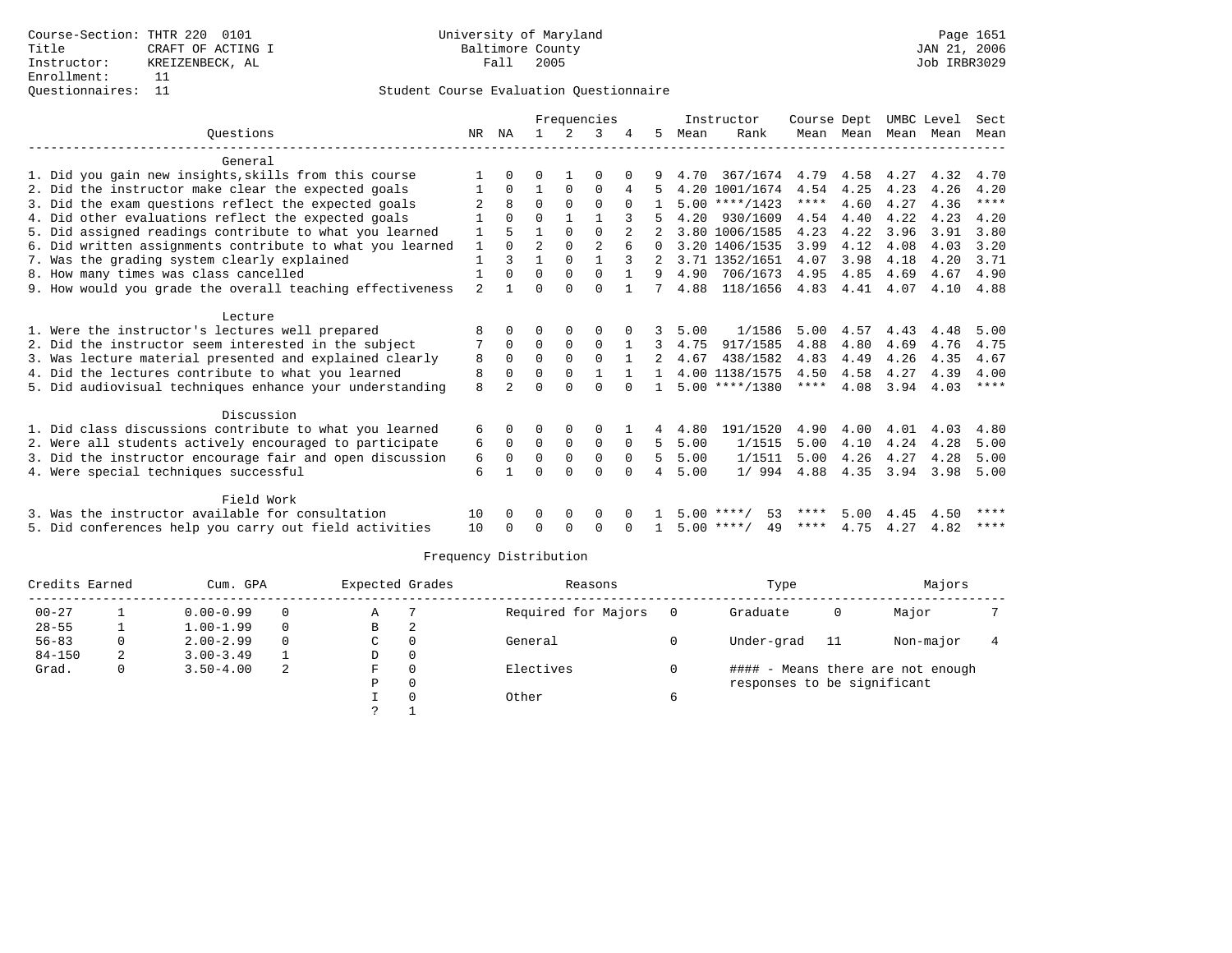|                                                           |          |              |          |          | Frequencies |          |    |      | Instructor | Course Dept |      | UMBC Level |      | Sect        |
|-----------------------------------------------------------|----------|--------------|----------|----------|-------------|----------|----|------|------------|-------------|------|------------|------|-------------|
| Ouestions                                                 | NR.      | ΝA           |          | 2        | 3           |          | 5. | Mean | Rank       | Mean        | Mean | Mean       | Mean | Mean        |
| General                                                   |          |              |          |          |             |          |    |      |            |             |      |            |      |             |
| 1. Did you gain new insights, skills from this course     |          |              | O        | 0        | $\Omega$    |          |    | 4.89 | 167/1674   | 4.79        | 4.58 | 4.27       | 4.32 | 4.89        |
| 2. Did the instructor make clear the expected goals       | $\Omega$ | <sup>0</sup> | $\Omega$ | $\Omega$ | $\Omega$    |          | 8  | 4.89 | 153/1674   | 4.54        | 4.25 | 4.23       | 4.26 | 4.89        |
| 3. Did the exam questions reflect the expected goals      |          |              | $\Omega$ | $\Omega$ | $\Omega$    | $\Omega$ |    | 5.00 | ****/1423  | $***$ * * * | 4.60 | 4.27       | 4.36 | $***$ * * * |
| 4. Did other evaluations reflect the expected goals       |          | $\Omega$     | $\Omega$ | $\Omega$ | $\Omega$    |          |    | 4.88 | 136/1609   | 4.54        | 4.40 | 4.22       | 4.23 | 4.88        |
| 5. Did assigned readings contribute to what you learned   | $\Omega$ |              | $\Omega$ | $\Omega$ |             |          |    | 4.67 | 224/1585   | 4.23        | 4.22 | 3.96       | 3.91 | 4.67        |
| 6. Did written assignments contribute to what you learned | $\Omega$ | <sup>0</sup> | $\Omega$ |          |             | $\cap$   | 8  | 4.78 | 154/1535   | 3.99        | 4.12 | 4.08       | 4.03 | 4.78        |
| 7. Was the grading system clearly explained               |          |              | $\Omega$ | $\Omega$ | $\cap$      | 4        |    | 4.43 | 643/1651   | 4.07        | 3.98 | 4.18       | 4.20 | 4.43        |
| 8. How many times was class cancelled                     | $\Omega$ | <sup>0</sup> | $\Omega$ | $\Omega$ | $\Omega$    | $\Omega$ | 9  | 5.00 | 1/1673     | 4.95        | 4.85 | 4.69       | 4.67 | 5.00        |
| 9. How would you grade the overall teaching effectiveness | $\Omega$ |              | ∩        | ∩        | $\cap$      |          |    | 4.78 | 170/1656   | 4.83        | 4.41 | 4.07       | 4.10 | 4.78        |
| Lecture                                                   |          |              |          |          |             |          |    |      |            |             |      |            |      |             |
| 1. Were the instructor's lectures well prepared           |          |              |          | $\Omega$ | $\Omega$    |          |    | 5.00 | 1/1586     | 5.00        | 4.57 | 4.43       | 4.48 | 5.00        |
| 2. Did the instructor seem interested in the subject      | 4        | $\Omega$     | $\Omega$ | $\Omega$ | $\Omega$    | $\Omega$ | 5  | 5.00 | 1/1585     | 4.88        | 4.80 | 4.69       | 4.76 | 5.00        |
| 3. Was lecture material presented and explained clearly   | 5        | 0            | $\Omega$ | $\Omega$ | $\Omega$    | $\Omega$ |    | 5.00 | 1/1582     | 4.83        | 4.49 | 4.26       | 4.35 | 5.00        |
| 4. Did the lectures contribute to what you learned        | 5        |              | $\Omega$ | $\Omega$ | $\mathbf 0$ | $\Omega$ | 4  | 5.00 | 1/1575     | 4.50        | 4.58 | 4.27       | 4.39 | 5.00        |
| 5. Did audiovisual techniques enhance your understanding  | 5        |              | ∩        |          | ∩           |          |    | 5.00 | $***/1380$ | ****        | 4.08 | 3.94       | 4.03 | ****        |
| Discussion                                                |          |              |          |          |             |          |    |      |            |             |      |            |      |             |
| 1. Did class discussions contribute to what you learned   | $\Omega$ |              | 0        | 0        | $\Omega$    |          | 9  | 5.00 | 1/1520     | 4.90        | 4.00 | 4.01       | 4.03 | 5.00        |
| 2. Were all students actively encouraged to participate   |          | 0            | $\Omega$ | 0        | $\Omega$    | $\Omega$ | 8  | 5.00 | 1/1515     | 5.00        | 4.10 | 4.24       | 4.28 | 5.00        |
| 3. Did the instructor encourage fair and open discussion  | 0        |              | O        | $\Omega$ | $\Omega$    | $\Omega$ |    | 5.00 | 1/1511     | 5.00        | 4.26 | 4.27       | 4.28 | 5.00        |
| 4. Were special techniques successful                     | $\Omega$ |              | U        |          |             |          |    | 4.75 | 115/ 994   | 4.88        | 4.35 | 3.94       | 3.98 | 4.75        |

| Credits Earned |   | Cum. GPA      |          | Expected Grades |          | Reasons             |          | Type                        |   | Majors                            |  |
|----------------|---|---------------|----------|-----------------|----------|---------------------|----------|-----------------------------|---|-----------------------------------|--|
| $00 - 27$      |   | $0.00 - 0.99$ |          | А               | 6        | Required for Majors | $\Omega$ | Graduate                    | 0 | Major                             |  |
| $28 - 55$      | ᅩ | $1.00 - 1.99$ |          | В               | 2        |                     |          |                             |   |                                   |  |
| $56 - 83$      |   | $2.00 - 2.99$ |          | $\sim$<br>◡     |          | General             |          | Under-grad                  | 9 | Non-major                         |  |
| $84 - 150$     | 0 | $3.00 - 3.49$ | $\Omega$ | D               | 0        |                     |          |                             |   |                                   |  |
| Grad.          | 0 | $3.50 - 4.00$ | 2        | F               | 0        | Electives           | 0        |                             |   | #### - Means there are not enough |  |
|                |   |               |          | Ρ               | 0        |                     |          | responses to be significant |   |                                   |  |
|                |   |               |          |                 | $\Omega$ | Other               | Q        |                             |   |                                   |  |
|                |   |               |          | C               |          |                     |          |                             |   |                                   |  |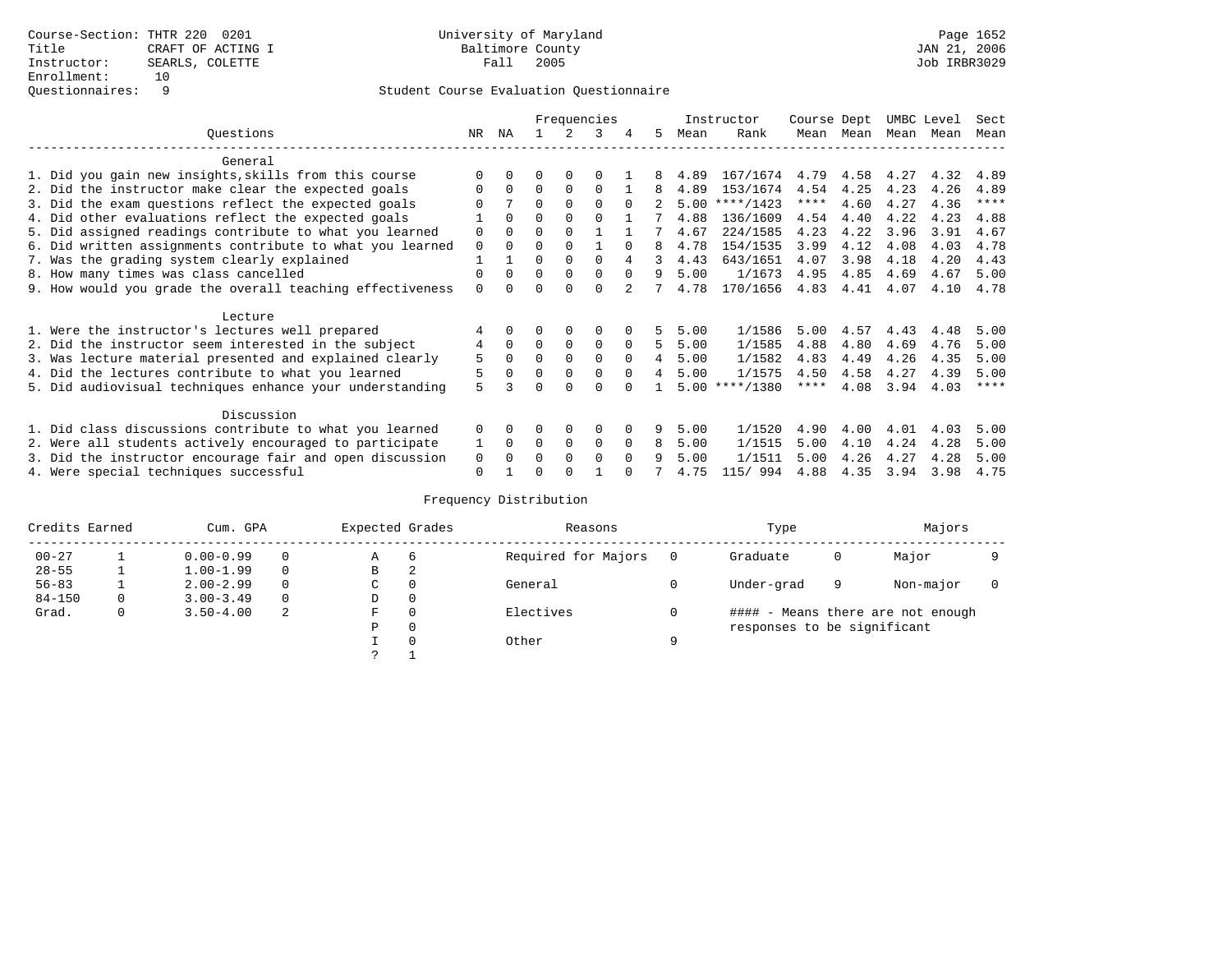|                                                           |             |              |                |          | Frequencies    |          |    |      | Instructor     | Course Dept |           | UMBC Level |      | Sect |
|-----------------------------------------------------------|-------------|--------------|----------------|----------|----------------|----------|----|------|----------------|-------------|-----------|------------|------|------|
| Ouestions                                                 | NR.         | ΝA           |                |          | 3              |          | 5. | Mean | Rank           | Mean        | Mean      | Mean       | Mean | Mean |
| General                                                   |             |              |                |          |                |          |    |      |                |             |           |            |      |      |
| 1. Did you gain new insights, skills from this course     |             | <sup>n</sup> |                | $\Omega$ |                |          |    | 4.33 | 854/1674       |             | 4.56 4.58 | 4.27       | 4.32 | 4.33 |
| 2. Did the instructor make clear the expected goals       | O           | $\Omega$     |                |          | $\Omega$       |          | 6  |      | 4.11 1068/1674 | 4.28        | 4.25      | 4.23       | 4.26 | 4.11 |
| 3. Did the exam questions reflect the expected goals      |             | $\Omega$     | $\Omega$       | $\Omega$ |                |          |    | 4.67 | 376/1423       | 4.46        | 4.60      | 4.27       | 4.36 | 4.67 |
| 4. Did other evaluations reflect the expected goals       | O           | $\Omega$     |                | $\Omega$ |                |          |    |      | 3.78 1306/1609 | 4.22        | 4.40      | 4.22       | 4.23 | 3.78 |
| 5. Did assigned readings contribute to what you learned   | $\mathbf 0$ | $\Omega$     | $\mathfrak{D}$ | $\Omega$ |                |          | 4  |      | 3.67 1121/1585 | 4.11        | 4.22      | 3.96       | 3.91 | 3.67 |
| 6. Did written assignments contribute to what you learned | $\mathbf 0$ | $\cap$       | $\mathfrak{D}$ |          | $\mathcal{D}$  |          |    |      | 3.00 1435/1535 | 3.61        | 4.12      | 4.08       | 4.03 | 3.00 |
| 7. Was the grading system clearly explained               |             |              |                |          |                |          |    |      | 3.57 1414/1651 | 3.72        | 3.98      | 4.18       | 4.20 | 3.57 |
| 8. How many times was class cancelled                     | $\Omega$    | $\Omega$     | $\Omega$       | $\Omega$ | $\Omega$       | $\Omega$ | 9  | 5.00 | 1/1673         | 5.00        | 4.85      | 4.69       | 4.67 | 5.00 |
| 9. How would you grade the overall teaching effectiveness |             | <sup>n</sup> |                | $\cap$   | $\cap$         |          | 4  | 4.13 | 871/1656       | 4.19        | 4.41      | 4.07       | 4.10 | 4.13 |
|                                                           |             |              |                |          |                |          |    |      |                |             |           |            |      |      |
| Lecture                                                   |             |              |                |          |                |          |    |      |                |             |           |            |      |      |
| 1. Were the instructor's lectures well prepared           |             |              |                |          |                |          |    |      | 4.33 1074/1586 | 4.56        | 4.57      | 4.43       | 4.48 | 4.33 |
| 2. Did the instructor seem interested in the subject      | 0           | $\Omega$     | $\Omega$       | $\Omega$ | $\Omega$       |          | 8  | 4.89 | 615/1585       | 4.94        | 4.80      | 4.69       | 4.76 | 4.89 |
| 3. Was lecture material presented and explained clearly   | $\mathbf 0$ | $\Omega$     | $\Omega$       | $\Omega$ | $\mathfrak{D}$ | $\Omega$ |    | 4.56 | 578/1582       | 4.61        | 4.49      | 4.26       | 4.35 | 4.56 |
| 4. Did the lectures contribute to what you learned        |             | $\Omega$     |                | $\Omega$ |                |          | 4  |      | 4.00 1138/1575 | 4.39        | 4.58      | 4.27       | 4.39 | 4.00 |
| 5. Did audiovisual techniques enhance your understanding  |             |              |                | ∩        |                |          | २  | 3.71 | 930/1380       | 3.93        | 4.08      | 3.94       | 4.03 | 3.71 |
|                                                           |             |              |                |          |                |          |    |      |                |             |           |            |      |      |
| Discussion                                                |             |              |                |          |                |          |    |      |                |             |           |            |      |      |
| 1. Did class discussions contribute to what you learned   | $\Omega$    | $\Omega$     |                | $\Omega$ |                |          |    | 3.78 | 1010/1520      | 4.28        | 4.00      | 4.01       | 4.03 | 3.78 |
| 2. Were all students actively encouraged to participate   |             | $\Omega$     |                | $\Omega$ |                |          | 5  | 4.13 | 982/1515       | 4.34        | 4.10      | 4.24       | 4.28 | 4.13 |
| 3. Did the instructor encourage fair and open discussion  | 1           | $\Omega$     |                | $\Omega$ |                | $\Omega$ |    | 4.25 | 896/1511       | 4.46        | 4.26      | 4.27       | 4.28 | 4.25 |
| 4. Were special techniques successful                     | 0           |              |                |          |                |          |    | 4.14 | 420/994        | 4.20        | 4.35      | 3.94       | 3.98 | 4.14 |

| Credits Earned |   | Cum. GPA      |   | Expected Grades |          | Reasons             |          | Type                        |   | Majors                            |  |
|----------------|---|---------------|---|-----------------|----------|---------------------|----------|-----------------------------|---|-----------------------------------|--|
| $00 - 27$      |   | $0.00 - 0.99$ |   | Α               | 5        | Required for Majors | $\Omega$ | Graduate                    | 0 | Major                             |  |
| $28 - 55$      | ᅩ | $1.00 - 1.99$ |   | В               | 4        |                     |          |                             |   |                                   |  |
| $56 - 83$      | 0 | $2.00 - 2.99$ |   | $\sim$<br>◡     | 0        | General             |          | Under-grad                  | 9 | Non-major                         |  |
| $84 - 150$     |   | $3.00 - 3.49$ |   | D               | 0        |                     |          |                             |   |                                   |  |
| Grad.          | 0 | $3.50 - 4.00$ | 2 | F               | 0        | Electives           |          |                             |   | #### - Means there are not enough |  |
|                |   |               |   | Ρ               | 0        |                     |          | responses to be significant |   |                                   |  |
|                |   |               |   |                 | $\Omega$ | Other               |          |                             |   |                                   |  |
|                |   |               |   |                 |          |                     |          |                             |   |                                   |  |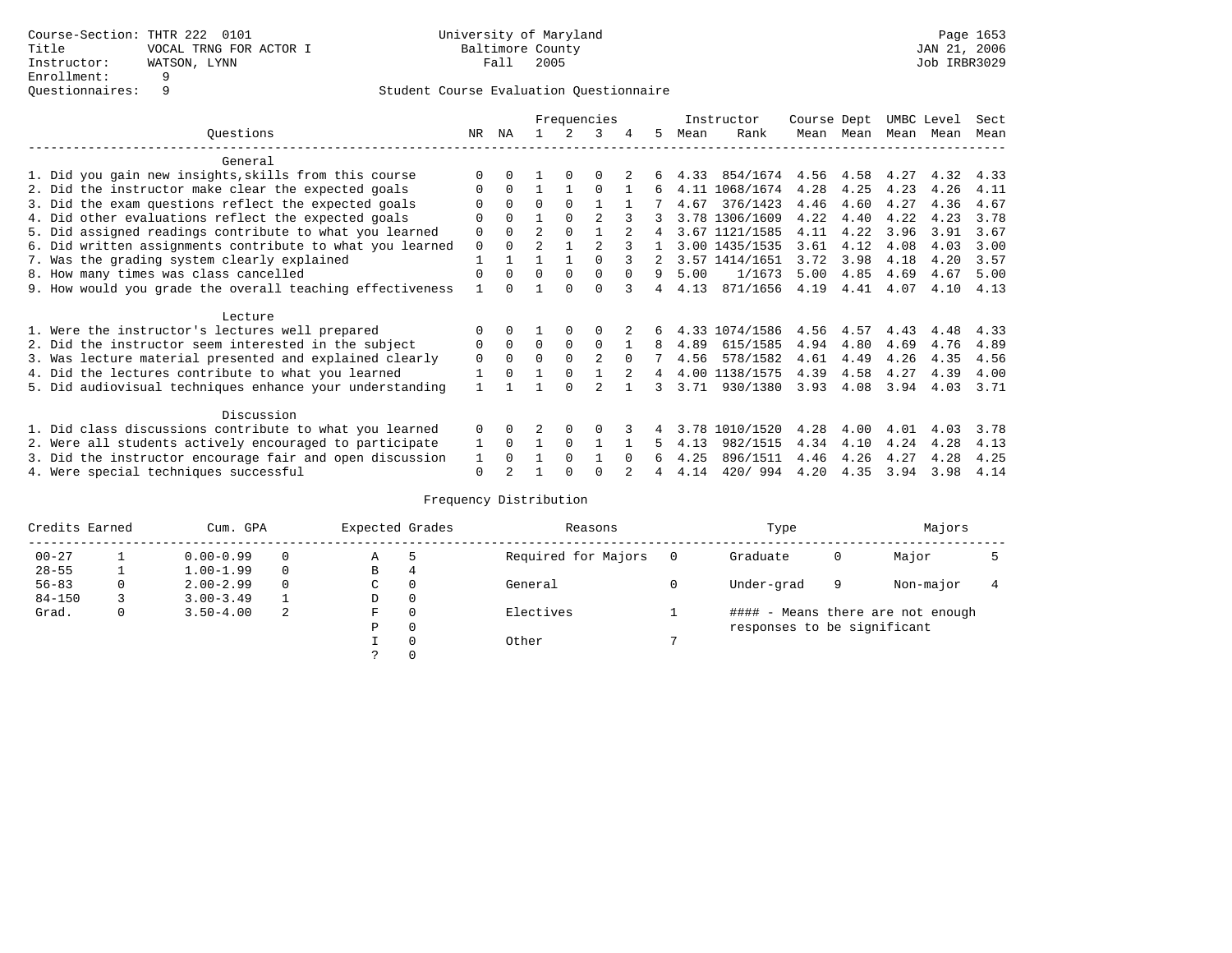|                                                           |             |              |          |          | Frequencies |          |                |      | Instructor     | Course Dept |           | UMBC Level |      | Sect |
|-----------------------------------------------------------|-------------|--------------|----------|----------|-------------|----------|----------------|------|----------------|-------------|-----------|------------|------|------|
| Ouestions                                                 | NR.         | ΝA           |          |          | 3           |          | 5.             | Mean | Rank           | Mean        | Mean      | Mean       | Mean | Mean |
| General                                                   |             |              |          |          |             |          |                |      |                |             |           |            |      |      |
| 1. Did you gain new insights, skills from this course     |             | $\Omega$     | O        | $\Omega$ | $\Omega$    |          |                | 4.78 | 276/1674       |             | 4.56 4.58 | 4.27       | 4.32 | 4.78 |
| 2. Did the instructor make clear the expected goals       | O           | $\Omega$     | $\Omega$ | $\Omega$ | $\Omega$    |          | $\overline{4}$ | 4.44 | 673/1674       | 4.28        | 4.25      | 4.23       | 4.26 | 4.44 |
| 3. Did the exam questions reflect the expected goals      |             |              | $\Omega$ |          | $\Omega$    |          | 4              | 4.25 | 845/1423       | 4.46        | 4.60      | 4.27       | 4.36 | 4.25 |
| 4. Did other evaluations reflect the expected goals       | O           | $\Omega$     | $\Omega$ | $\Omega$ |             |          |                | 4.67 | 312/1609       | 4.22        | 4.40      | 4.22       | 4.23 | 4.67 |
| 5. Did assigned readings contribute to what you learned   | $\mathbf 0$ |              | $\Omega$ | $\Omega$ |             |          | б.             | 4.56 | 295/1585       | 4.11        | 4.22      | 3.96       | 3.91 | 4.56 |
| 6. Did written assignments contribute to what you learned | $\mathbf 0$ | $\Omega$     | $\Omega$ |          | $\cap$      |          | 4              | 4.22 | 703/1535       | 3.61        | 4.12      | 4.08       | 4.03 | 4.22 |
| 7. Was the grading system clearly explained               | $\Omega$    |              | $\Omega$ | $\Omega$ |             |          |                |      | 3.88 1246/1651 | 3.72        | 3.98      | 4.18       | 4.20 | 3.88 |
| 8. How many times was class cancelled                     | $\Omega$    | $\Omega$     | $\Omega$ | $\Omega$ | $\Omega$    | $\Omega$ | 9              | 5.00 | 1/1673         | 5.00        | 4.85      | 4.69       | 4.67 | 5.00 |
| 9. How would you grade the overall teaching effectiveness |             | <sup>n</sup> | U        | ∩        | U           |          |                | 4.25 | 719/1656       | 4.19        | 4.41      | 4.07       | 4.10 | 4.25 |
| Lecture                                                   |             |              |          |          |             |          |                |      |                |             |           |            |      |      |
| 1. Were the instructor's lectures well prepared           |             |              |          |          |             |          |                | 4.78 | 453/1586       | 4.56        | 4.57      | 4.43       | 4.48 | 4.78 |
| 2. Did the instructor seem interested in the subject      | 0           | $\Omega$     | $\Omega$ | $\Omega$ | $\Omega$    | $\Omega$ | 9              | 5.00 | 1/1585         | 4.94        | 4.80      | 4.69       | 4.76 | 5.00 |
| 3. Was lecture material presented and explained clearly   | $\mathbf 0$ | $\Omega$     | $\Omega$ | $\Omega$ | $\Omega$    |          | б.             | 4.67 | 438/1582       | 4.61        | 4.49      | 4.26       | 4.35 | 4.67 |
| 4. Did the lectures contribute to what you learned        | 0           | $\Omega$     | $\Omega$ | $\Omega$ | $\Omega$    |          |                | 4.78 | 327/1575       | 4.39        | 4.58      | 4.27       | 4.39 | 4.78 |
| 5. Did audiovisual techniques enhance your understanding  | $\Omega$    |              |          |          | $\cap$      |          | 3              | 4.14 | 585/1380       | 3.93        | 4.08      | 3.94       | 4.03 | 4.14 |
| Discussion                                                |             |              |          |          |             |          |                |      |                |             |           |            |      |      |
| 1. Did class discussions contribute to what you learned   | $\Omega$    | $\Omega$     | U        | $\Omega$ | $\Omega$    |          |                | 4.78 | 213/1520       | 4.28        | 4.00      | 4.01       | 4.03 | 4.78 |
| 2. Were all students actively encouraged to participate   | 0           | $\Omega$     | $\Omega$ | $\Omega$ |             |          | 6              | 4.56 | 586/1515       | 4.34        | 4.10      | 4.24       | 4.28 | 4.56 |
| 3. Did the instructor encourage fair and open discussion  | 0           |              | 0        | $\Omega$ | $\Omega$    |          | 6              | 4.67 | 507/1511       | 4.46        | 4.26      | 4.27       | 4.28 | 4.67 |
| 4. Were special techniques successful                     | $\Omega$    |              |          |          |             |          |                | 4.25 | 360/994        | 4.20        | 4.35      | 3.94       | 3.98 | 4.25 |

| Credits Earned |          | Cum. GPA      |          | Expected Grades |              | Reasons             |   | Type                        |   | Majors                            |  |
|----------------|----------|---------------|----------|-----------------|--------------|---------------------|---|-----------------------------|---|-----------------------------------|--|
| $00 - 27$      |          | $0.00 - 0.99$ | $\Omega$ | Α               | 6            | Required for Majors |   | Graduate                    | 0 | Major                             |  |
| $28 - 55$      | 0        | $1.00 - 1.99$ | $\Omega$ | В               | 3            |                     |   |                             |   |                                   |  |
| $56 - 83$      |          | $2.00 - 2.99$ | $\Omega$ | С               | 0            | General             |   | Under-grad                  | 9 | Non-major                         |  |
| $84 - 150$     | $\Omega$ | $3.00 - 3.49$ | $\Omega$ | D               | 0            |                     |   |                             |   |                                   |  |
| Grad.          | 0        | $3.50 - 4.00$ |          | F               | 0            | Electives           |   |                             |   | #### - Means there are not enough |  |
|                |          |               |          | Ρ               | $\mathbf{0}$ |                     |   | responses to be significant |   |                                   |  |
|                |          |               |          |                 | 0            | Other               | Q |                             |   |                                   |  |
|                |          |               |          |                 | 0            |                     |   |                             |   |                                   |  |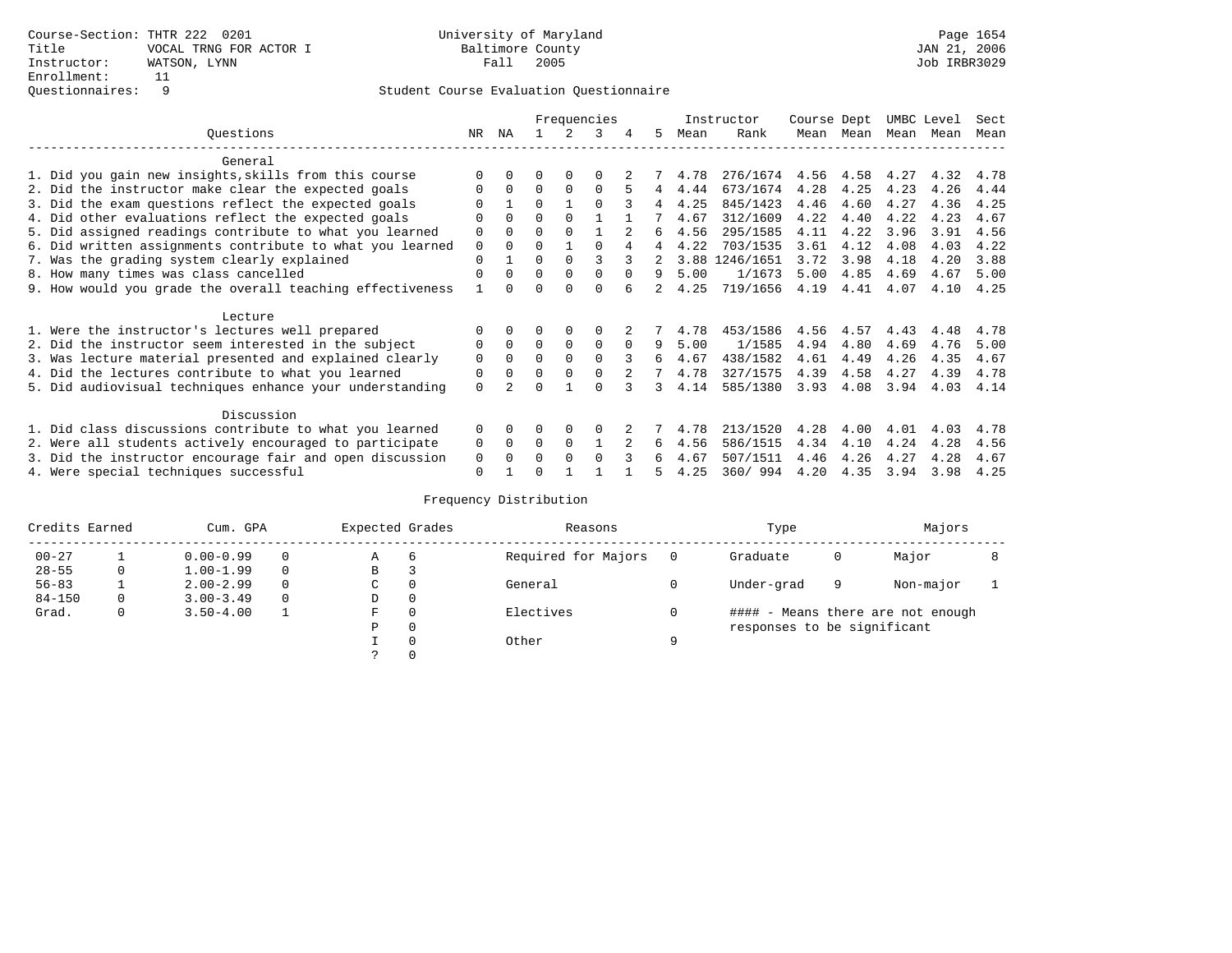|                                                           | Frequencies |              |                |          |          |          | Instructor | Course Dept |                  | UMBC Level  |           | Sect |      |         |
|-----------------------------------------------------------|-------------|--------------|----------------|----------|----------|----------|------------|-------------|------------------|-------------|-----------|------|------|---------|
| Ouestions                                                 | NR.         | ΝA           |                |          | 3        |          | 5.         | Mean        | Rank             | Mean        | Mean      | Mean | Mean | Mean    |
| General                                                   |             |              |                |          |          |          |            |             |                  |             |           |      |      |         |
| 1. Did you gain new insights, skills from this course     |             | <sup>n</sup> |                | $\Omega$ | O        |          |            | 4.50        | 607/1674         |             | 4.56 4.58 | 4.27 | 4.32 | 4.50    |
| 2. Did the instructor make clear the expected goals       | O           | $\Omega$     |                | $\Omega$ | 3        |          |            |             | 3.75 1370/1674   | 3.66        | 4.25      | 4.23 | 4.26 | 3.75    |
| 3. Did the exam questions reflect the expected goals      |             | 9            | $\Omega$       | $\Omega$ |          | $\Omega$ |            | 4.33        | 771/1423         | 4.33        | 4.60      | 4.27 | 4.36 | 4.33    |
| 4. Did other evaluations reflect the expected goals       | O           | $\Omega$     |                |          |          |          |            |             | 4.00 1094/1609   | 4.25        | 4.40      | 4.22 | 4.23 | 4.00    |
| 5. Did assigned readings contribute to what you learned   | $\mathbf 0$ | $\Omega$     |                |          |          |          |            | 4.08        | 715/1585         | 3.67        | 4.22      | 3.96 | 3.91 | 4.08    |
| 6. Did written assignments contribute to what you learned | $\mathbf 0$ |              | $\mathfrak{D}$ | $\Omega$ |          |          | 4          |             | 3.73 1170/1535   | 3.49        | 4.12      | 4.08 | 4.03 | 3.73    |
| 7. Was the grading system clearly explained               | $\Omega$    |              |                | $\Omega$ | 4        |          |            |             | 3.33 1504/1651   | 3.74        | 3.98      | 4.18 | 4.20 | 3.33    |
| 8. How many times was class cancelled                     | $\Omega$    | $\Omega$     | $\Omega$       | $\Omega$ | $\cap$   |          | 9          | 4.75        | 958/1673         | 4.88        | 4.85      | 4.69 | 4.67 | 4.75    |
| 9. How would you grade the overall teaching effectiveness | 2           | <sup>n</sup> |                | $\cap$   |          |          |            | 4.00        | 955/1656         | 4.07        | 4.41      | 4.07 | 4.10 | 4.00    |
| Lecture                                                   |             |              |                |          |          |          |            |             |                  |             |           |      |      |         |
| 1. Were the instructor's lectures well prepared           |             |              |                |          |          |          |            |             | 3.29 1518/1586   | 3.98        | 4.57      | 4.43 | 4.48 | 3.29    |
| 2. Did the instructor seem interested in the subject      | 6           | $\Omega$     | $\Omega$       | $\Omega$ |          |          | 4          |             | 4.50 1225/1585   | 4.75        | 4.80      | 4.69 | 4.76 | 4.50    |
| 3. Was lecture material presented and explained clearly   | 6           | $\Omega$     |                | $\Omega$ | $\Omega$ |          |            |             | 3.83 1255/1582   | 4.17        | 4.49      | 4.26 | 4.35 | 3.83    |
| 4. Did the lectures contribute to what you learned        | 6           | $\Omega$     |                | $\Omega$ |          |          | 3          |             | 4.00 1138/1575   | 4.43        | 4.58      | 4.27 | 4.39 | 4.00    |
| 5. Did audiovisual techniques enhance your understanding  | 6           |              |                |          |          |          |            |             | $5.00$ ****/1380 | $***$ * * * | 4.08      | 3.94 | 4.03 | $***$ * |
|                                                           |             |              |                |          |          |          |            |             |                  |             |           |      |      |         |
| Discussion                                                |             |              |                |          |          |          |            |             |                  |             |           |      |      |         |
| 1. Did class discussions contribute to what you learned   | 5           | 0            |                | $\Omega$ |          |          |            | 4.14        | 743/1520         | 4.29        | 4.00      | 4.01 | 4.03 | 4.14    |
| 2. Were all students actively encouraged to participate   | 5           | $\Omega$     |                | $\Omega$ | $\Omega$ |          |            | 4.14        | 971/1515         | 4.29        | 4.10      | 4.24 | 4.28 | 4.14    |
| 3. Did the instructor encourage fair and open discussion  | 6           |              |                |          | $\Omega$ | $\Omega$ |            | 3.83        | 1177/1511        | 4.20        | 4.26      | 4.27 | 4.28 | 3.83    |
| 4. Were special techniques successful                     | 5           |              |                |          |          |          |            | 4.00        | 474/994          | 4.42        | 4.35      | 3.94 | 3.98 | 4.00    |

| Credits Earned |   | Cum. GPA      |          | Expected Grades |          | Reasons             |          | Type                        |    | Majors                            |  |
|----------------|---|---------------|----------|-----------------|----------|---------------------|----------|-----------------------------|----|-----------------------------------|--|
| $00 - 27$      |   | $0.00 - 0.99$ |          | А               | 8        | Required for Majors | $\Omega$ | Graduate                    | 0  | Major                             |  |
| $28 - 55$      | 0 | $1.00 - 1.99$ |          | В               | 2        |                     |          |                             |    |                                   |  |
| $56 - 83$      |   | $2.00 - 2.99$ |          | $\sim$<br>◡     | 0        | General             |          | Under-grad                  | 12 | Non-major                         |  |
| $84 - 150$     |   | $3.00 - 3.49$ | $\Omega$ | D               | 0        |                     |          |                             |    |                                   |  |
| Grad.          | 0 | $3.50 - 4.00$ | 2        | F               | 0        | Electives           | 0        |                             |    | #### - Means there are not enough |  |
|                |   |               |          | Ρ               | 0        |                     |          | responses to be significant |    |                                   |  |
|                |   |               |          |                 | $\Omega$ | Other               | 10       |                             |    |                                   |  |
|                |   |               |          | C               |          |                     |          |                             |    |                                   |  |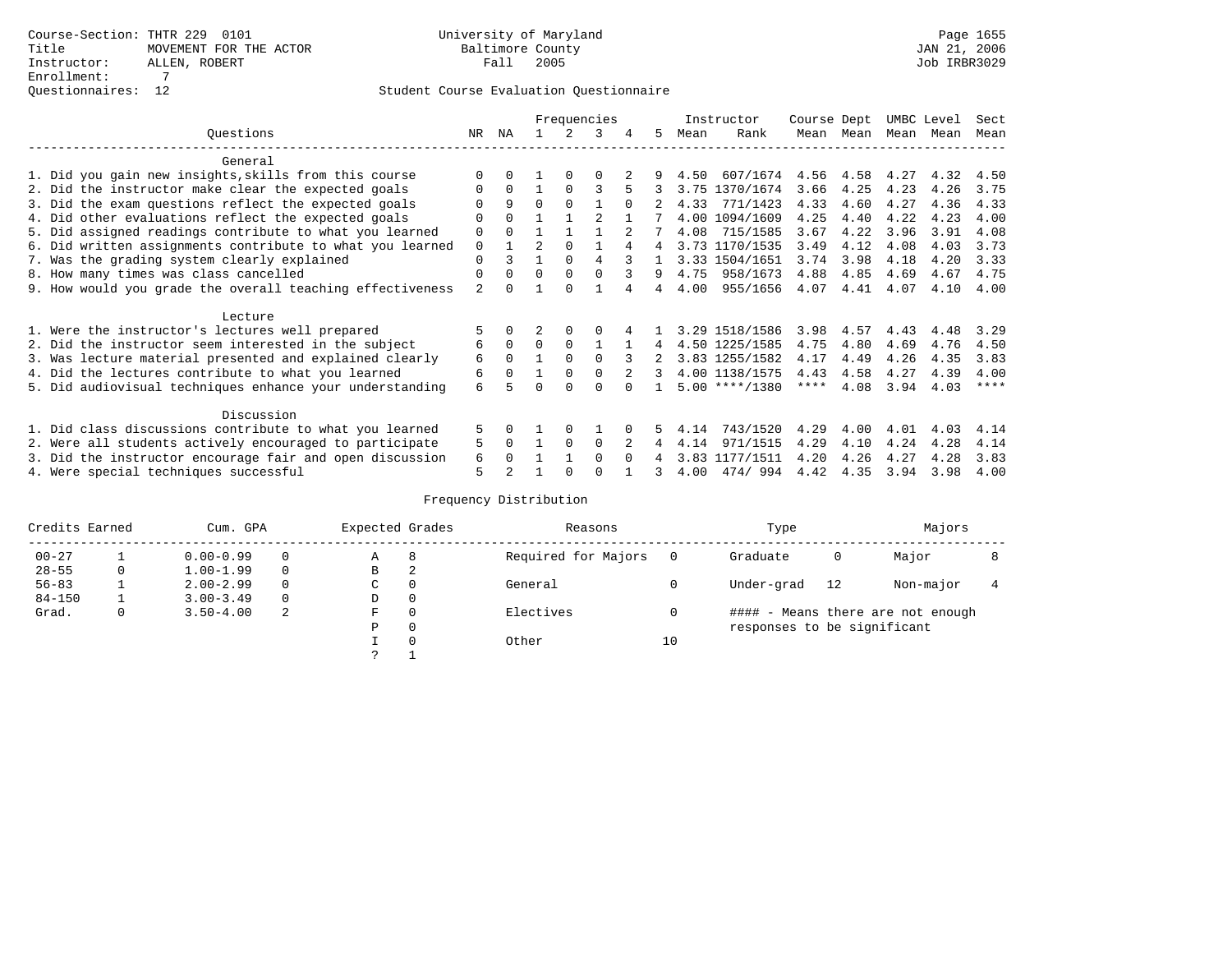|                                                           |       |              |              |                | Frequencies    |                |                |      | Instructor         | Course Dept UMBC Level |                |           |      | Sect        |
|-----------------------------------------------------------|-------|--------------|--------------|----------------|----------------|----------------|----------------|------|--------------------|------------------------|----------------|-----------|------|-------------|
| Questions                                                 | NR NA |              | $\mathbf{1}$ | 2              | 3              | 4              | 5              | Mean | Rank               |                        | Mean Mean Mean |           | Mean | Mean        |
|                                                           |       |              |              |                |                |                |                |      |                    |                        |                |           |      |             |
| General                                                   |       |              |              |                |                |                |                |      |                    |                        |                |           |      |             |
| 1. Did you gain new insights, skills from this course     | 6     | $\Omega$     | $\Omega$     | $\Omega$       | $\Omega$       | 3              | 5              |      | 4.63 458/1674      | 4.56                   | 4.58           | 4.27      | 4.32 | 4.63        |
| 2. Did the instructor make clear the expected goals       |       | 0            | $\Omega$     | $\Omega$       | 4              |                | $\mathbf{1}$   |      | 3.57 1465/1674     | 3.66                   | 4.25           | 4.23      | 4.26 | 3.57        |
| 3. Did the exam questions reflect the expected goals      | 6     | 6            | $\Omega$     | $\Omega$       | $\Omega$       | 1              | $\mathbf{1}$   |      | $4.50$ ****/1423   | 4.33                   | 4.60           | 4.27      | 4.36 | $***$       |
| 4. Did other evaluations reflect the expected goals       | 6     | $\Omega$     | $\Omega$     | $\Omega$       | $\mathbf{1}$   |                | 5              | 4.50 | 490/1609           | 4.25                   | 4.40           | 4.22      | 4.23 | 4.50        |
| 5. Did assigned readings contribute to what you learned   | 6     | $\Omega$     | $\mathbf{1}$ | $\mathbf{1}$   | 3              |                |                |      | 3.25 1364/1585     | 3.67                   | 4.22           | 3.96      | 3.91 | 3.25        |
| 6. Did written assignments contribute to what you learned | 6     | $\mathbf 0$  | $\mathbf{1}$ | $\overline{a}$ | $\mathbf{1}$   |                | 2              |      | 3.25 1386/1535     | 3.49                   | 4.12           | 4.08      | 4.03 | 3.25        |
| 7. Was the grading system clearly explained               | 6     | $\mathbf{1}$ | $\Omega$     | $\Omega$       | $\overline{2}$ |                | 3              | 4.14 | 988/1651           | 3.74                   | 3.98           | 4.18      | 4.20 | 4.14        |
| 8. How many times was class cancelled                     | 7     | $\Omega$     | $\Omega$     | $\Omega$       | $\Omega$       | $\Omega$       | $7^{\circ}$    | 5.00 | 1/1673             | 4.88                   | 4.85           | 4.69      | 4.67 | 5.00        |
| 9. How would you grade the overall teaching effectiveness | 7     | $\Omega$     | $\Omega$     | $\Omega$       | $\mathbf{1}$   | $\overline{4}$ | $\overline{2}$ | 4.14 | 849/1656           | 4.07 4.41              |                | 4.07      | 4.10 | 4.14        |
|                                                           |       |              |              |                |                |                |                |      |                    |                        |                |           |      |             |
| Lecture                                                   |       |              |              |                |                |                |                |      |                    |                        |                |           |      |             |
| 1. Were the instructor's lectures well prepared           | 8     | 0            | $\Omega$     | $\Omega$       | $\Omega$       |                | 4              | 4.67 | 663/1586           | 3.98                   | 4.57           | 4.43      | 4.48 | 4.67        |
| 2. Did the instructor seem interested in the subject      | 8     | $\Omega$     | $\Omega$     | $\Omega$       | $\mathbf 0$    | $\Omega$       | 6              | 5.00 | 1/1585             | 4.75                   | 4.80           | 4.69      | 4.76 | 5.00        |
| 3. Was lecture material presented and explained clearly   | 8     | $\Omega$     | $\Omega$     | $\Omega$       | $\mathbf{1}$   |                | 4              | 4.50 | 632/1582           | 4.17                   | 4.49           | 4.26      | 4.35 | 4.50        |
| 4. Did the lectures contribute to what you learned        | 7     | $\Omega$     | $\Omega$     | $\Omega$       | $\Omega$       |                | б.             | 4.86 | 225/1575           | 4.43                   | 4.58           | 4.27      | 4.39 | 4.86        |
| 5. Did audiovisual techniques enhance your understanding  | 9     | 3            | $\Omega$     | $\Omega$       | $\mathbf{1}$   | $\cap$         | $\mathbf{1}$   |      | $4.00$ ****/1380   | $***$ * * *            | 4.08           | 3.94 4.03 |      | $***$       |
|                                                           |       |              |              |                |                |                |                |      |                    |                        |                |           |      |             |
| Discussion                                                |       |              |              |                |                |                |                |      |                    |                        |                |           |      |             |
| 1. Did class discussions contribute to what you learned   | 7     | 0            | 0            | $\Omega$       |                | 2              | 4              | 4.43 | 489/1520           | 4.29                   | 4.00           | 4.01      | 4.03 | 4.43        |
| 2. Were all students actively encouraged to participate   | 7     | $\Omega$     | $\Omega$     | 0              | $\mathbf{1}$   |                | 4              | 4.43 | 733/1515           | 4.29                   | 4.10           | 4.24      | 4.28 | 4.43        |
| 3. Did the instructor encourage fair and open discussion  | 7     | 0            | $\mathbf 0$  | $\mathbf{1}$   | $\mathbf 0$    | $\mathbf 0$    | 6              | 4.57 | 586/1511           | 4.20                   | 4.26           | 4.27      | 4.28 | 4.57        |
| 4. Were special techniques successful                     | 8     | $\Omega$     | $\Omega$     | $\Omega$       | $\Omega$       |                | 5              | 4.83 | 89/ 994            | 4.42                   | 4.35           | 3.94      | 3.98 | 4.83        |
|                                                           |       |              |              |                |                |                |                |      |                    |                        |                |           |      |             |
| Laboratory                                                |       |              |              |                |                |                |                |      |                    |                        |                |           |      |             |
| 1. Did the lab increase understanding of the material     | 13    | 0            | 0            | $\Omega$       | $\Omega$       |                |                |      | $5.00$ ****/ 265   | ****                   | 4.38           | 4.23      | 4.34 | ****        |
| 2. Were you provided with adequate background information | 13    | 0            | $\Omega$     | 0              | $\mathbf 0$    | $\Omega$       |                |      | $5.00$ ****/ 278   | ****                   | 4.38           | 4.19      | 4.36 | ****        |
| 3. Were necessary materials available for lab activities  | 13    | 0            | $\mathbf 0$  | $\mathsf 0$    | $\mathbf 0$    | $\Omega$       | $\mathbf{1}$   |      | $5.00$ ****/ 260   | ****                   | 4.58           | 4.46      | 4.51 | ****        |
| 4. Did the lab instructor provide assistance              | 13    | $\mathbf 0$  | $\mathbf 0$  | 0              | $\mathbf 0$    | $\Omega$       | $\mathbf{1}$   |      | $5.00$ ****/ 259   | $***$ * *              | 4.72           | 4.33      | 4.42 | $* * * *$   |
| 5. Were requirements for lab reports clearly specified    | 13    | $\Omega$     | $\Omega$     | $\cap$         | $\cap$         | $\cap$         | $\mathbf{1}$   |      | $5.00$ ****/ 233   | $***$ * * *            | 5.00           | 4.20      | 4.48 | $***$ * * * |
|                                                           |       |              |              |                |                |                |                |      |                    |                        |                |           |      |             |
| Seminar                                                   |       |              |              |                |                |                |                |      |                    |                        |                |           |      |             |
| 3. Did research projects contribute to what you learned   | 13    | 0            | 0            | 0              | $\mathbf 0$    |                |                |      | 95<br>$5.00$ ****/ | ****                   |                | 4.31      | 4.33 | ****        |
| 4. Did presentations contribute to what you learned       | 13    | 0            | $\mathbf 0$  | $\mathsf 0$    | $\mathbf 0$    | $\Omega$       | $\mathbf{1}$   |      | 99<br>$5.00$ ****/ | ****                   | ****           | 4.39      | 4.22 | ****        |
| 5. Were criteria for grading made clear                   | 13    | $\Omega$     | $\Omega$     | $\Omega$       | $\Omega$       | $\Omega$       | $\mathbf{1}$   |      | $5.00$ ****/<br>97 | ****                   | ****           | 4.14      | 4.63 | $***$ * * * |
|                                                           |       |              |              |                |                |                |                |      |                    |                        |                |           |      |             |
| Field Work                                                |       |              |              |                |                |                |                |      |                    |                        |                |           |      |             |
| 1. Did field experience contribute to what you learned    | 13    |              | O            | ∩              | $\Omega$       |                | -1.            |      | $5.00$ ****/<br>76 |                        | 5.00           | 3.98      | 3.97 | $* * * * *$ |
|                                                           |       |              |              |                |                |                |                |      |                    |                        |                |           |      |             |

| Credits Earned |   | Cum. GPA      |          | Expected Grades |          | Reasons             |     | Type                        |    | Majors                            |  |
|----------------|---|---------------|----------|-----------------|----------|---------------------|-----|-----------------------------|----|-----------------------------------|--|
| $00 - 27$      |   | $0.00 - 0.99$ | $\Omega$ | Α               | 6        | Required for Majors | - 0 | Graduate                    | 0  | Major                             |  |
| $28 - 55$      |   | $1.00 - 1.99$ | $\Omega$ | В               |          |                     |     |                             |    |                                   |  |
| $56 - 83$      |   | $2.00 - 2.99$ |          | C               | 0        | General             |     | Under-grad                  | 14 | Non-major                         |  |
| $84 - 150$     |   | $3.00 - 3.49$ |          | D               | 0        |                     |     |                             |    |                                   |  |
| Grad.          | 0 | $3.50 - 4.00$ |          | F.              | $\Omega$ | Electives           |     |                             |    | #### - Means there are not enough |  |
|                |   |               |          | Ρ               | 0        |                     |     | responses to be significant |    |                                   |  |
|                |   |               |          |                 | $\Omega$ | Other               |     |                             |    |                                   |  |
|                |   |               |          |                 | $\Omega$ |                     |     |                             |    |                                   |  |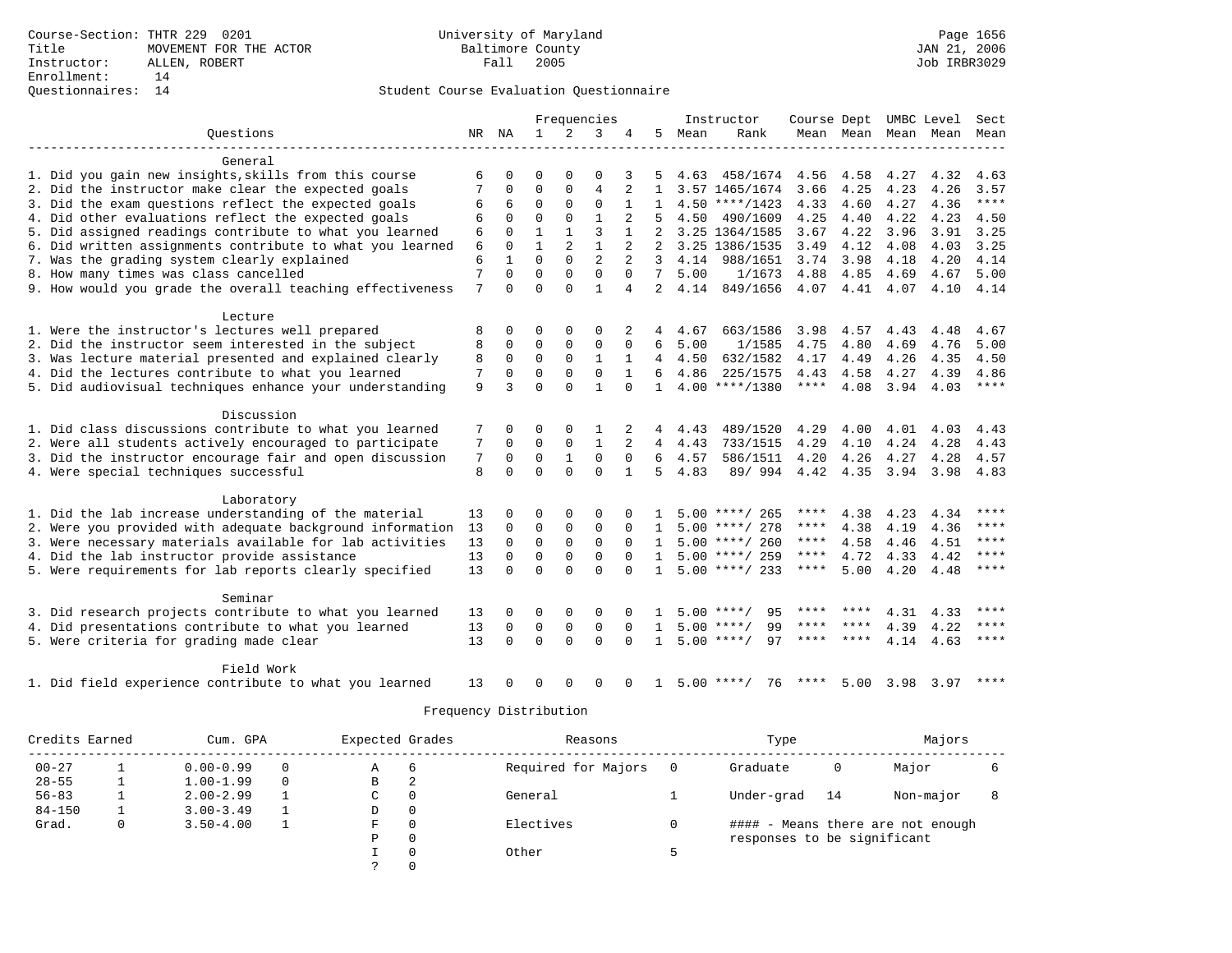|                                                           |                                  |                          |                            | Frequencies          |                          |                |              | Instructor | Course Dept UMBC Level |             |                |      | Sect                |                        |
|-----------------------------------------------------------|----------------------------------|--------------------------|----------------------------|----------------------|--------------------------|----------------|--------------|------------|------------------------|-------------|----------------|------|---------------------|------------------------|
| Questions                                                 |                                  | NR NA                    | 1                          | 2                    | 3                        | 4              | 5            | Mean       | Rank                   |             |                |      | Mean Mean Mean Mean | Mean                   |
|                                                           |                                  |                          |                            |                      |                          |                |              |            |                        |             |                |      |                     |                        |
| General                                                   |                                  |                          |                            |                      |                          |                |              |            |                        |             |                |      |                     |                        |
| 1. Did you gain new insights, skills from this course     | 2                                | 0                        | $\mathbf 0$                | $\mathbf 0$          | 1                        | 1              | 7            | 4.67       | 406/1674               | 4.67        | 4.58           | 4.27 | 4.32                | 4.67                   |
| 2. Did the instructor make clear the expected goals       | $\sqrt{2}$                       | $\mathbf 0$              | $\Omega$                   | $\mathbf{1}$         | $\Omega$                 | $\overline{2}$ | 6            | 4.44       | 673/1674               | 4.44        | 4.25           | 4.23 | 4.26                | 4.44                   |
| 3. Did the exam questions reflect the expected goals      | 2                                | 7                        | $\mathbf{0}$               | 0                    | $\mathbf{0}$             | $\mathbf 0$    | 2            |            | $5.00$ ****/1423       | $***$ * *   | 4.60           | 4.27 | 4.36                | $***$                  |
| 4. Did other evaluations reflect the expected goals       | 2                                | 3                        | $\mathbf{0}$               | $\mathbf 0$          | $\mathbf 0$              | 2              | 4            |            | 4.67 312/1609          | 4.67        | 4.40           | 4.22 | 4.23                | 4.67                   |
| 5. Did assigned readings contribute to what you learned   | 2                                | 8                        | $\mathbf{0}$               | $\mathbf 0$          | $\mathbf{0}$             | $\mathbf 0$    | 1            |            | $5.00$ ****/1585       | $***$ * * * | 4.22           | 3.96 | 3.91                | $***$                  |
| 6. Did written assignments contribute to what you learned | 2                                | 8                        | $\mathbf{0}$               | $\mathbf 0$          | $\mathbf{0}$             | $\mathbf 0$    | $\mathbf{1}$ |            | $5.00$ ****/1535       | $***$ * * * | 4.12           | 4.08 | 4.03                | $***$                  |
| 7. Was the grading system clearly explained               | 2                                | $\mathbf{1}$<br>$\Omega$ | $\overline{2}$<br>$\Omega$ | $\Omega$             | 3                        | $\Omega$       | 3            |            | 3.25 1525/1651         | 3.25        | 3.98           | 4.18 | 4.20                | 3.25                   |
| 8. How many times was class cancelled                     | $\overline{a}$<br>$\overline{4}$ | $\Omega$                 | $\Omega$                   | $\Omega$<br>$\Omega$ | $\Omega$<br>$\mathbf{1}$ | $\Omega$<br>2  | 9            | 5.00       | 1/1673                 | 5.00        | 4.85           | 4.69 | 4.67                | 5.00                   |
| 9. How would you grade the overall teaching effectiveness |                                  |                          |                            |                      |                          |                |              | 4, 4.43    | 493/1656               | 4.43        | 4.41 4.07 4.10 |      |                     | 4.43                   |
| Lecture                                                   |                                  |                          |                            |                      |                          |                |              |            |                        |             |                |      |                     |                        |
| 1. Were the instructor's lectures well prepared           | 3                                | 0                        | $\Omega$                   | $\Omega$             | 1                        | 1              | 6            | 4.63       | 723/1586               | 4.63        | 4.57           | 4.43 | 4.48                | 4.63                   |
| 2. Did the instructor seem interested in the subject      | 3                                | $\mathbf 0$              | $\mathbf{0}$               | $\mathbf 0$          | $\mathbf{1}$             | $\Omega$       | 7            | 4.75       | 917/1585               | 4.75        | 4.80           | 4.69 | 4.76                | 4.75                   |
| 3. Was lecture material presented and explained clearly   | 3                                | 0                        | $\mathbf{1}$               | $\mathsf 0$          | $\mathbf{1}$             | 2              | 4            |            | 4.00 1129/1582         | 4.00        | 4.49           | 4.26 | 4.35                | 4.00                   |
| 4. Did the lectures contribute to what you learned        | 3                                | $\mathbf 0$              | $\mathbf{0}$               | $\mathbf 0$          | $\overline{2}$           | $\Omega$       | 6            | 4.50       | 692/1575               | 4.50        | 4.58           | 4.27 | 4.39                | 4.50                   |
| 5. Did audiovisual techniques enhance your understanding  | 3                                | 7                        | $\Omega$                   | $\Omega$             | $\Omega$                 | $\mathbf{1}$   | $\Omega$     |            | $4.00$ ****/1380       | ****        | 4.08           | 3.94 | 4.03                | $***$                  |
|                                                           |                                  |                          |                            |                      |                          |                |              |            |                        |             |                |      |                     |                        |
| Discussion                                                |                                  |                          |                            |                      |                          |                |              |            |                        |             |                |      |                     |                        |
| 1. Did class discussions contribute to what you learned   | 6                                | 0                        | 1                          | $\Omega$             | 1                        | 2              | 1            |            | 3.40 1221/1520         | 3.40        | 4.00           | 4.01 | 4.03                | 3.40                   |
| 2. Were all students actively encouraged to participate   | 6                                | $\mathbf 0$              | $\mathbf 0$                | $\mathbf 0$          | $\mathbf 0$              | 2              | 3            | 4.60       | 543/1515               | 4.60        | 4.10           | 4.24 | 4.28                | 4.60                   |
| 3. Did the instructor encourage fair and open discussion  | 6                                | 0                        | 0                          | 0                    | 0                        | $\mathbf{1}$   | 4            | 4.80       | 358/1511               | 4.80        | 4.26           | 4.27 | 4.28                | 4.80                   |
| 4. Were special techniques successful                     | 7                                | $\overline{2}$           | $\Omega$                   | $\Omega$             | $\Omega$                 | $\overline{2}$ | $\Omega$     |            | $4.00$ ****/ 994       | ****        | 4.35           | 3.94 | 3.98                | $***$                  |
|                                                           |                                  |                          |                            |                      |                          |                |              |            |                        |             |                |      |                     |                        |
| Laboratory                                                |                                  |                          |                            |                      |                          |                |              |            |                        |             |                |      |                     |                        |
| 1. Did the lab increase understanding of the material     | 9                                | 1                        | $\mathbf 0$                | 1                    | $\mathbf{0}$             | 0              | $\cap$       |            | $2.00$ ****/ 265       | ****        | 4.38           | 4.23 | 4.34                |                        |
| 2. Were you provided with adequate background information | 10                               | $\mathbf 0$              | $\mathbf{0}$               | $\mathbf{1}$         | $\mathbf 0$              | 0              | $\Omega$     | 2.00       | ****/ 278              | $***$ * * * | 4.38           | 4.19 | 4.36                | ****                   |
| 3. Were necessary materials available for lab activities  | 10                               | 0                        | $\mathbf 0$                | $\mathbf 0$          | 1                        | $\Omega$       | $\Omega$     |            | $3.00$ ****/ 260       | ****        | 4.58           | 4.46 | 4.51                | ****                   |
| 4. Did the lab instructor provide assistance              | 10                               | $\Omega$                 | $\Omega$                   | $\mathbf{1}$         | $\mathbf 0$              | $\Omega$       | $\Omega$     |            | $2.00$ ****/ 259       | ****        | 4.72           | 4.33 | 4.42                | ****                   |
| 5. Were requirements for lab reports clearly specified    | 10                               | $\Omega$                 | $\Omega$                   | $\Omega$             | $\mathbf{1}$             | $\Omega$       | $\Omega$     |            | $3.00$ ****/ 233       | $***$ * *   | 5.00           | 4.20 | 4.48                | $* * * *$              |
| Seminar                                                   |                                  |                          |                            |                      |                          |                |              |            |                        |             |                |      |                     |                        |
| 1. Were assigned topics relevant to the announced theme   | 10                               | 0                        | $\mathbf 0$                | 1                    | 0                        | 0              |              |            | $2.00$ ****/ 103       | ****        | 3.50           | 4.41 | 4.07                | $***$                  |
| 2. Was the instructor available for individual attention  | 10                               | 0                        | $\mathbf 0$                | $\mathbf{1}$         | 0                        | $\mathbf 0$    | $\Omega$     | 2.00       | $***/101$              |             | ****           | 4.48 | 4.45                |                        |
| 3. Did research projects contribute to what you learned   | 10                               | $\mathbf 0$              | $\mathbf{0}$               | $\mathbf 0$          | $\mathbf 0$              | $\Omega$       | $\mathbf{1}$ | 5.00       | 95<br>$***/$           | ****        | ****           | 4.31 | 4.33                | ****                   |
| 4. Did presentations contribute to what you learned       | 10                               | $\mathbf 0$              | $\mathbf{0}$               | $\mathbf 0$          | $\mathbf 0$              | $\mathbf{1}$   | $\Omega$     | 4.00       | $***$ /<br>99          | ****        | $***$ * * *    | 4.39 | 4.22                | $***$                  |
| 5. Were criteria for grading made clear                   | 10                               | $\mathbf 0$              | $\mathbf{0}$               | $\mathbf{1}$         | $\mathbf 0$              | $\mathbf 0$    | $\Omega$     |            | $2.00$ ****/<br>97     | ****        | ****           | 4.14 | 4.63                | $***$                  |
|                                                           |                                  |                          |                            |                      |                          |                |              |            |                        |             |                |      |                     |                        |
| Field Work                                                |                                  |                          |                            |                      |                          |                |              |            |                        |             |                |      |                     |                        |
| 1. Did field experience contribute to what you learned    | 10                               | 0                        | $\mathbf 0$                | $\mathbf 0$          | 1                        | $\Omega$       | $\Omega$     |            | $3.00$ ****/<br>76     | ****        | 5.00           | 3.98 | 3.97                |                        |
| 2. Did you clearly understand your evaluation criteria    | 10                               | $\Omega$                 | $\mathbf{0}$               | $\Omega$             | $\mathbf{1}$             | $\Omega$       | $\Omega$     | 3.00       | 77<br>$***/$           | ****        | 4.50           | 3.93 | 4.20                | ****                   |
| 3. Was the instructor available for consultation          | 10                               | $\mathbf 0$              | $\mathbf 0$                | $\mathbf 0$          | $\mathbf{1}$             | $\Omega$       | $\Omega$     | 3.00       | $***/$<br>53           | $***$ * *   | 5.00           | 4.45 | 4.50                | $***$                  |
| 4. To what degree could you discuss your evaluations      | 10                               | $\mathbf 0$              | $1\,$                      | $\mathbf 0$          | $\mathsf 0$              | $\mathbf 0$    | $\Omega$     | 1.00       | $***/$<br>48           | $***$ * * * | 4.00           | 4.12 | 4.50                | $\star\star\star\star$ |
| 5. Did conferences help you carry out field activities    | 10                               | $\Omega$                 | $\Omega$                   | $\Omega$             | $\mathbf{1}$             | $\Omega$       | $\Omega$     | 3.00       | $***$ /<br>49          | $***$ * * * | 4.75           | 4.27 | 4.82                | $***$                  |
|                                                           |                                  |                          |                            |                      |                          |                |              |            |                        |             |                |      |                     |                        |
| Self Paced                                                |                                  |                          |                            |                      |                          |                |              |            |                        |             |                |      |                     |                        |
| 1. Did self-paced system contribute to what you learned   | 10                               | 0                        | 0                          | $\mathbf 0$          | 0                        | 1              | $\Omega$     |            | 61<br>$4.00$ ****/     | ****        | ****           | 4.09 | 4.23                | ****                   |
| 2. Did study questions make clear the expected goal       | 10                               | $\mathbf 0$              | $\mathbf 0$                | $\mathbf 0$          | $\mathbf 0$              | $\mathbf{1}$   | $\Omega$     | 4.00       | $***$ /<br>52          | ****        | $***$ *        | 4.26 | 4.53                | ****                   |
| 3. Were your contacts with the instructor helpful         | 10                               | $\mathbf 0$              | $\mathbf 0$                | $\mathbf 0$          | $\mathbf{1}$             | $\mathbf 0$    | $\Omega$     | 3.00       | 50<br>$***/$           | ****        | ****           | 4.44 | 4.42                | ****                   |
| 4. Was the feedback/tutoring by proctors helpful          | 10                               | 0                        | $\mathbf{0}$               | $\mathbf 0$          | $\mathbf{1}$             | 0              | $\Omega$     | 3.00       | $***$ /<br>35          |             | ****           | 4.36 | 4.63                | ****                   |
| 5. Were there enough proctors for all the students        | 10                               | $\Omega$                 | $\mathbf{0}$               | 1                    | $\mathbf{0}$             | $\Omega$       | $\Omega$     |            | $2.00$ ****/<br>31     | $***$ * *   | ****           | 4.34 | 4.50                | ****                   |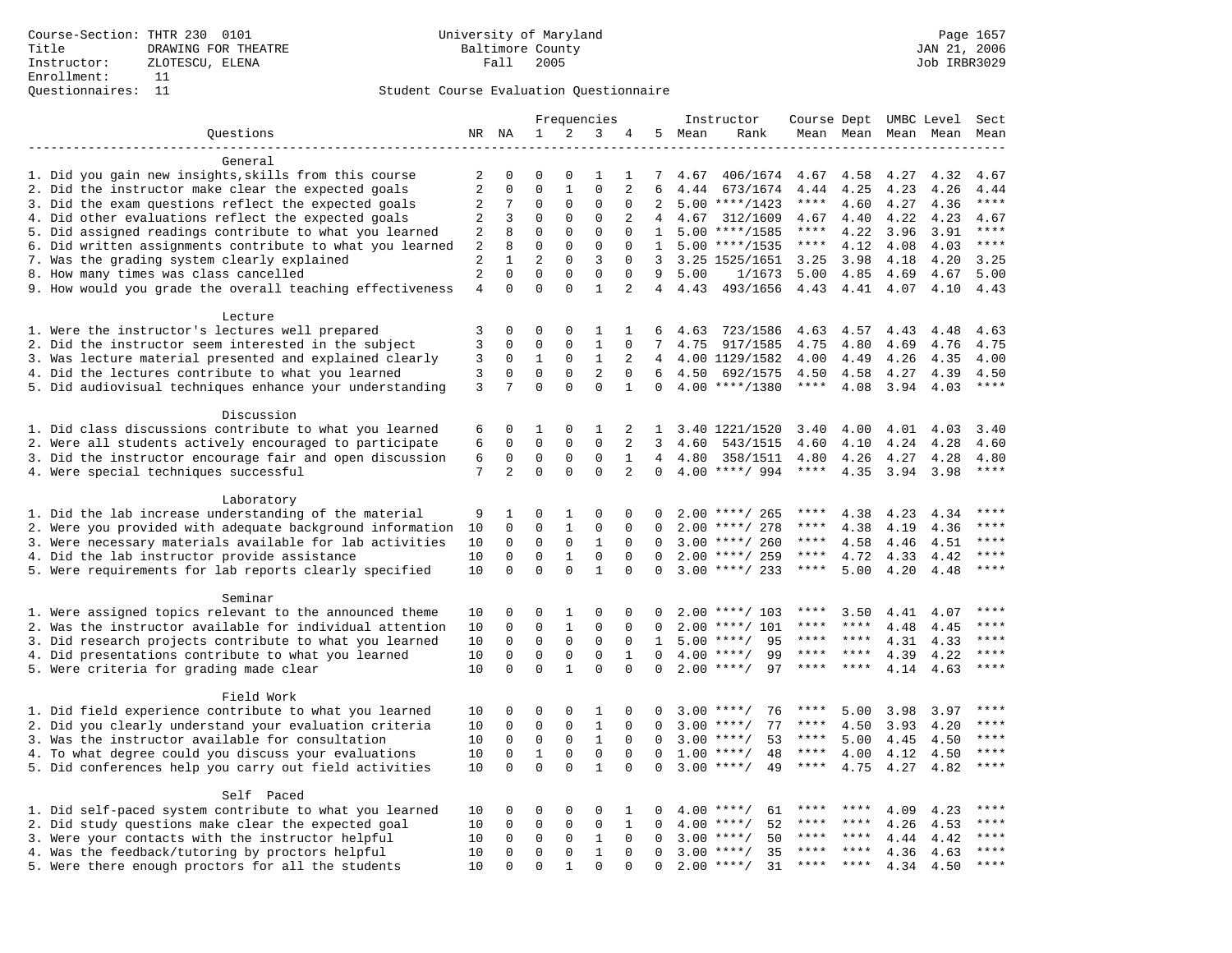| Course-Section: THTR 230 0101 |                     | University of Maryland                  | Page 1657    |
|-------------------------------|---------------------|-----------------------------------------|--------------|
| Title                         | DRAWING FOR THEATRE | Baltimore County                        | JAN 21, 2006 |
| Instructor:                   | ZLOTESCU, ELENA     | 2005<br>Fall                            | Job IRBR3029 |
| Enrollment:                   |                     |                                         |              |
| Ouestionnaires: 11            |                     | Student Course Evaluation Questionnaire |              |

# University of Maryland Page 1657<br>Baltimore County Baltimore County (JAN 21, 2006

| Credits Earned |   | Cum. GPA      |   | Expected Grades |          | Reasons             |          | Type                        |     | Majors                            |   |
|----------------|---|---------------|---|-----------------|----------|---------------------|----------|-----------------------------|-----|-----------------------------------|---|
| $00 - 27$      |   | $0.00 - 0.99$ |   | Α               |          | Required for Majors | $\Omega$ | Graduate                    | 0   | Major                             |   |
| $28 - 55$      | 0 | $1.00 - 1.99$ |   | В               | 2        |                     |          |                             |     |                                   |   |
| $56 - 83$      |   | $2.00 - 2.99$ | 2 | $\sim$<br>◡     | 2        | General             |          | Under-grad                  | -11 | Non-major                         | 6 |
| $84 - 150$     | 2 | $3.00 - 3.49$ |   | D               | 0        |                     |          |                             |     |                                   |   |
| Grad.          | 0 | $3.50 - 4.00$ |   | F               | 0        | Electives           |          |                             |     | #### - Means there are not enough |   |
|                |   |               |   | Ρ               | 0        |                     |          | responses to be significant |     |                                   |   |
|                |   |               |   |                 | $\Omega$ | Other               |          |                             |     |                                   |   |
|                |   |               |   | っ               |          |                     |          |                             |     |                                   |   |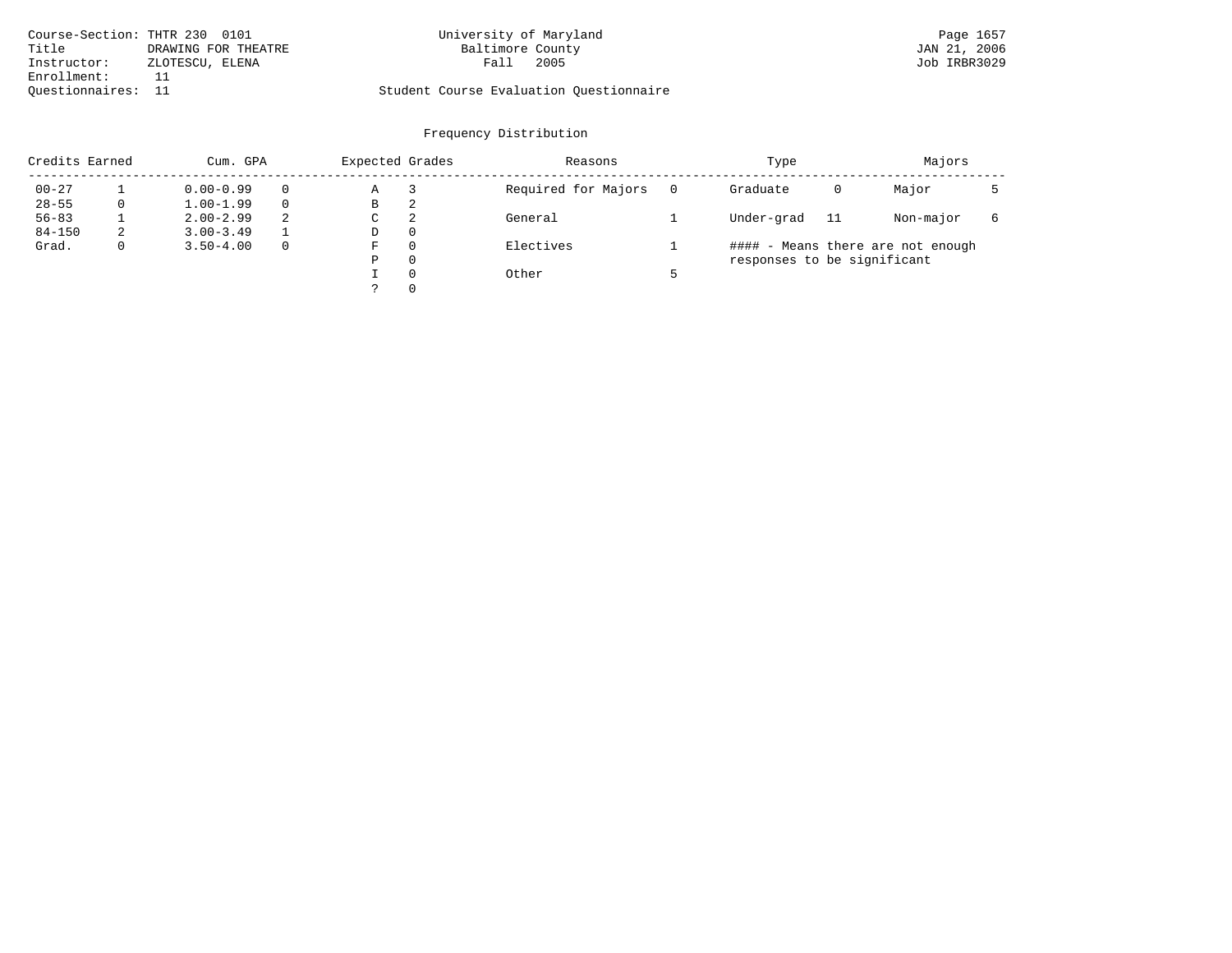|                                                           | Frequencies    |                |          |          |             |          |    |      | Instructor       | Course Dept |      | UMBC Level |      | Sect        |
|-----------------------------------------------------------|----------------|----------------|----------|----------|-------------|----------|----|------|------------------|-------------|------|------------|------|-------------|
| Ouestions                                                 | NR.            | ΝA             |          |          | 3           |          | 5. | Mean | Rank             | Mean        | Mean | Mean       | Mean | Mean        |
| General                                                   |                |                |          |          |             |          |    |      |                  |             |      |            |      |             |
| 1. Did you gain new insights, skills from this course     |                |                | O        | 0        | $\Omega$    |          |    | 5.00 | 1/1674           | 5.00        | 4.58 | 4.27       | 4.32 | 5.00        |
| 2. Did the instructor make clear the expected goals       |                | $\Omega$       | $\Omega$ | $\Omega$ | $\Omega$    |          | 3  | 4.60 | 460/1674         | 4.60        | 4.25 | 4.23       | 4.26 | 4.60        |
| 3. Did the exam questions reflect the expected goals      |                | 3              | $\Omega$ | $\Omega$ | $\Omega$    |          |    | 4.50 | 575/1423         | 4.50        | 4.60 | 4.27       | 4.36 | 4.50        |
| 4. Did other evaluations reflect the expected goals       |                |                | $\Omega$ | $\Omega$ | $\Omega$    |          |    | 4.50 | 490/1609         | 4.50        | 4.40 | 4.22       | 4.23 | 4.50        |
| 5. Did assigned readings contribute to what you learned   | 3              |                |          |          |             | $\Omega$ |    | 4.00 | 769/1585         | 4.00        | 4.22 | 3.96       | 3.91 | 4.00        |
| 6. Did written assignments contribute to what you learned | 3              | $\mathfrak{D}$ | $\Omega$ |          |             |          |    | 4.50 | 373/1535         | 4.50        | 4.12 | 4.08       | 4.03 | 4.50        |
| 7. Was the grading system clearly explained               | 3              |                | $\Omega$ |          | $\cap$      |          |    | 3.67 | 1377/1651        | 3.67        | 3.98 | 4.18       | 4.20 | 3.67        |
| 8. How many times was class cancelled                     |                | 0              | $\Omega$ | $\Omega$ | $\Omega$    | $\Omega$ | 4  | 5.00 | 1/1673           | 5.00        | 4.85 | 4.69       | 4.67 | 5.00        |
| 9. How would you grade the overall teaching effectiveness | $\mathfrak{D}$ |                | U        | ∩        | $\cap$      |          | 3  | 4.60 | 310/1656         | 4.60        | 4.41 | 4.07       | 4.10 | 4.60        |
| Lecture                                                   |                |                |          |          |             |          |    |      |                  |             |      |            |      |             |
| 1. Were the instructor's lectures well prepared           |                |                |          |          | $\Omega$    |          |    | 4.50 | 858/1586         | 4.50        | 4.57 | 4.43       | 4.48 | 4.50        |
| 2. Did the instructor seem interested in the subject      | 3              | $\Omega$       | $\Omega$ | 0        | $\mathbf 0$ | $\Omega$ | 4  | 5.00 | 1/1585           | 5.00        | 4.80 | 4.69       | 4.76 | 5.00        |
| 3. Was lecture material presented and explained clearly   | 3              | $\Omega$       | $\Omega$ |          | $\Omega$    |          | 2  | 4.50 | 632/1582         | 4.50        | 4.49 | 4.26       | 4.35 | 4.50        |
| 4. Did the lectures contribute to what you learned        |                |                | $\Omega$ | $\Omega$ |             |          |    | 4.25 | 958/1575         | 4.25        | 4.58 | 4.27       | 4.39 | 4.25        |
| 5. Did audiovisual techniques enhance your understanding  | 3              |                | ∩        |          | ∩           |          |    | 4.67 | 200/1380         | 4.67        | 4.08 | 3.94       | 4.03 | 4.67        |
|                                                           |                |                |          |          |             |          |    |      |                  |             |      |            |      |             |
| Discussion                                                |                |                |          |          |             |          |    |      |                  |             |      |            |      |             |
| 1. Did class discussions contribute to what you learned   | 4              | 0              | O        | $\Omega$ |             |          |    | 4.33 | 572/1520         | 4.33        | 4.00 | 4.01       | 4.03 | 4.33        |
| 2. Were all students actively encouraged to participate   | 4              | $\Omega$       | $\Omega$ | $\Omega$ | $\Omega$    |          |    | 4.67 | 483/1515         | 4.67        | 4.10 | 4.24       | 4.28 | 4.67        |
| 3. Did the instructor encourage fair and open discussion  | 4              |                | 0        | $\Omega$ |             | $\cap$   |    | 4.33 | 816/1511         | 4.33        | 4.26 | 4.27       | 4.28 | 4.33        |
| 4. Were special techniques successful                     | $\overline{4}$ |                |          |          |             |          |    |      | $5.00$ ****/ 994 | ****        | 4.35 | 3.94       | 3.98 | $***$ * * * |

| Credits Earned |          | Cum. GPA      |          | Expected Grades |          | Reasons             |   | Type                        |   | Majors                            |  |
|----------------|----------|---------------|----------|-----------------|----------|---------------------|---|-----------------------------|---|-----------------------------------|--|
| $00 - 27$      | $\Omega$ | $0.00 - 0.99$ |          | Α               |          | Required for Majors | 0 | Graduate                    | 0 | Major                             |  |
| $28 - 55$      | 0        | $1.00 - 1.99$ |          | В               | ÷        |                     |   |                             |   |                                   |  |
| $56 - 83$      |          | $2.00 - 2.99$ |          | $\sim$<br>◡     | 0        | General             |   | Under-grad                  |   | Non-major                         |  |
| $84 - 150$     |          | $3.00 - 3.49$ | $\Omega$ | D               | 0        |                     |   |                             |   |                                   |  |
| Grad.          | 0        | $3.50 - 4.00$ |          | F               | 0        | Electives           | 0 |                             |   | #### - Means there are not enough |  |
|                |          |               |          | Ρ               | 0        |                     |   | responses to be significant |   |                                   |  |
|                |          |               |          |                 | $\Omega$ | Other               |   |                             |   |                                   |  |
|                |          |               |          |                 |          |                     |   |                             |   |                                   |  |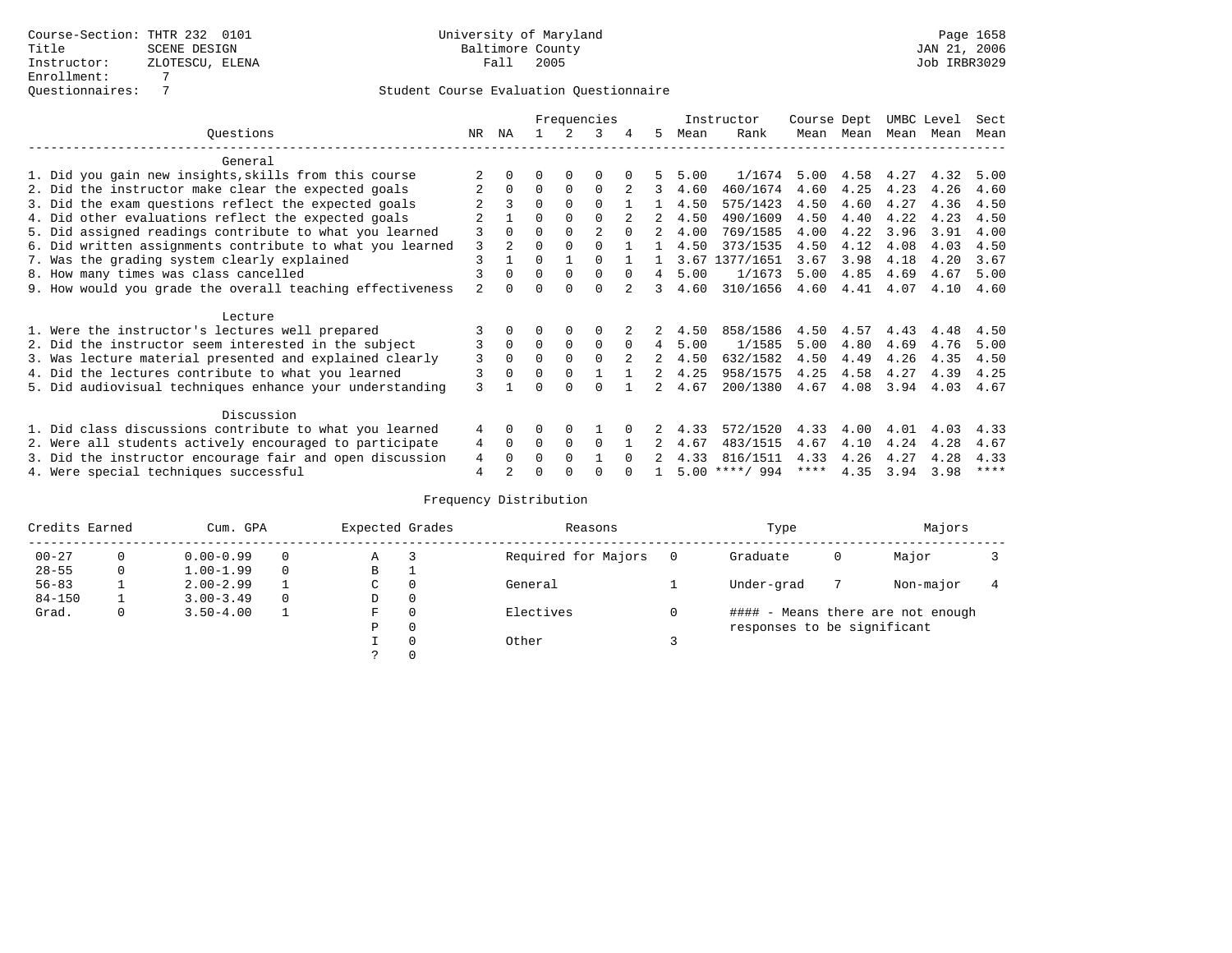|                                                           |    |                |          |                | Frequencies    |          |                |      | Instructor       | Course Dept |           | UMBC Level |      | Sect        |
|-----------------------------------------------------------|----|----------------|----------|----------------|----------------|----------|----------------|------|------------------|-------------|-----------|------------|------|-------------|
| Ouestions                                                 | NR | ΝA             |          | 2              | 3              | 4        | 5              | Mean | Rank             |             | Mean Mean | Mean Mean  |      | Mean        |
| General                                                   |    |                |          |                |                |          |                |      |                  |             |           |            |      |             |
| 1. Did you gain new insights, skills from this course     |    | 0              | 0        | $\Omega$       |                |          |                |      | 4.73 331/1674    |             | 4.73 4.58 | 4.27       | 4.32 | 4.73        |
| 2. Did the instructor make clear the expected goals       |    | $\Omega$       |          | $\Omega$       | 3              |          | 4              |      | 3.82 1333/1674   | 3.82        | 4.25      | 4.23       | 4.26 | 3.82        |
| 3. Did the exam questions reflect the expected goals      |    | 8              | $\Omega$ | $\Omega$       |                |          |                |      | $4.33$ ****/1423 | ****        | 4.60      | 4.27       | 4.36 | $***$ * * * |
| 4. Did other evaluations reflect the expected goals       |    |                | 0        | $\Omega$       |                |          |                |      | 4.22 892/1609    | 4.22        | 4.40      | 4.22       | 4.23 | 4.22        |
| 5. Did assigned readings contribute to what you learned   | 4  | 8              | 0        | $\Omega$       | $\Omega$       |          |                |      | $5.00$ ****/1585 | ****        | 4.22      | 3.96       | 3.91 | $***$ * * * |
| 6. Did written assignments contribute to what you learned | 3  | 8              | 0        | $\Omega$       | $\Omega$       |          | $\overline{1}$ |      | $4.50$ ****/1535 | $***$ * *   | 4.12      | 4.08       | 4.03 | $* * * * *$ |
| 7. Was the grading system clearly explained               | 2  | $\overline{a}$ | U        | $\overline{2}$ | $\mathfrak{D}$ |          |                |      | 3.44 1467/1651   | 3.44        | 3.98      | 4.18       | 4.20 | 3.44        |
| 8. How many times was class cancelled                     |    | $\Omega$       | $\Omega$ | $\Omega$       | $\Omega$       | $\Omega$ | 10             | 5.00 | 1/1673           | 5.00        | 4.85      | 4.69       | 4.67 | 5.00        |
| 9. How would you grade the overall teaching effectiveness | 4  | <sup>n</sup>   |          |                |                |          | $2^{\circ}$    |      | 3.56 1353/1656   | 3.56        | 4.41      | 4.07       | 4.10 | 3.56        |
| Lecture                                                   |    |                |          |                |                |          |                |      |                  |             |           |            |      |             |
| 1. Were the instructor's lectures well prepared           |    | $\Omega$       |          | 0              |                |          |                |      | 4.22 1168/1586   | 4.22        | 4.57      | 4.43       | 4.48 | 4.22        |
| 2. Did the instructor seem interested in the subject      | 4  | $\Omega$       | $\Omega$ | 0              | $\Omega$       |          | 8              | 4.89 | 615/1585         | 4.89        | 4.80      | 4.69       | 4.76 | 4.89        |
| 3. Was lecture material presented and explained clearly   | 4  | $\Omega$       |          | $\Omega$       | $\Omega$       |          | 5              | 4.22 | 967/1582         | 4.22        | 4.49      | 4.26       | 4.35 | 4.22        |
| 4. Did the lectures contribute to what you learned        | 4  | $\Omega$       | 0        | $\Omega$       | 2              |          | 6              | 4.44 | 768/1575         | 4.44        | 4.58      | 4.27       | 4.39 | 4.44        |
| 5. Did audiovisual techniques enhance your understanding  | 5  | 4              |          |                |                |          |                | 3.75 | 902/1380         | 3.75        | 4.08      | 3.94       | 4.03 | 3.75        |
| Discussion                                                |    |                |          |                |                |          |                |      |                  |             |           |            |      |             |
| 1. Did class discussions contribute to what you learned   | 9  | 0              |          |                |                |          |                |      | 3.00 1353/1520   | 3.00        | 4.00      | 4.01       | 4.03 | 3.00        |
| 2. Were all students actively encouraged to participate   | 9  | $\Omega$       |          |                | 0              | $\Omega$ |                |      | 3.25 1381/1515   | 3.25        | 4.10      | 4.24       | 4.28 | 3.25        |
| 3. Did the instructor encourage fair and open discussion  | 9  |                |          | $\Omega$       |                | $\Omega$ |                |      | 3.50 1308/1511   | 3.50        | 4.26      | 4.27       | 4.28 | 3.50        |
| 4. Were special techniques successful                     | 9  |                |          |                |                |          |                |      | $4.00$ ****/ 994 | $***$ * * * | 4.35      | 3.94       | 3.98 | $***$ * * * |

| Credits Earned |   | Cum. GPA      | Expected Grades |          | Reasons             |   | Type                        |    | Majors                            |    |
|----------------|---|---------------|-----------------|----------|---------------------|---|-----------------------------|----|-----------------------------------|----|
| $00 - 27$      | 0 | $0.00 - 0.99$ | Α               |          | Required for Majors |   | Graduate                    | 0  | Major                             |    |
| $28 - 55$      | 0 | $1.00 - 1.99$ | В               | 5        |                     |   |                             |    |                                   |    |
| $56 - 83$      |   | $2.00 - 2.99$ | C               | 0        | General             |   | Under-grad                  | 13 | Non-major                         | 10 |
| $84 - 150$     |   | $3.00 - 3.49$ | D               | 0        |                     |   |                             |    |                                   |    |
| Grad.          | 0 | $3.50 - 4.00$ | F               | 0        | Electives           |   |                             |    | #### - Means there are not enough |    |
|                |   |               | Ρ               | 0        |                     |   | responses to be significant |    |                                   |    |
|                |   |               |                 | $\Omega$ | Other               | 8 |                             |    |                                   |    |
|                |   |               |                 |          |                     |   |                             |    |                                   |    |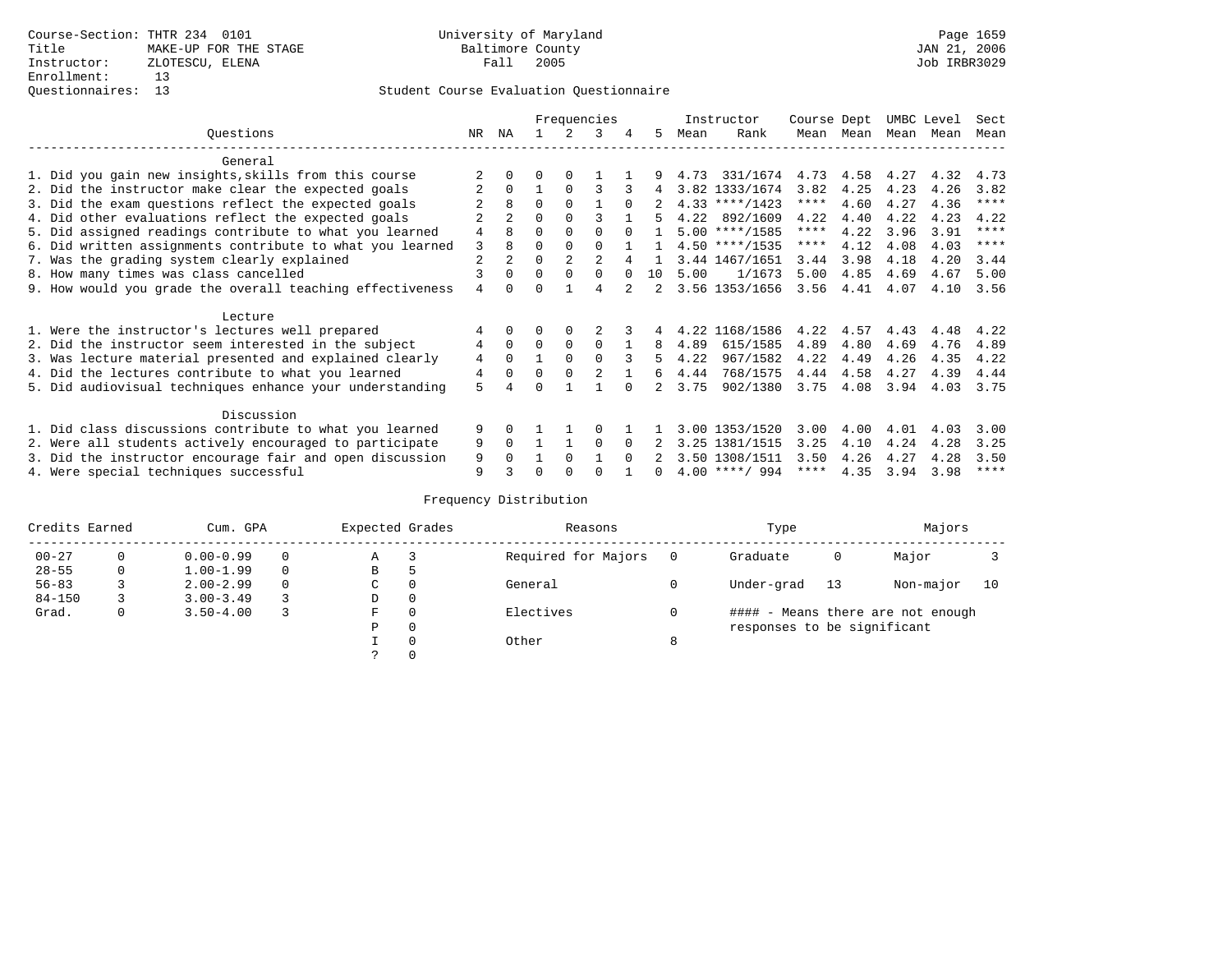|                                                           |                |              |          |          | Frequencies |          |    |      | Instructor     | Course Dept |      | UMBC Level |      | Sect |
|-----------------------------------------------------------|----------------|--------------|----------|----------|-------------|----------|----|------|----------------|-------------|------|------------|------|------|
| Ouestions                                                 | NR.            | ΝA           |          |          | 3           |          | 5. | Mean | Rank           | Mean        | Mean | Mean       | Mean | Mean |
| General                                                   |                |              |          |          |             |          |    |      |                |             |      |            |      |      |
| 1. Did you gain new insights, skills from this course     |                |              | O        | 0        | $\Omega$    |          |    | 5.00 | 1/1674         | 5.00        | 4.58 | 4.27       | 4.32 | 5.00 |
| 2. Did the instructor make clear the expected goals       | 4              | $\Omega$     | $\Omega$ | $\Omega$ | $\Omega$    |          |    | 4.33 | 830/1674       | 4.33        | 4.25 | 4.23       | 4.26 | 4.33 |
| 3. Did the exam questions reflect the expected goals      |                |              | $\Omega$ | $\Omega$ | $\Omega$    | $\Omega$ |    | 5.00 | 1/1423         | 5.00        | 4.60 | 4.27       | 4.36 | 5.00 |
| 4. Did other evaluations reflect the expected goals       | 4              | $\Omega$     | $\Omega$ | $\Omega$ | $\Omega$    |          |    | 4.33 | 743/1609       | 4.33        | 4.40 | 4.22       | 4.23 | 4.33 |
| 5. Did assigned readings contribute to what you learned   | 4              |              | $\Omega$ |          | $\Omega$    |          |    | 4.67 | 224/1585       | 4.67        | 4.22 | 3.96       | 3.91 | 4.67 |
| 6. Did written assignments contribute to what you learned | 4              | <sup>0</sup> | $\Omega$ |          |             | $\cap$   |    | 4.33 | 578/1535       | 4.33        | 4.12 | 4.08       | 4.03 | 4.33 |
| 7. Was the grading system clearly explained               | $\overline{4}$ |              | $\Omega$ | $\Omega$ | $\Omega$    |          |    | 4.00 | 1097/1651      | 4.00        | 3.98 | 4.18       | 4.20 | 4.00 |
| 8. How many times was class cancelled                     | 4              | $\Omega$     | $\Omega$ | $\Omega$ | $\Omega$    | $\Omega$ | 3  | 5.00 | 1/1673         | 5.00        | 4.85 | 4.69       | 4.67 | 5.00 |
| 9. How would you grade the overall teaching effectiveness | $\overline{4}$ | <sup>n</sup> | U        | ∩        | $\cap$      |          |    | 4.67 | 257/1656       | 4.67        | 4.41 | 4.07       | 4.10 | 4.67 |
| Lecture                                                   |                |              |          |          |             |          |    |      |                |             |      |            |      |      |
| 1. Were the instructor's lectures well prepared           | 4              |              |          |          | $\Omega$    |          |    |      | 4.33 1074/1586 | 4.33        | 4.57 | 4.43       | 4.48 | 4.33 |
| 2. Did the instructor seem interested in the subject      | 4              | $\Omega$     | $\Omega$ | $\Omega$ | $\Omega$    |          | 2  | 4.67 | 1071/1585      | 4.67        | 4.80 | 4.69       | 4.76 | 4.67 |
| 3. Was lecture material presented and explained clearly   | 4              | $\Omega$     | $\Omega$ |          | $\Omega$    |          |    | 4.33 | 850/1582       | 4.33        | 4.49 | 4.26       | 4.35 | 4.33 |
| 4. Did the lectures contribute to what you learned        | $\overline{4}$ |              | $\Omega$ |          | $\Omega$    |          |    | 4.67 | 495/1575       | 4.67        | 4.58 | 4.27       | 4.39 | 4.67 |
| 5. Did audiovisual techniques enhance your understanding  | 4              |              |          |          | ∩           |          |    | 4.67 | 200/1380       | 4.67        | 4.08 | 3.94       | 4.03 | 4.67 |
| Discussion                                                |                |              |          |          |             |          |    |      |                |             |      |            |      |      |
| 1. Did class discussions contribute to what you learned   | 5              | 0            | O        | $\Omega$ |             |          |    | 4.00 | 810/1520       | 4.00        | 4.00 | 4.01       | 4.03 | 4.00 |
| 2. Were all students actively encouraged to participate   | 5              | 0            | 0        | $\Omega$ |             |          |    | 4.00 | 1024/1515      | 4.00        | 4.10 | 4.24       | 4.28 | 4.00 |
| 3. Did the instructor encourage fair and open discussion  | 5              |              | O        |          | $\Omega$    |          |    | 4.50 | 642/1511       | 4.50        | 4.26 | 4.27       | 4.28 | 4.50 |
| 4. Were special techniques successful                     | 5              |              |          |          | ∩           |          |    | 5.00 | 1/994          | 5.00        | 4.35 | 3.94       | 3.98 | 5.00 |

| Credits Earned |          | Cum. GPA      | Expected Grades |          | Reasons             |          | Type                        |   | Majors                            |  |
|----------------|----------|---------------|-----------------|----------|---------------------|----------|-----------------------------|---|-----------------------------------|--|
| $00 - 27$      | $\Omega$ | $0.00 - 0.99$ | А               | 0        | Required for Majors | $\Omega$ | Graduate                    | 0 | Major                             |  |
| $28 - 55$      | 0        | $1.00 - 1.99$ | В               | 2        |                     |          |                             |   |                                   |  |
| $56 - 83$      |          | $2.00 - 2.99$ | $\sim$<br>◡     |          | General             |          | Under-grad                  |   | Non-major                         |  |
| $84 - 150$     | 0        | $3.00 - 3.49$ | D               | 0        |                     |          |                             |   |                                   |  |
| Grad.          | 0        | $3.50 - 4.00$ | F               | 0        | Electives           | 0        |                             |   | #### - Means there are not enough |  |
|                |          |               | Ρ               | 0        |                     |          | responses to be significant |   |                                   |  |
|                |          |               |                 | $\Omega$ | Other               | $\sim$   |                             |   |                                   |  |
|                |          |               |                 |          |                     |          |                             |   |                                   |  |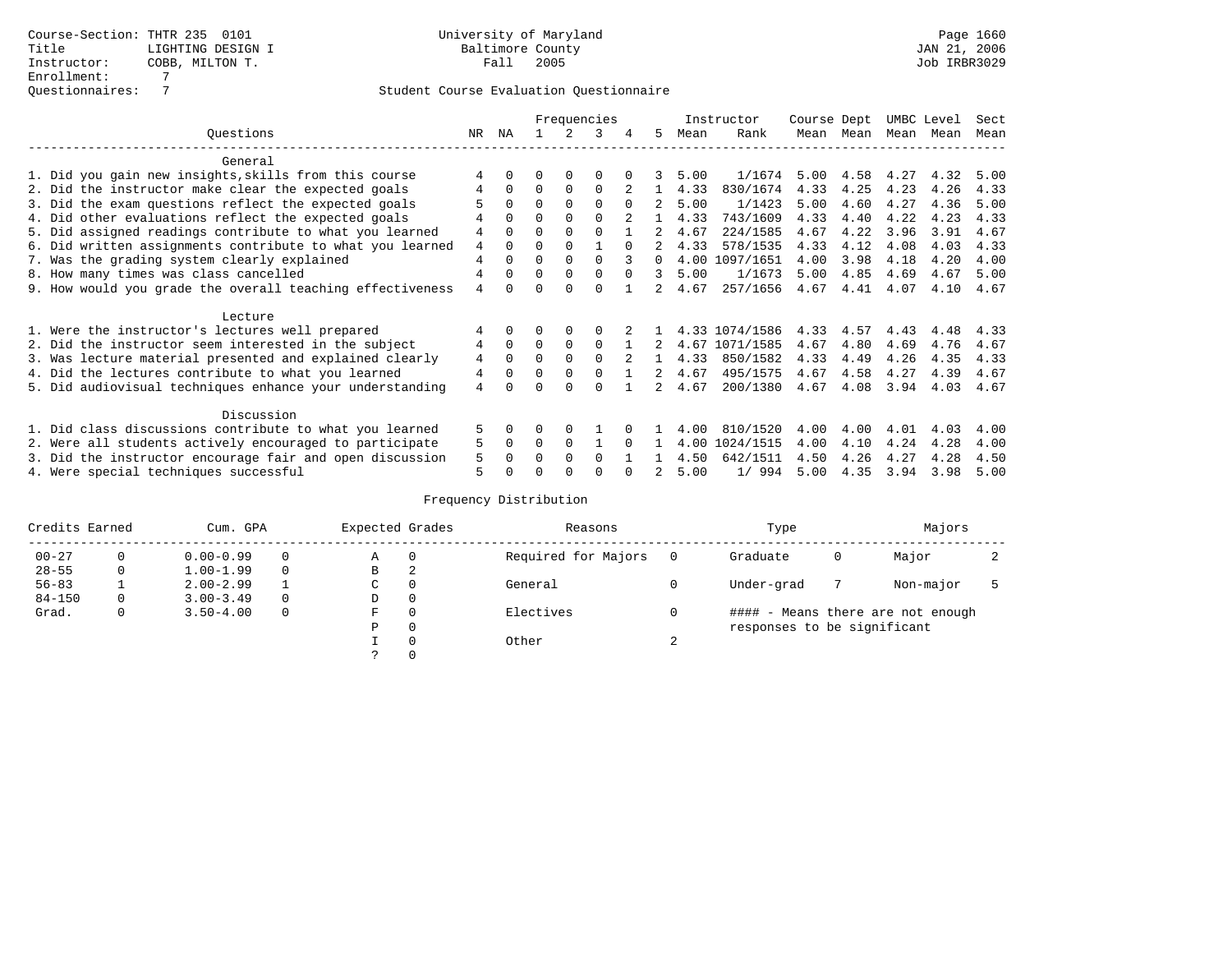|                                                           |              | Frequencies |          |              |             |          |                |      | Instructor     | Course Dept |      | UMBC Level |      | Sect |
|-----------------------------------------------------------|--------------|-------------|----------|--------------|-------------|----------|----------------|------|----------------|-------------|------|------------|------|------|
| Ouestions                                                 | NR           | ΝA          |          |              | 3           | 4        | 5              | Mean | Rank           | Mean        | Mean | Mean Mean  |      | Mean |
| General                                                   |              |             |          |              |             |          |                |      |                |             |      |            |      |      |
| 1. Did you gain new insights, skills from this course     |              | 0           |          |              |             |          |                |      | 4.00 1196/1674 | 4.50        | 4.58 | 4.27       | 4.32 | 4.00 |
| 2. Did the instructor make clear the expected goals       | 0            | $\mathbf 0$ | 0        | $\Omega$     |             |          | 0              |      | 3.50 1499/1674 | 4.05        | 4.25 | 4.23       | 4.26 | 3.50 |
| 7. Was the grading system clearly explained               | 0            |             | $\Omega$ | $\Omega$     | $\Omega$    |          | $\Omega$       |      | 4.00 1097/1651 | 4.38        | 3.98 | 4.18       | 4.20 | 4.00 |
| 8. How many times was class cancelled                     | 0            | $\Omega$    | $\Omega$ | $\mathbf 0$  | 0           | $\Omega$ | $\overline{a}$ | 5.00 | 1/1673         | 4.90        | 4.85 | 4.69       | 4.67 | 5.00 |
| 9. How would you grade the overall teaching effectiveness | $\Omega$     |             |          |              |             |          |                | 4.50 | 381/1656       | 4.13        | 4.41 | 4.07       | 4.10 | 4.50 |
| Lecture                                                   |              |             |          |              |             |          |                |      |                |             |      |            |      |      |
| 1. Were the instructor's lectures well prepared           |              | $\Omega$    | 0        | 0            | 0           |          |                | 5.00 | 1/1586         | 4.75        | 4.57 | 4.43       | 4.48 | 5.00 |
| 2. Did the instructor seem interested in the subject      |              | $\Omega$    | 0        | 0            | 0           | $\Omega$ |                | 5.00 | 1/1585         | 4.75        | 4.80 | 4.69       | 4.76 | 5.00 |
| 3. Was lecture material presented and explained clearly   | $\mathbf{1}$ | $\Omega$    | $\Omega$ | $\Omega$     | $\Omega$    | $\Omega$ |                | 5.00 | 1/1582         | 4.75        | 4.49 | 4.26       | 4.35 | 5.00 |
| 4. Did the lectures contribute to what you learned        |              | $\Omega$    | $\Omega$ | 0            | $\mathbf 0$ | $\Omega$ | $\mathbf{1}$   | 5.00 | 1/1575         | 5.00        | 4.58 | 4.27       | 4.39 | 5.00 |
| 5. Did audiovisual techniques enhance your understanding  |              |             |          | $\Omega$     | $\Omega$    |          |                | 5.00 | 1/1380         | 5.00        | 4.08 | 3.94       | 4.03 | 5.00 |
| Discussion                                                |              |             |          |              |             |          |                |      |                |             |      |            |      |      |
| 1. Did class discussions contribute to what you learned   |              | $\Omega$    |          | 0            | 0           |          |                |      | 1.00 1515/1520 | 1.00        | 4.00 | 4.01       | 4.03 | 1.00 |
| 2. Were all students actively encouraged to participate   |              | $\Omega$    | 0        | $\Omega$     |             | $\Omega$ | $\Omega$       |      | 3.00 1420/1515 | 3.00        | 4.10 | 4.24       | 4.28 | 3.00 |
| 3. Did the instructor encourage fair and open discussion  | $\mathbf{1}$ | $\cap$      | U        | $\Omega$     |             |          | $\Omega$       |      | 3.00 1420/1511 | 3.00        | 4.26 | 4.27       | 4.28 | 3.00 |
| Field Work                                                |              |             |          |              |             |          |                |      |                |             |      |            |      |      |
| 1. Did field experience contribute to what you learned    |              | $\Omega$    |          | 0            | 0           |          |                | 5.00 | 1/<br>76       | 5.00        | 5.00 | 3.98       | 3.97 | 5.00 |
| 2. Did you clearly understand your evaluation criteria    | 1            | $\Omega$    | 0        | $\Omega$     | $\Omega$    | $\Omega$ |                | 5.00 | 1/<br>77       | 5.00        | 4.50 | 3.93       | 4.20 | 5.00 |
| 5. Did conferences help you carry out field activities    |              |             |          | <sup>0</sup> |             |          |                | 5.00 | 1/<br>49       | 5.00        | 4.75 | 4.27       | 4.82 | 5.00 |

| Credits Earned |   | Cum. GPA      |          | Expected Grades |              | Reasons             | Type                        |    | Majors                            |  |
|----------------|---|---------------|----------|-----------------|--------------|---------------------|-----------------------------|----|-----------------------------------|--|
| $00 - 27$      | 0 | $0.00 - 0.99$ | $\Omega$ | Α               |              | Required for Majors | Graduate                    | 0  | Major                             |  |
| $28 - 55$      | 0 | $1.00 - 1.99$ | $\Omega$ | В               | ᅩ            |                     |                             |    |                                   |  |
| $56 - 83$      |   | $2.00 - 2.99$ | $\Omega$ | С               | 0            | General             | Under-grad                  | -2 | Non-major                         |  |
| $84 - 150$     |   | $3.00 - 3.49$ |          | D               | 0            |                     |                             |    |                                   |  |
| Grad.          | 0 | $3.50 - 4.00$ | $\Omega$ | F               | $\mathbf{0}$ | Electives           |                             |    | #### - Means there are not enough |  |
|                |   |               |          | Ρ               | $\mathbf{0}$ |                     | responses to be significant |    |                                   |  |
|                |   |               |          |                 | 0            | Other               |                             |    |                                   |  |
|                |   |               |          |                 | 0            |                     |                             |    |                                   |  |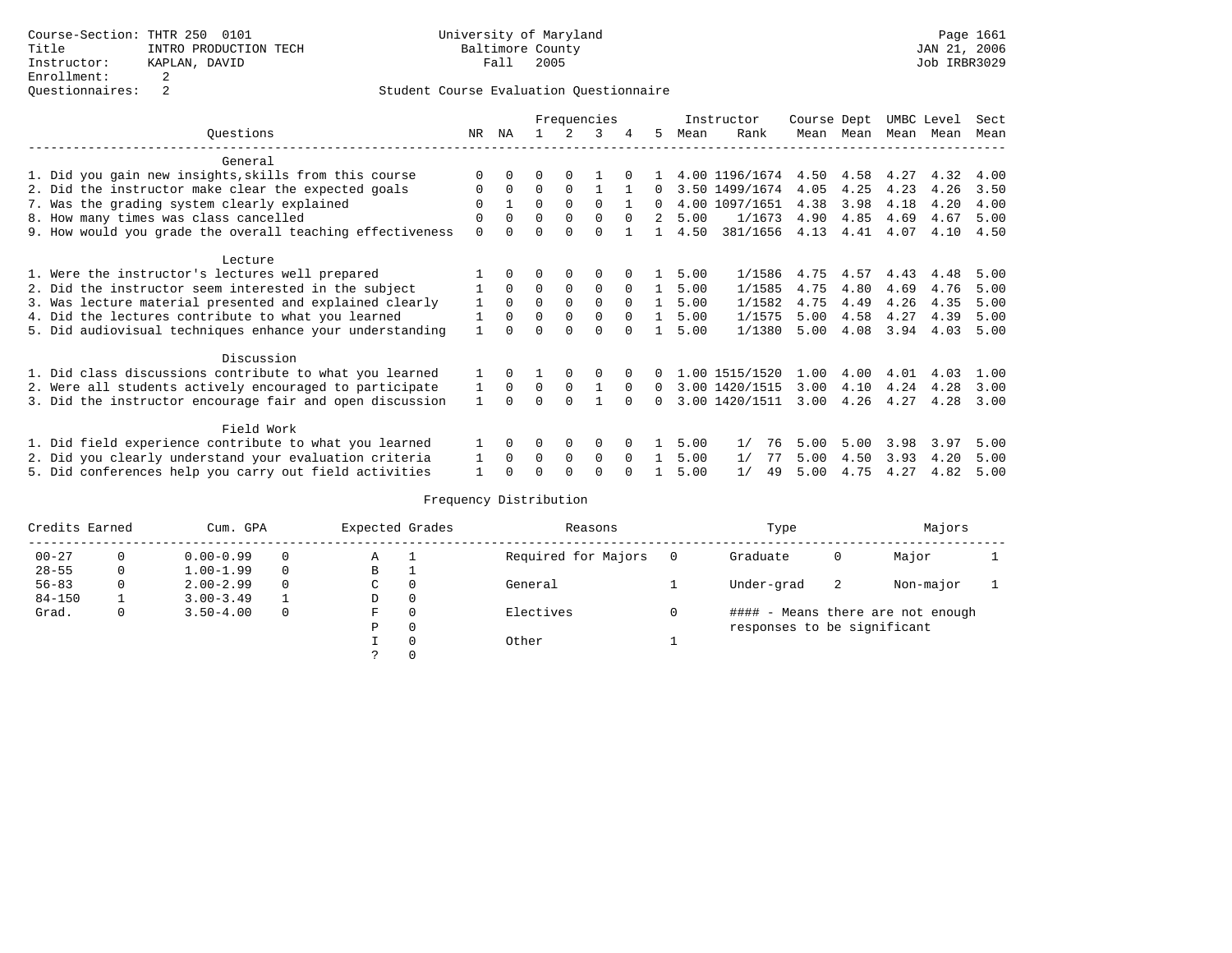|                                                           |          |                |        |          | Frequencies |             |        |        | Instructor                        | Course Dept |                |      | UMBC Level | Sect    |
|-----------------------------------------------------------|----------|----------------|--------|----------|-------------|-------------|--------|--------|-----------------------------------|-------------|----------------|------|------------|---------|
| Ouestions                                                 | NR.      | ΝA             |        |          |             |             | 5.     | Mean   | Rank                              | Mean        | Mean           | Mean | Mean       | Mean    |
| General                                                   |          |                |        |          |             |             |        |        |                                   |             |                |      |            |         |
| 1. Did you gain new insights, skills from this course     |          |                |        |          |             | $\Omega$    | 5.     | 5.00   | 1/1674 4.50                       |             | 4.58 4.27 4.32 |      |            | 5.00    |
| 2. Did the instructor make clear the expected goals       |          | $\Omega$       |        | $\Omega$ | $\Omega$    | $2^{\circ}$ | 3      | 4.60   | 460/1674 4.05                     |             | 4.25 4.23      |      | 4.26       | 4.60    |
| 3. Did the exam questions reflect the expected goals      | $\Omega$ | $\overline{4}$ |        | $\Omega$ | $\Omega$    | $\Omega$    |        | 5.00   | $***/1423$                        | ****        | 4.60           | 4.27 | 4.36       | ****    |
| 7. Was the grading system clearly explained               |          |                |        | $\Omega$ |             |             |        | 3 4.75 | 231/1651 4.38                     |             | 3.98           | 4.18 | 4.20       | 4.75    |
| 8. How many times was class cancelled                     | $\Omega$ | $\Omega$       |        | $\Omega$ | $\cap$      |             |        | 4 4.80 | 887/1673 4.90                     |             | 4.85           | 4.69 | 4.67       | 4.80    |
| 9. How would you grade the overall teaching effectiveness |          |                |        | $\Omega$ |             | 3           |        |        | $0$ 3.75 1237/1656 4.13 4.41 4.07 |             |                |      | 4.10       | 3.75    |
| Lecture                                                   |          |                |        |          |             |             |        |        |                                   |             |                |      |            |         |
| 1. Were the instructor's lectures well prepared           |          | $\Omega$       |        |          | $\Omega$    |             |        | 4.50   | 858/1586 4.75 4.57 4.43 4.48      |             |                |      |            | 4.50    |
| 2. Did the instructor seem interested in the subject      |          | $\Omega$       | $\cap$ | $\Omega$ | $\cap$      |             |        |        | 4.50 1225/1585 4.75               |             | 4.80           | 4.69 | 4.76       | 4.50    |
| 3. Was lecture material presented and explained clearly   |          | $\cap$         |        | $\cap$   |             |             |        | 4.50   | 632/1582                          | 4.75        | 4.49           | 4.26 | 4.35       | 4.50    |
| 4. Did the lectures contribute to what you learned        |          |                |        |          |             |             | $\cap$ |        | $4.00$ ****/1575                  | 5.00        | 4.58           | 4.27 | 4.39       | * * * * |

| Credits Earned |   | Cum. GPA      |          | Expected Grades |          | Reasons             | Type                        |   | Majors                            |  |
|----------------|---|---------------|----------|-----------------|----------|---------------------|-----------------------------|---|-----------------------------------|--|
| $00 - 27$      |   | $0.00 - 0.99$ | $\Omega$ | Α               | 4        | Required for Majors | Graduate                    | Ü | Major                             |  |
| $28 - 55$      |   | $1.00 - 1.99$ | $\Omega$ | В               | 0        |                     |                             |   |                                   |  |
| $56 - 83$      |   | $2.00 - 2.99$ | $\Omega$ | С               | 0        | General             | Under-grad                  | 5 | Non-major                         |  |
| $84 - 150$     |   | $3.00 - 3.49$ | 2        | D               | 0        |                     |                             |   |                                   |  |
| Grad.          | 0 | $3.50 - 4.00$ |          | F               | 0        | Electives           |                             |   | #### - Means there are not enough |  |
|                |   |               |          | D               | 0        |                     | responses to be significant |   |                                   |  |
|                |   |               |          |                 | $\Omega$ | Other               |                             |   |                                   |  |
|                |   |               |          |                 | 0        |                     |                             |   |                                   |  |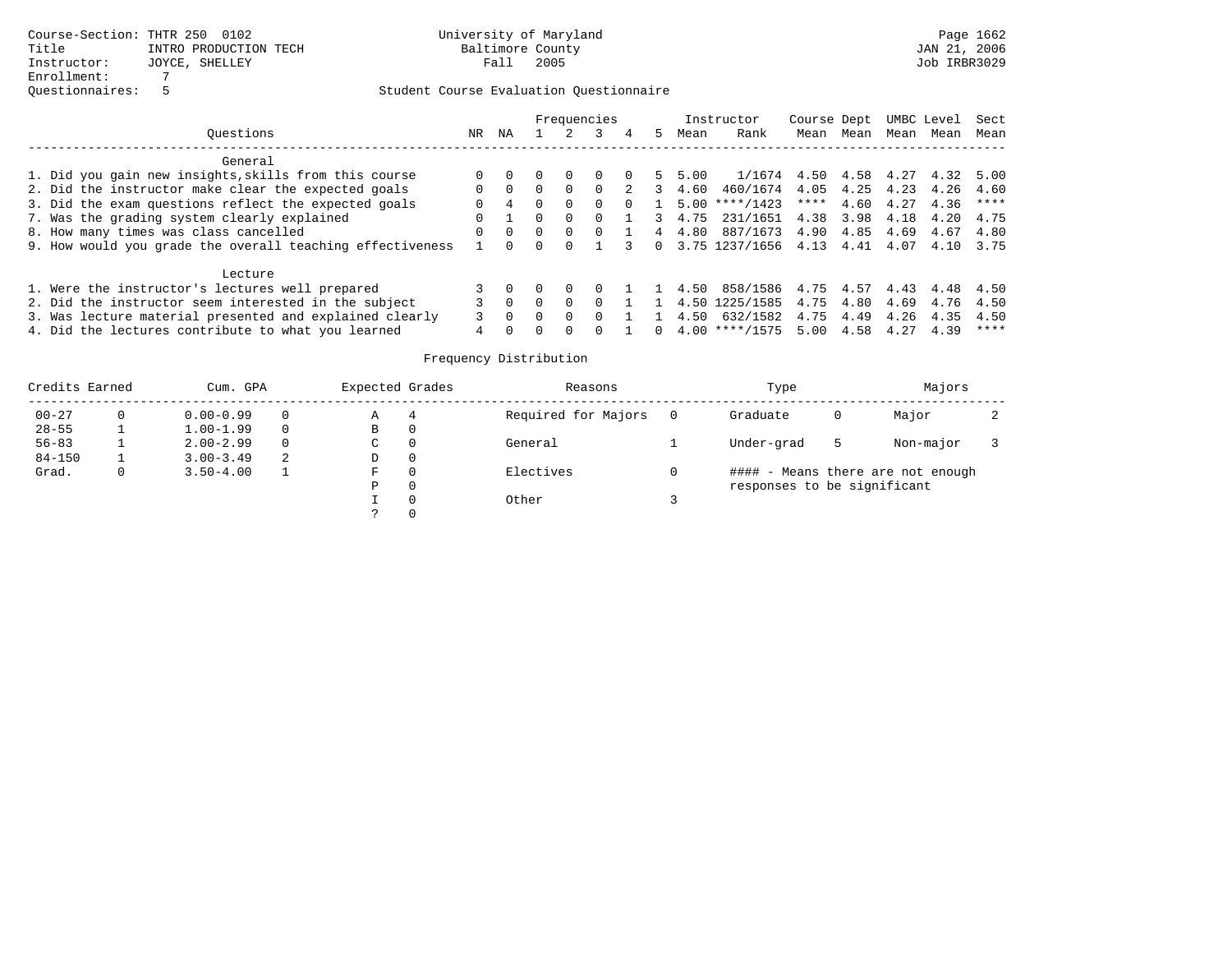|                                                                                                   |              |                |               |               | Frequencies          |               |                |              | Instructor         | Course Dept  |              |              | UMBC Level   | Sect         |
|---------------------------------------------------------------------------------------------------|--------------|----------------|---------------|---------------|----------------------|---------------|----------------|--------------|--------------------|--------------|--------------|--------------|--------------|--------------|
| Ouestions                                                                                         |              | NR NA          | $\mathbf{1}$  | $2^{\circ}$   | 3                    |               | 5.             | Mean         | Rank               |              | Mean Mean    | Mean         | Mean         | Mean         |
| General                                                                                           |              |                |               |               |                      |               |                |              |                    |              |              |              |              |              |
| 1. Did you gain new insights, skills from this course                                             |              | <sup>n</sup>   | U             | ∩             | $\Omega$             |               |                | 5.00         | 1/1674             | 5.00         | 4.58         | 4.27         | 4.32         | 5.00         |
| 2. Did the instructor make clear the expected goals                                               |              | $\Omega$       | $\Omega$      | $\Omega$      | $\Omega$             | 1             | 6              | 4.86         | 176/1674           | 4.86         | 4.25         | 4.23         | 4.26         | 4.86         |
| 3. Did the exam questions reflect the expected goals                                              |              | $\Omega$       | $\Omega$      | $\Omega$      | $\Omega$             |               | 6              | 4.86         | 167/1423           | 4.86         | 4.60         | 4.27         | 4.36         | 4.86         |
| 4. Did other evaluations reflect the expected goals                                               |              | $\overline{2}$ | $\Omega$      | $\Omega$      | $\overline{2}$       |               |                | 4.20         | 930/1609           | 4.20         | 4.40         | 4.22         | 4.23         | 4.20         |
| 5. Did assigned readings contribute to what you learned                                           | 1            | $\overline{a}$ | $\Omega$      | $\Omega$      | $\Omega$             | 2             | 3              | 4.60         | 265/1585           | 4.60         | 4.22         | 3.96         | 3.91         | 4.60         |
| 6. Did written assignments contribute to what you learned                                         | $\mathbf{1}$ | $\overline{a}$ | $\Omega$      | $\mathbf{1}$  | $\Omega$             |               | 3              | 4.20         | 737/1535           | 4.20         | 4.12         | 4.08         | 4.03         | 4.20         |
| 7. Was the grading system clearly explained                                                       | 1            | $\Omega$       | $\Omega$      | $\Omega$      | $\overline{a}$       | $\mathcal{L}$ | 2              |              | 4.00 1097/1651     | 4.00         | 3.98         | 4.18         | 4.20         | 4.00         |
| 8. How many times was class cancelled                                                             | 1            | $\Omega$       | $\Omega$      | $\Omega$      | $\Omega$             |               | б.             | 4.86         | 796/1673           | 4.86         | 4.85         | 4.69         | 4.67         | 4.86         |
| 9. How would you grade the overall teaching effectiveness                                         | 1            | $\Omega$       | $\Omega$      | $\Omega$      | $\mathbf{1}$         |               | $\overline{4}$ | 4.43         | 493/1656           | 4.43         | 4.41         | 4.07         | 4.10         | 4.43         |
| Lecture                                                                                           |              |                |               |               |                      |               |                |              |                    |              |              |              |              |              |
| 1. Were the instructor's lectures well prepared                                                   |              | 0              | O             | $\Omega$      | $\Omega$             |               |                | 4.86         | 301/1586           | 4.86         | 4.57         | 4.43         | 4.48         | 4.86         |
| 2. Did the instructor seem interested in the subject                                              |              | $\Omega$       | $\mathbf 0$   | 0             | $\mathbf 0$          | $\Omega$      |                | 5.00         | 1/1585             | 5.00         | 4.80         | 4.69         | 4.76         | 5.00         |
| 3. Was lecture material presented and explained clearly                                           | 1            | $\Omega$       | $\mathbf 0$   | $\mathbf 0$   | $\mathbf 0$          | $\Omega$      |                | 5.00         | 1/1582             | 5.00         | 4.49         | 4.26         | 4.35         | 5.00         |
| 4. Did the lectures contribute to what you learned                                                | 1            | $\Omega$       | $\Omega$      | $\Omega$      | $\Omega$             |               |                | 4.86         | 225/1575           | 4.86         | 4.58         | 4.27         | 4.39         | 4.86         |
| 5. Did audiovisual techniques enhance your understanding                                          | $\mathbf{1}$ | 5              | $\cap$        | $\mathbf{1}$  | $\Omega$             |               | <sup>n</sup>   |              | 3.00 1217/1380     | 3.00         | 4.08         | 3.94         | 4.03         | 3.00         |
|                                                                                                   |              |                |               |               |                      |               |                |              |                    |              |              |              |              |              |
| Discussion                                                                                        |              |                |               |               |                      |               |                |              |                    |              |              |              |              |              |
| 1. Did class discussions contribute to what you learned                                           | 1            | 0              | 0<br>$\Omega$ | 0<br>$\Omega$ | $\Omega$<br>$\Omega$ | $\Omega$      |                | 5.00         | 1/1520<br>266/1515 | 5.00<br>4.86 | 4.00         | 4.01         | 4.03         | 5.00         |
| 2. Were all students actively encouraged to participate                                           | 1            | $\Omega$       | $\mathbf 0$   | $\mathbf 0$   | $\Omega$             | 1             | 6<br>б.        | 4.86<br>4.86 | 301/1511           | 4.86         | 4.10         | 4.24         | 4.28<br>4.28 | 4.86         |
| 3. Did the instructor encourage fair and open discussion<br>4. Were special techniques successful | 1<br>1       | 0              | $\Omega$      | 1             | $\Omega$             |               | 4              | 4.33         | 322/994            | 4.33         | 4.26<br>4.35 | 4.27<br>3.94 | 3.98         | 4.86<br>4.33 |
|                                                                                                   |              |                |               |               |                      |               |                |              |                    |              |              |              |              |              |
| Seminar                                                                                           |              |                |               |               |                      |               |                |              |                    |              |              |              |              |              |
| 1. Were assigned topics relevant to the announced theme                                           | 6            | $\mathbf{1}$   | 0             | $\Omega$      | $\Omega$             | $\cap$        | $\mathbf{1}$   |              | $5.00$ ****/ 103   | ****         | 3.50         | 4.41         | 4.07         | ****         |
| Field Work                                                                                        |              |                |               |               |                      |               |                |              |                    |              |              |              |              |              |
| 1. Did field experience contribute to what you learned                                            | 7            |                | U             | $\Omega$      | $\cap$               |               | <sup>n</sup>   |              | $4.00$ ****/<br>76 | ****         | 5.00         | 3.98         | 3.97         | ****         |
| Self Paced                                                                                        |              |                |               |               |                      |               |                |              |                    |              |              |              |              |              |
| 1. Did self-paced system contribute to what you learned                                           |              |                | U             | O             | <sup>0</sup>         |               |                |              | $5.00$ ****/<br>61 | ****         | ****         | 4.09         | 4.23         | $***$ * * *  |

| Credits Earned |   | Cum. GPA      |          | Expected Grades |          | Reasons             | Type                        |   | Majors                            |  |
|----------------|---|---------------|----------|-----------------|----------|---------------------|-----------------------------|---|-----------------------------------|--|
| $00 - 27$      |   | $0.00 - 0.99$ |          | Α               | 4        | Required for Majors | Graduate                    | 0 | Major                             |  |
| $28 - 55$      |   | $1.00 - 1.99$ | $\Omega$ | В               |          |                     |                             |   |                                   |  |
| $56 - 83$      |   | $2.00 - 2.99$ |          | C.              | 0        | General             | Under-grad                  | 8 | Non-major                         |  |
| $84 - 150$     | 2 | $3.00 - 3.49$ |          | D               | 0        |                     |                             |   |                                   |  |
| Grad.          | 0 | $3.50 - 4.00$ | -2       | F               | $\Omega$ | Electives           |                             |   | #### - Means there are not enough |  |
|                |   |               |          | Ρ               | 0        |                     | responses to be significant |   |                                   |  |
|                |   |               |          |                 | $\Omega$ | Other               |                             |   |                                   |  |
|                |   |               |          |                 |          |                     |                             |   |                                   |  |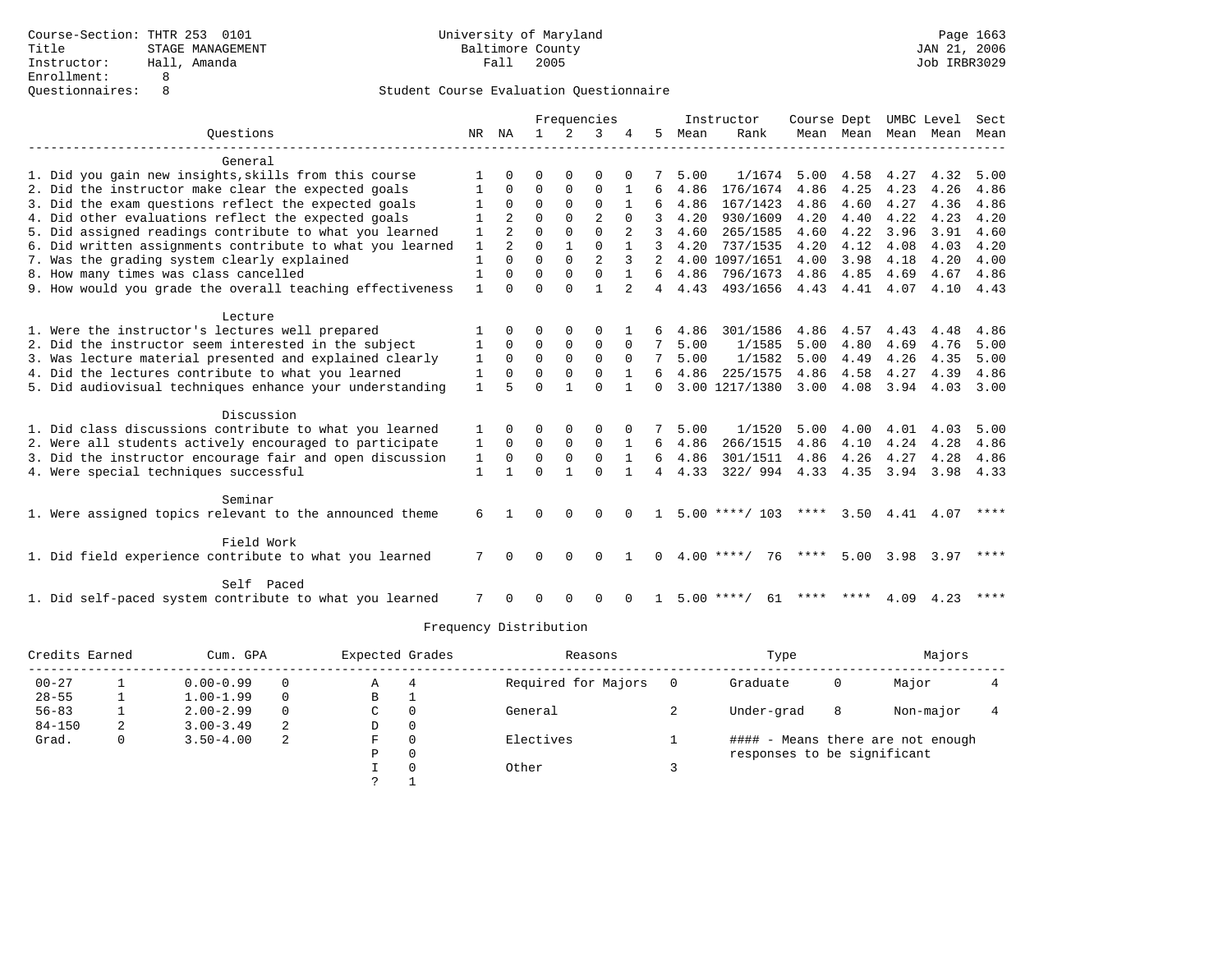|                                                           |    |          |                |          | Frequencies    |          |          |      | Instructor       | Course Dept |           |      | UMBC Level | Sect        |
|-----------------------------------------------------------|----|----------|----------------|----------|----------------|----------|----------|------|------------------|-------------|-----------|------|------------|-------------|
| Questions                                                 | NR | ΝA       |                |          | 3              | 4        | .5       | Mean | Rank             |             | Mean Mean | Mean | Mean       | Mean        |
| General                                                   |    |          |                |          |                |          |          |      |                  |             |           |      |            |             |
| 1. Did you gain new insights, skills from this course     |    |          |                |          |                |          |          |      | 3.73 1420/1674   | 3.73        | 4.58      | 4.27 | 4.26       | 3.73        |
| 2. Did the instructor make clear the expected goals       |    | $\Omega$ | $\Omega$       |          |                |          |          |      | 3.09 1599/1674   | 3.09        | 4.25      | 4.23 | 4.21       | 3.09        |
| 4. Did other evaluations reflect the expected goals       |    | 2        | $\Omega$       | $\Omega$ | $\mathfrak{D}$ | 4        | 3        |      | 4.11 1018/1609   | 4.11        | 4.40      | 4.22 | 4.27       | 4.11        |
| 5. Did assigned readings contribute to what you learned   |    | $\Omega$ |                |          |                |          |          |      | 3.50 1223/1585   | 3.50        | 4.22      | 3.96 | 3.95       | 3.50        |
| 6. Did written assignments contribute to what you learned |    | $\Omega$ |                |          |                |          | 2        |      | 3.91 1022/1535   | 3.91        | 4.12      | 4.08 | 4.15       | 3.91        |
| 7. Was the grading system clearly explained               |    | 3        | $\overline{a}$ | 2        |                |          | $\Omega$ |      | 2.63 1606/1651   | 2.63        | 3.98      | 4.18 | 4.16       | 2.63        |
| 8. How many times was class cancelled                     |    | $\Omega$ | $\Omega$       | $\Omega$ | 0              | $\Omega$ | 11       | 5.00 | 1/1673           | 5.00        | 4.85      | 4.69 | 4.68       | 5.00        |
| 9. How would you grade the overall teaching effectiveness |    | $\cap$   |                |          | 2              | 6        |          |      | 3.45 1399/1656   | 3.45        | 4.41      | 4.07 | 4.07       | 3.45        |
| Lecture                                                   |    |          |                |          |                |          |          |      |                  |             |           |      |            |             |
| 1. Were the instructor's lectures well prepared           | 11 | $\Omega$ |                | $\Omega$ |                |          |          |      | $1.00$ ****/1586 | ****        | 4.57      | 4.43 | 4.42       | ****        |
| 2. Did the instructor seem interested in the subject      | 11 | $\Omega$ | $\Omega$       |          | 0              | $\Omega$ | 0        |      | $2.00$ ****/1585 | ****        | 4.80      | 4.69 | 4.66       | ****        |
| 3. Was lecture material presented and explained clearly   | 11 | $\Omega$ |                | $\Omega$ | 0              | $\Omega$ | $\Omega$ |      | $1.00$ ****/1582 | ****        | 4.49      | 4.26 | 4.26       | ****        |
| 4. Did the lectures contribute to what you learned        | 11 |          |                |          |                |          |          |      | $1.00$ ****/1575 | ****        | 4.58      | 4.27 | 4.25       | ****        |
| Discussion                                                |    |          |                |          |                |          |          |      |                  |             |           |      |            |             |
| 1. Did class discussions contribute to what you learned   | 11 | $\Omega$ |                | $\Omega$ | <sup>0</sup>   |          |          |      | $1.00$ ****/1520 | ****        | 4.00      | 4.01 | 4.09       | $* * * * *$ |
| 2. Were all students actively encouraged to participate   | 11 | $\Omega$ | $\Omega$       | $\Omega$ |                | $\Omega$ | $\Omega$ |      | $3.00$ ****/1515 | ****        | 4.10      | 4.24 | 4.32       | ****        |
| 3. Did the instructor encourage fair and open discussion  | 11 |          |                |          |                | $\Omega$ | $\Omega$ |      | $1.00$ ****/1511 | ****        | 4.26      | 4.27 | 4.34       | ****        |

| Credits Earned |   | Cum. GPA      |          | Expected Grades |              | Reasons             |    | Type                        |    | Majors                            |      |
|----------------|---|---------------|----------|-----------------|--------------|---------------------|----|-----------------------------|----|-----------------------------------|------|
| $00 - 27$      |   | $0.00 - 0.99$ | $\Omega$ | А               | 6            | Required for Majors |    | Graduate                    | 0  | Major                             |      |
| $28 - 55$      | 2 | $1.00 - 1.99$ | $\Omega$ | В               | 4            |                     |    |                             |    |                                   |      |
| $56 - 83$      | 2 | $2.00 - 2.99$ | $\Omega$ | C               | 0            | General             |    | Under-grad                  | 12 | Non-major                         | - 11 |
| $84 - 150$     | 2 | $3.00 - 3.49$ | 4        | D               | 0            |                     |    |                             |    |                                   |      |
| Grad.          | 0 | $3.50 - 4.00$ | 5        | F               | 0            | Electives           |    |                             |    | #### - Means there are not enough |      |
|                |   |               |          | Р               | $\mathbf{0}$ |                     |    | responses to be significant |    |                                   |      |
|                |   |               |          |                 | 0            | Other               | 10 |                             |    |                                   |      |
|                |   |               |          | っ               |              |                     |    |                             |    |                                   |      |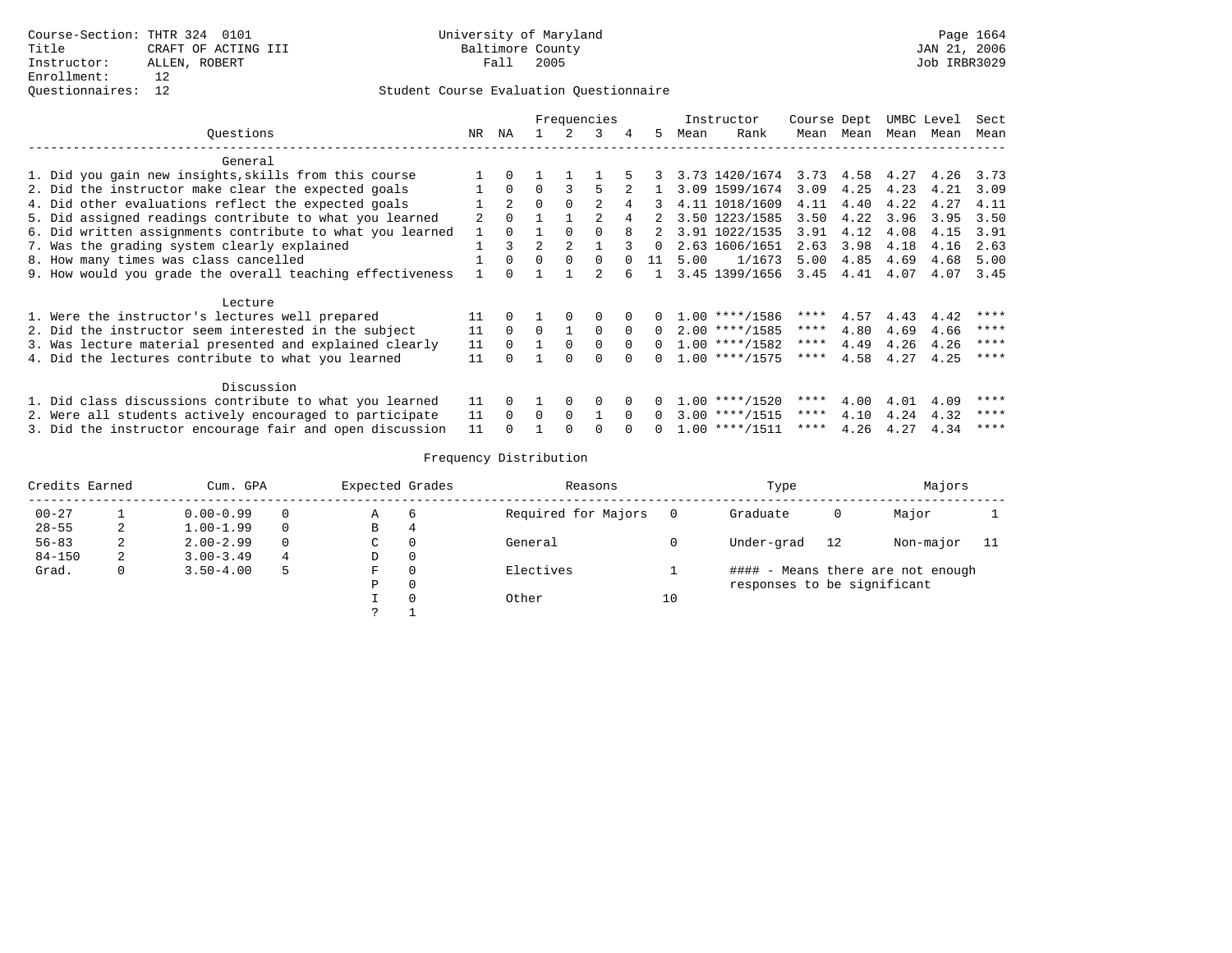|                                                           |    |              |          |          | Frequencies |          |              |      | Instructor       | Course Dept |           | UMBC Level |      | Sect        |
|-----------------------------------------------------------|----|--------------|----------|----------|-------------|----------|--------------|------|------------------|-------------|-----------|------------|------|-------------|
| Ouestions                                                 | NR | ΝA           |          | 2        | 3           | 4        | .5           | Mean | Rank             |             | Mean Mean | Mean Mean  |      | Mean        |
| General                                                   |    |              |          |          |             |          |              |      |                  |             |           |            |      |             |
| 1. Did you gain new insights, skills from this course     |    | $\Omega$     | 0        | $\Omega$ | 0           |          | 10           | 5.00 | 1/1674           | 5.00        | 4.58      | 4.27       | 4.26 | 5.00        |
| 2. Did the instructor make clear the expected goals       | 0  | $\Omega$     | $\Omega$ | $\Omega$ | $\Omega$    | 5        | 5            | 4.50 | 578/1674         | 4.50        | 4.25      | 4.23       | 4.21 | 4.50        |
| 3. Did the exam questions reflect the expected goals      |    |              | $\Omega$ | $\Omega$ | $\Omega$    | 4        | 5            | 4.56 | 517/1423         | 4.56        | 4.60      | 4.27       | 4.27 | 4.56        |
| 4. Did other evaluations reflect the expected goals       |    | $\Omega$     | 0        | $\Omega$ |             |          | б.           | 4.67 | 312/1609         | 4.67        | 4.40      | 4.22       | 4.27 | 4.67        |
| 5. Did assigned readings contribute to what you learned   | 0  | $\Omega$     | $\Omega$ | $\Omega$ |             |          | 8            | 4.70 | 204/1585         | 4.70        | 4.22      | 3.96       | 3.95 | 4.70        |
| 6. Did written assignments contribute to what you learned | 0  | $\Omega$     | U        | $\Omega$ |             | 2        |              | 4.60 | 283/1535         | 4.60        | 4.12      | 4.08       | 4.15 | 4.60        |
| 7. Was the grading system clearly explained               | 0  | $\Omega$     | 0        | $\Omega$ | 3           |          | 4            |      | 4.10 1031/1651   | 4.10        | 3.98      | 4.18       | 4.16 | 4.10        |
| 8. How many times was class cancelled                     | 0  |              | $\Omega$ | $\Omega$ | $\Omega$    | $\Omega$ | 9            | 5.00 | 1/1673           | 5.00        | 4.85      | 4.69       | 4.68 | 5.00        |
| 9. How would you grade the overall teaching effectiveness | 0  | <sup>n</sup> |          | $\cap$   | $\Omega$    |          | 4            | 4.40 | 522/1656         | 4.40        | 4.41      | 4.07       | 4.07 | 4.40        |
| Lecture                                                   |    |              |          |          |             |          |              |      |                  |             |           |            |      |             |
| 1. Were the instructor's lectures well prepared           |    |              |          | $\Omega$ |             |          |              |      | $5.00$ ****/1586 | ****        | 4.57      | 4.43       | 4.42 | $* * * * *$ |
| 2. Did the instructor seem interested in the subject      | 9  | $\Omega$     | $\Omega$ | $\Omega$ | $\Omega$    |          |              |      | $5.00$ ****/1585 | ****        | 4.80      | 4.69       | 4.66 | ****        |
| 3. Was lecture material presented and explained clearly   | 9  | $\Omega$     | 0        | $\Omega$ | $\Omega$    | $\Omega$ |              |      | $5.00$ ****/1582 | ****        | 4.49      | 4.26       | 4.26 | $* * * * *$ |
| 4. Did the lectures contribute to what you learned        | 9  | $\Omega$     | $\Omega$ | $\Omega$ | $\Omega$    | $\Omega$ | $\mathbf{1}$ |      | $5.00$ ****/1575 | ****        | 4.58      | 4.27       | 4.25 | ****        |
| 5. Did audiovisual techniques enhance your understanding  | 9  |              |          |          |             |          |              |      | $5.00$ ****/1380 | ****        | 4.08      | 3.94       | 4.01 | $* * * * *$ |
| Discussion                                                |    |              |          |          |             |          |              |      |                  |             |           |            |      |             |
| 1. Did class discussions contribute to what you learned   | 9  | 0            | U        | $\Omega$ | $\Omega$    |          |              |      | $5.00$ ****/1520 | ****        | 4.00      | 4.01       | 4.09 | ****        |
| 2. Were all students actively encouraged to participate   | 9  | $\mathbf 0$  | $\Omega$ | 0        | $\Omega$    |          |              |      | $5.00$ ****/1515 | $***$ * *   | 4.10      | 4.24       | 4.32 | ****        |
| 3. Did the instructor encourage fair and open discussion  | 9  | 0            |          | $\Omega$ | $\Omega$    |          |              |      | $5.00$ ****/1511 | ****        | 4.26      | 4.27       | 4.34 | ****        |
| 4. Were special techniques successful                     | 9  |              |          |          |             |          |              |      | $5.00$ ****/ 994 | ****        | 4.35      | 3.94       | 3.96 | ****        |

| Credits Earned |          | Cum. GPA      |   | Expected Grades |          | Reasons             |          | Type                        |    | Majors                            |    |
|----------------|----------|---------------|---|-----------------|----------|---------------------|----------|-----------------------------|----|-----------------------------------|----|
| $00 - 27$      | $\Omega$ | $0.00 - 0.99$ |   | Α               | 5        | Required for Majors | $\Omega$ | Graduate                    | 0  | Major                             |    |
| $28 - 55$      | 2        | $1.00 - 1.99$ |   | В               | 2        |                     |          |                             |    |                                   |    |
| $56 - 83$      | 2        | $2.00 - 2.99$ |   | $\sim$<br>◡     |          | General             |          | Under-grad                  | 10 | Non-major                         | 10 |
| $84 - 150$     |          | $3.00 - 3.49$ |   | D               | 0        |                     |          |                             |    |                                   |    |
| Grad.          | 0        | $3.50 - 4.00$ | 2 | F               | 0        | Electives           | 0        |                             |    | #### - Means there are not enough |    |
|                |          |               |   | Ρ               | 0        |                     |          | responses to be significant |    |                                   |    |
|                |          |               |   |                 | $\Omega$ | Other               | 8        |                             |    |                                   |    |
|                |          |               |   | C               |          |                     |          |                             |    |                                   |    |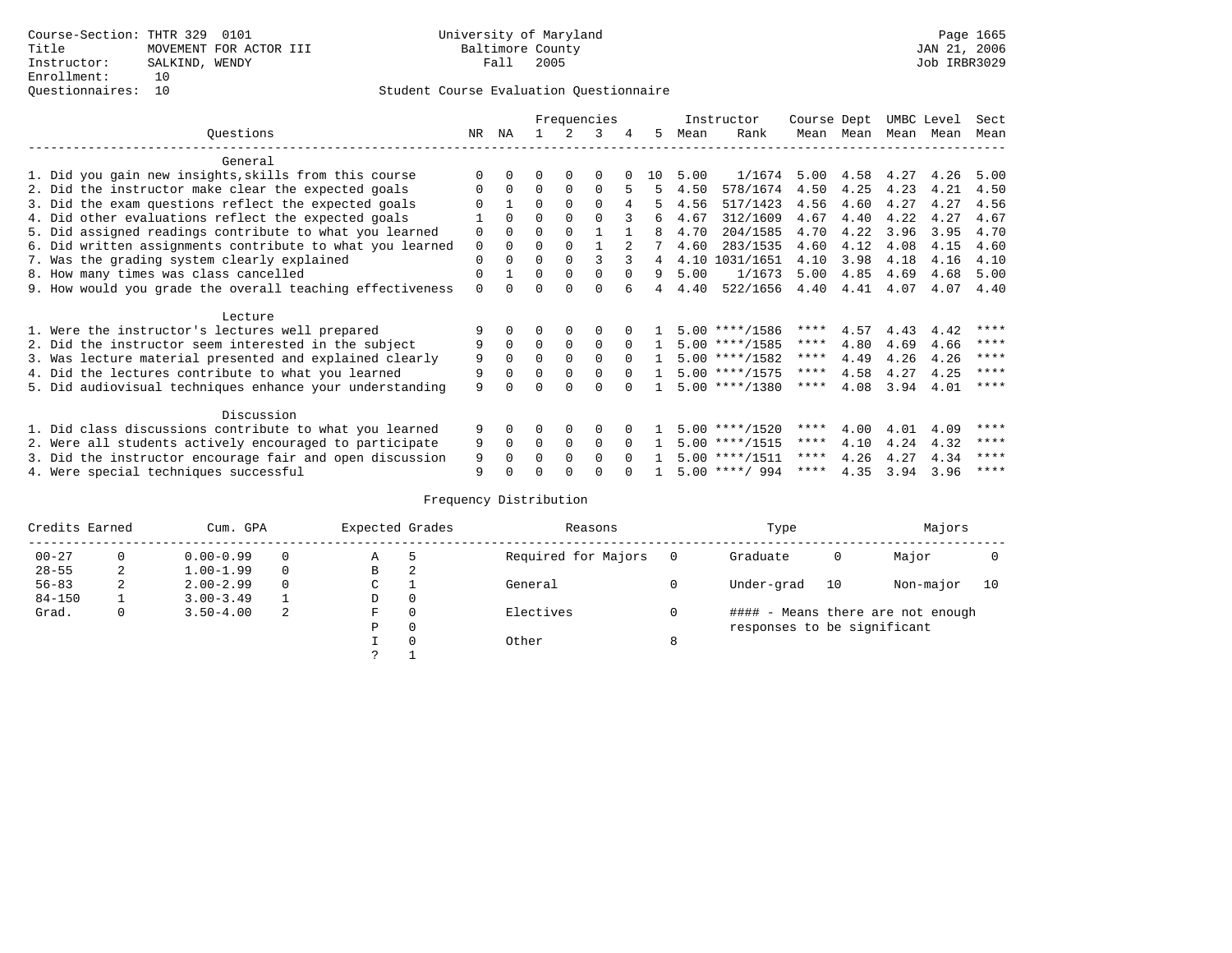|                                                           |              |          |              |          | Frequencies |        |          |      | Instructor       | Course Dept |           |      | UMBC Level | Sect        |
|-----------------------------------------------------------|--------------|----------|--------------|----------|-------------|--------|----------|------|------------------|-------------|-----------|------|------------|-------------|
| Ouestions                                                 | NR.          | ΝA       |              |          | 3           | 4      | 5.       | Mean | Rank             |             | Mean Mean | Mean | Mean       | Mean        |
| General                                                   |              |          |              |          |             |        |          |      |                  |             |           |      |            |             |
| 1. Did you gain new insights, skills from this course     | 0            |          |              |          |             |        | 1 N      | 4.71 | 342/1674         |             | 4.71 4.58 | 4.27 | 4.26       | 4.71        |
| 2. Did the instructor make clear the expected goals       | $\Omega$     | $\Omega$ | $\Omega$     | $\Omega$ |             |        | 11       | 4.71 | 314/1674         | 4.71        | 4.25      | 4.23 | 4.21       | 4.71        |
| 3. Did the exam questions reflect the expected goals      | <sup>n</sup> |          | $\Omega$     | $\Omega$ |             |        | 4        | 4.50 | 575/1423         | 4.50        | 4.60      | 4.27 | 4.27       | 4.50        |
| 4. Did other evaluations reflect the expected goals       | 0            |          | 0            |          |             |        | 11       | 4.85 | 152/1609         | 4.85        | 4.40      | 4.22 | 4.27       | 4.85        |
| 5. Did assigned readings contribute to what you learned   |              | 9        | $\Omega$     |          |             |        |          | 4.50 | $***/1585$       | $***$ * * * | 4.22      | 3.96 | 3.95       | $***$ * * * |
| 6. Did written assignments contribute to what you learned | $\Omega$     | $\cap$   | $\cap$       | $\cap$   |             |        | 1 O      | 4.71 | 200/1535         | 4.71        | 4.12      | 4.08 | 4.15       | 4.71        |
| 7. Was the grading system clearly explained               |              |          | $\Omega$     | $\cap$   |             | ц.     | б.       | 4.42 | 658/1651         | 4.42        | 3.98      | 4.18 | 4.16       | 4.42        |
| 8. How many times was class cancelled                     | $\Omega$     | $\Omega$ | $\Omega$     | $\Omega$ | $\Omega$    |        | 11       | 4.79 | 915/1673         | 4.79        | 4.85      | 4.69 | 4.68       | 4.79        |
| 9. How would you grade the overall teaching effectiveness | ζ            |          |              |          |             |        | 10       | 4.82 | 144/1656         | 4.82        | 4.41      | 4.07 | 4.07       | 4.82        |
| Lecture                                                   |              |          |              |          |             |        |          |      |                  |             |           |      |            |             |
| 1. Were the instructor's lectures well prepared           | 13           | $\Omega$ | $\Omega$     | 0        | $\Omega$    |        |          |      | $5.00$ ****/1586 | ****        | 4.57      | 4.43 | 4.42       | ****        |
| 5. Did audiovisual techniques enhance your understanding  | 13           |          | $\Omega$     | $\Omega$ |             |        | $\Omega$ |      | $3.00$ ****/1380 | ****        | 4.08      | 3.94 | 4.01       | ****        |
| Discussion                                                |              |          |              |          |             |        |          |      |                  |             |           |      |            |             |
| 1. Did class discussions contribute to what you learned   |              |          |              | $\Omega$ |             |        | 1 O      | 4.69 | 274/1520         | 4.69        | 4.00      | 4.01 | 4.09       | 4.69        |
| 2. Were all students actively encouraged to participate   | $\mathbf{1}$ | $\Omega$ | $\Omega$     | $\Omega$ | $\Omega$    | $\cap$ | 13       | 5.00 | 1/1515           | 5.00        | 4.10      | 4.24 | 4.32       | 5.00        |
| 3. Did the instructor encourage fair and open discussion  |              |          | <sup>n</sup> | $\cap$   | $\cap$      |        |          | 4.85 | 312/1511         | 4.85        | 4.26      | 4.27 | 4.34       | 4.85        |
| 4. Were special techniques successful                     |              |          |              |          |             |        | 11       | 4.92 | 70/994           | 4.92        | 4.35      | 3.94 | 3.96       | 4.92        |

| Credits Earned |   | Cum. GPA      |   |             | Expected Grades | Reasons             |        | Type                        |    | Majors                            |    |
|----------------|---|---------------|---|-------------|-----------------|---------------------|--------|-----------------------------|----|-----------------------------------|----|
| $00 - 27$      | 2 | $0.00 - 0.99$ |   | Α           | 10              | Required for Majors |        | Graduate                    | 0  | Major                             |    |
| $28 - 55$      | 0 | $1.00 - 1.99$ |   | В           |                 |                     |        |                             |    |                                   |    |
| $56 - 83$      |   | $2.00 - 2.99$ |   | $\sim$<br>◡ | 0               | General             |        | Under-grad                  | 14 | Non-major                         | 13 |
| $84 - 150$     |   | $3.00 - 3.49$ | 4 | D           | 0               |                     |        |                             |    |                                   |    |
| Grad.          | 0 | $3.50 - 4.00$ | 2 | F           | 0               | Electives           |        |                             |    | #### - Means there are not enough |    |
|                |   |               |   | Ρ           | 0               |                     |        | responses to be significant |    |                                   |    |
|                |   |               |   |             | 0               | Other               | $\sim$ |                             |    |                                   |    |
|                |   |               |   | C           | $\Omega$        |                     |        |                             |    |                                   |    |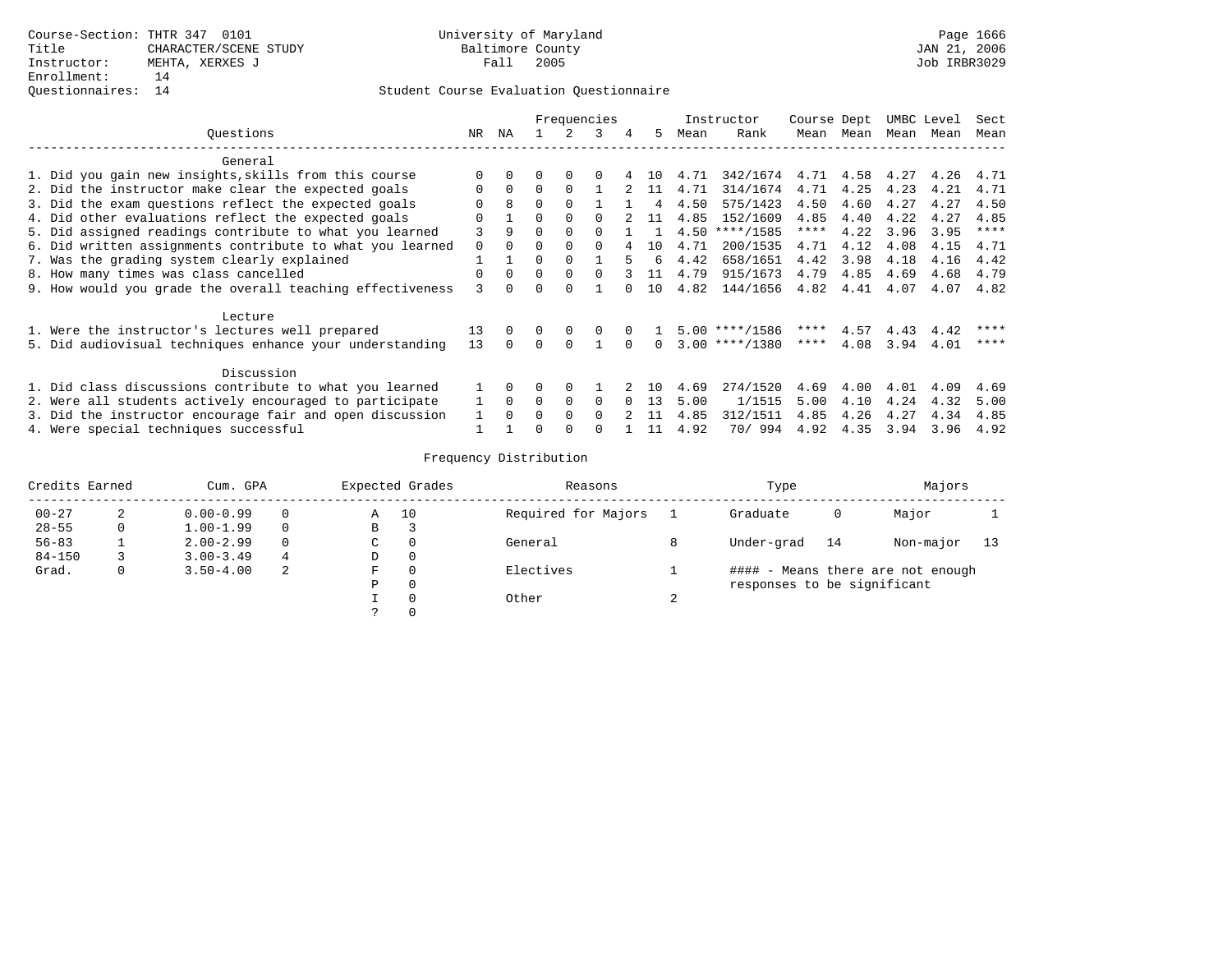|                                                           |     |              |                | Frequencies |          |          |              |      | Instructor     | Course Dept |           | UMBC Level |      | Sect |
|-----------------------------------------------------------|-----|--------------|----------------|-------------|----------|----------|--------------|------|----------------|-------------|-----------|------------|------|------|
| Ouestions                                                 | NR. | ΝA           |                |             | 3        | 4        | 5.           | Mean | Rank           |             | Mean Mean | Mean       | Mean | Mean |
| General                                                   |     |              |                |             |          |          |              |      |                |             |           |            |      |      |
| 1. Did you gain new insights, skills from this course     | 6   |              |                |             |          |          | -11          |      | 4.18 1046/1674 | 4.18        | 4.58      | 4.27       | 4.26 | 4.18 |
| 2. Did the instructor make clear the expected goals       | 6   | $\Omega$     | $\Omega$       |             |          | 3        | 8            |      | 4.06 1111/1674 | 4.06        | 4.25      | 4.23       | 4.21 | 4.06 |
| 3. Did the exam questions reflect the expected goals      | б   |              |                | $\Omega$    |          |          | 12           | 4.50 | 575/1423       | 4.50        | 4.60      | 4.27       | 4.27 | 4.50 |
| 4. Did other evaluations reflect the expected goals       | 6   |              |                |             |          |          | <sup>8</sup> |      | 4.06 1055/1609 | 4.06        | 4.40      | 4.22       | 4.27 | 4.06 |
| 5. Did assigned readings contribute to what you learned   | 6   | $\Omega$     | $\Omega$       | $\Omega$    | $\cap$   |          | 14           | 4.82 | 126/1585       | 4.82        | 4.22      | 3.96       | 3.95 | 4.82 |
| 6. Did written assignments contribute to what you learned | 6   | $\Omega$     |                |             |          |          | 10           | 4.24 | 691/1535       | 4.24        | 4.12      | 4.08       | 4.15 | 4.24 |
| 7. Was the grading system clearly explained               | 6   | $\Omega$     |                | $\Omega$    |          |          | 12           | 4.53 | 497/1651       | 4.53        | 3.98      | 4.18       | 4.16 | 4.53 |
| 8. How many times was class cancelled                     | 6   | $\Omega$     | $\Omega$       | $\Omega$    | $\Omega$ | 11       | 6            |      | 4.35 1347/1673 | 4.35        | 4.85      | 4.69       | 4.68 | 4.35 |
| 9. How would you grade the overall teaching effectiveness | 7   | <sup>n</sup> | ∩              |             |          |          | 8            | 4.31 | 641/1656       | 4.31        | 4.41      | 4.07       | 4.07 | 4.31 |
| Lecture                                                   |     |              |                |             |          |          |              |      |                |             |           |            |      |      |
| 1. Were the instructor's lectures well prepared           |     |              |                |             |          |          | 1 N          |      | 4.38 1034/1586 | 4.38        | 4.57      | 4.43       | 4.42 | 4.38 |
| 2. Did the instructor seem interested in the subject      | 7   | $\Omega$     | $\Omega$       | $\Omega$    |          | $\Omega$ | 15           | 4.88 | 640/1585       | 4.88        | 4.80      | 4.69       | 4.66 | 4.88 |
| 3. Was lecture material presented and explained clearly   | 8   | $\Omega$     | $\Omega$       |             |          |          | 9            | 4.40 | 777/1582       | 4.40        | 4.49      | 4.26       | 4.26 | 4.40 |
| 4. Did the lectures contribute to what you learned        |     | $\Omega$     | $\mathfrak{D}$ | $\Omega$    |          |          | 12           | 4.31 | 905/1575       | 4.31        | 4.58      | 4.27       | 4.25 | 4.31 |
| 5. Did audiovisual techniques enhance your understanding  | 7   |              |                | $\cap$      |          |          | 10           | 4.29 | 463/1380       | 4.29        | 4.08      | 3.94       | 4.01 | 4.29 |
| Discussion                                                |     |              |                |             |          |          |              |      |                |             |           |            |      |      |
| 1. Did class discussions contribute to what you learned   | 9   | 0            |                |             |          |          | 1 ∩          | 4.36 | 555/1520       | 4.36        | 4.00      | 4.01       | 4.09 | 4.36 |
| 2. Were all students actively encouraged to participate   | 9   | $\Omega$     | $\Omega$       | $\Omega$    |          |          | 11           | 4.71 | 432/1515       | 4.71        | 4.10      | 4.24       | 4.32 | 4.71 |
| 3. Did the instructor encourage fair and open discussion  | 9   | $\Omega$     | O              |             |          |          | 1 O          | 4.50 | 642/1511       | 4.50        | 4.26      | 4.27       | 4.34 | 4.50 |
| 4. Were special techniques successful                     | 9   |              |                |             |          |          | 8            | 3.93 | 549/994        | 3.93        | 4.35      | 3.94       | 3.96 | 3.93 |

| Credits Earned |          | Cum. GPA      |   | Expected Grades |          | Reasons             |          | Type                        |     | Majors                            |    |
|----------------|----------|---------------|---|-----------------|----------|---------------------|----------|-----------------------------|-----|-----------------------------------|----|
| $00 - 27$      | $\Omega$ | $0.00 - 0.99$ |   | А               | 4        | Required for Majors | $\Omega$ | Graduate                    | 0   | Major                             |    |
| $28 - 55$      | ᅩ        | $1.00 - 1.99$ |   | В               |          |                     |          |                             |     |                                   |    |
| $56 - 83$      |          | $2.00 - 2.99$ | 2 | $\sim$<br>◡     | 4        | General             |          | Under-grad                  | -23 | Non-major                         | 19 |
| $84 - 150$     | 6        | $3.00 - 3.49$ |   | D               | 0        |                     |          |                             |     |                                   |    |
| Grad.          | 0        | $3.50 - 4.00$ | 4 | F               | 0        | Electives           |          |                             |     | #### - Means there are not enough |    |
|                |          |               |   | Ρ               | 0        |                     |          | responses to be significant |     |                                   |    |
|                |          |               |   |                 | $\Omega$ | Other               | Q        |                             |     |                                   |    |
|                |          |               |   |                 |          |                     |          |                             |     |                                   |    |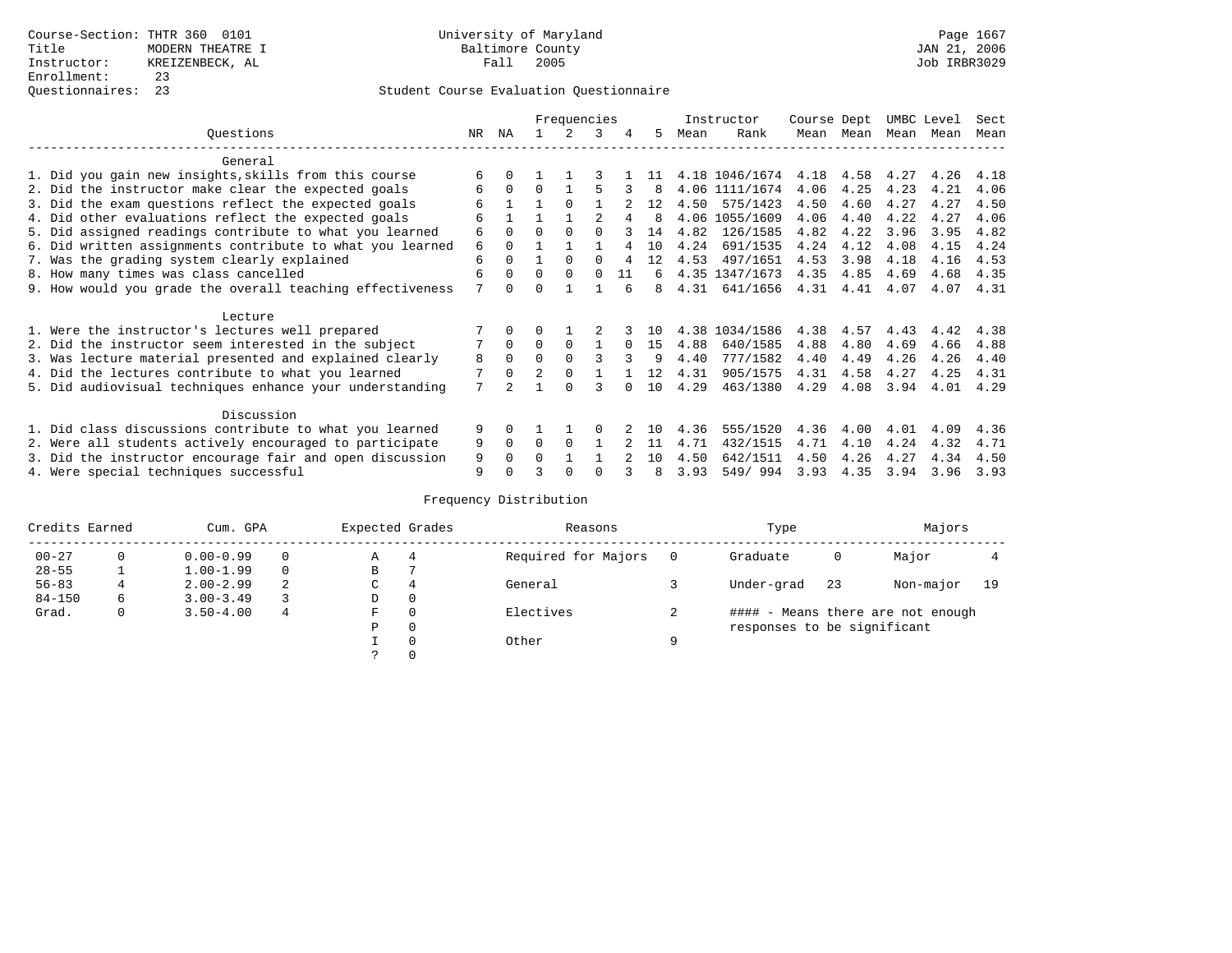|                                                          |    | Frequencies |        |          |          |          |    | Instructor |                                     |      | Course Dept UMBC Level |      | Sect |             |
|----------------------------------------------------------|----|-------------|--------|----------|----------|----------|----|------------|-------------------------------------|------|------------------------|------|------|-------------|
| Ouestions                                                | NR | NA          |        |          |          |          | 5. | Mean       | Rank                                | Mean | Mean                   | Mean | Mean | Mean        |
| General                                                  |    |             |        |          |          |          |    |            |                                     |      |                        |      |      |             |
| 1. Did you gain new insights, skills from this course    |    |             |        | $\Omega$ |          |          |    |            | 1 4.50 607/1674 4.50 4.58 4.27 4.26 |      |                        |      |      | 4.50        |
| 2. Did the instructor make clear the expected goals      |    | $\Omega$    | $\cap$ | $\Omega$ |          | $\Omega$ |    |            | 4.00 1146/1674 4.00                 |      | 4.25 4.23              |      | 4.21 | 4.00        |
| 4. Did other evaluations reflect the expected goals      |    |             | $\cap$ | $\Omega$ | $\Omega$ | $\Omega$ |    |            | $5.00$ ****/1609                    | **** | 4.40                   | 4.22 | 4.27 | ****        |
| 5. Did assigned readings contribute to what you learned  |    |             |        | $\Omega$ |          |          |    |            | $0, 4.00$ ****/1585                 | **** | 4.22                   | 3.96 | 3.95 | ****        |
| 7. Was the grading system clearly explained              |    |             |        |          |          |          |    |            | $0$ 3.50 1442/1651 3.50             |      | 3.98                   | 4.18 | 4.16 | 3.50        |
| 8. How many times was class cancelled                    |    |             | $\cap$ | $\Omega$ | $\Omega$ |          |    | 2 5.00     | 1/1673 5.00                         |      | 4.85 4.69              |      | 4.68 | 5.00        |
| Discussion                                               |    |             |        |          |          |          |    |            |                                     |      |                        |      |      |             |
| 1. Did class discussions contribute to what you learned  | 4  |             |        |          | $\Omega$ | $\Omega$ |    |            | $5.00$ ****/1520                    | **** | 4.00                   | 4.01 | 4.09 | $***$ * * * |
| 2. Were all students actively encouraged to participate  |    |             |        | $\Omega$ | $\Omega$ | $\Omega$ |    |            | $5.00$ ****/1515                    | **** | 4.10                   | 4.24 | 4.32 | ****        |
| 3. Did the instructor encourage fair and open discussion | 4  | $\Omega$    |        | $\Omega$ | $\Omega$ | $\Omega$ |    |            | 5.00 ****/1511                      | **** | 4.26                   | 4.27 | 4.34 | ****        |
| 4. Were special techniques successful                    |    |             |        |          |          |          |    |            | $5.00$ ****/ 994                    | **** | 4.35                   | 3.94 | 3.96 | $***$ * * * |

| Credits Earned |          | Cum. GPA      | Expected Grades |   | Reasons             | Type                        |   | Majors                            |  |
|----------------|----------|---------------|-----------------|---|---------------------|-----------------------------|---|-----------------------------------|--|
| $00 - 27$      | 0        | $0.00 - 0.99$ | Α               | 2 | Required for Majors | Graduate                    | 0 | Major                             |  |
| $28 - 55$      | $\Omega$ | $1.00 - 1.99$ | В               | 0 |                     |                             |   |                                   |  |
| $56 - 83$      | 0        | $2.00 - 2.99$ | $\sim$<br>◡     | 0 | General             | Under-grad                  | ל | Non-major                         |  |
| $84 - 150$     | 0        | $3.00 - 3.49$ | D               | 0 |                     |                             |   |                                   |  |
| Grad.          | 0        | $3.50 - 4.00$ | F               |   | Electives           |                             |   | #### - Means there are not enough |  |
|                |          |               | Ρ               | 0 |                     | responses to be significant |   |                                   |  |
|                |          |               |                 | 0 | Other               |                             |   |                                   |  |
|                |          |               | C.              |   |                     |                             |   |                                   |  |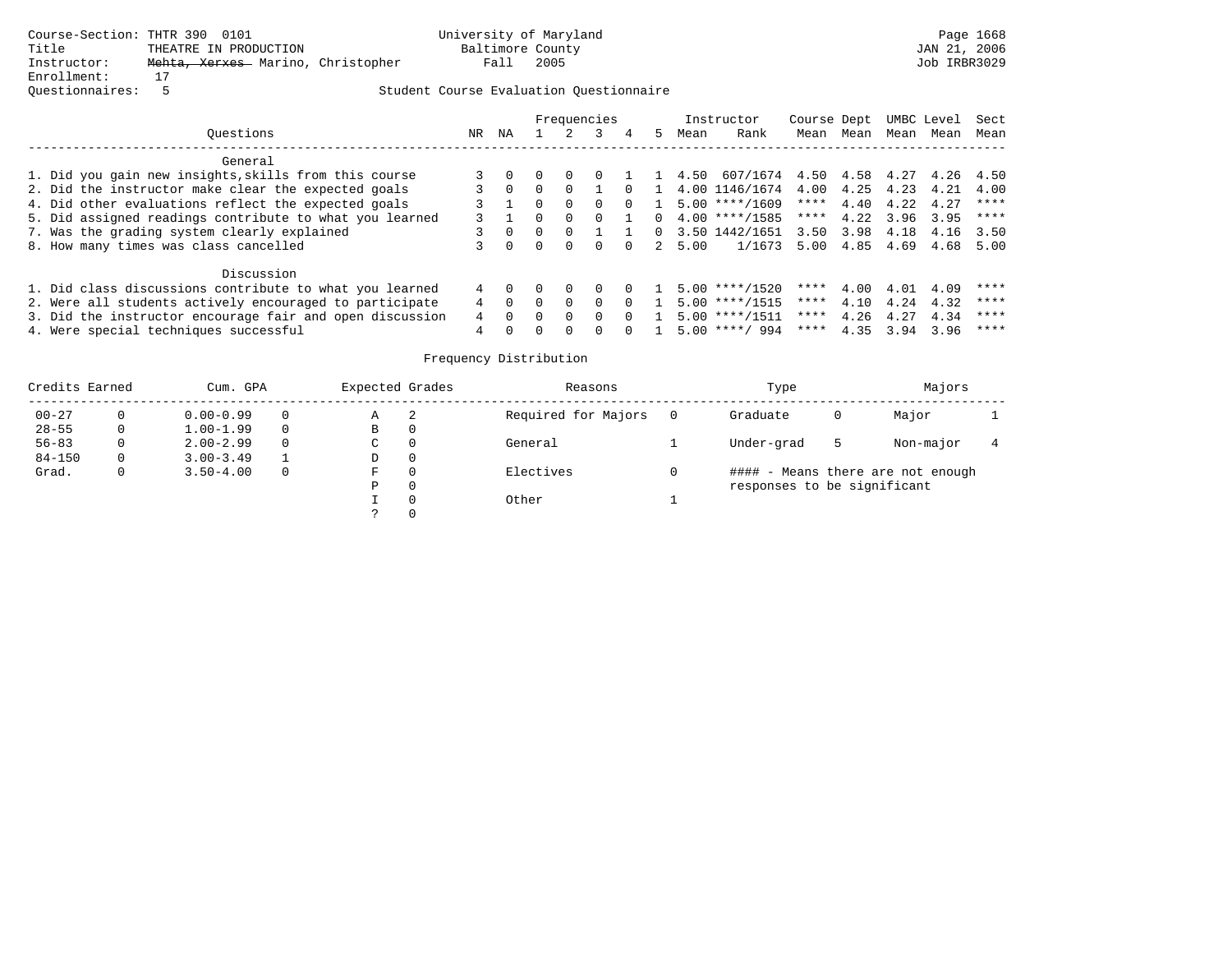|                                                           |                |              |              |              | Frequencies  |              |              |      | Instructor     | Course Dept |                     |      | UMBC Level | Sect |
|-----------------------------------------------------------|----------------|--------------|--------------|--------------|--------------|--------------|--------------|------|----------------|-------------|---------------------|------|------------|------|
| Ouestions                                                 | NR             | ΝA           | $\mathbf{1}$ | 2            | 3            |              | 5.           | Mean | Rank           |             | Mean Mean Mean Mean |      |            | Mean |
| General                                                   |                |              |              |              |              |              |              |      |                |             |                     |      |            |      |
| 1. Did you gain new insights, skills from this course     |                |              |              |              |              |              |              |      | 2.67 1656/1674 | 2.67        | 4.58                | 4.27 | 4.42       | 2.67 |
| 2. Did the instructor make clear the expected goals       | 0              | 0            | O            |              |              | <sup>0</sup> |              |      | 3.33 1559/1674 | 3.33        | 4.25                | 4.23 | 4.31       | 3.33 |
| 4. Did other evaluations reflect the expected goals       | $\Omega$       | 2            | $\Omega$     | $\Omega$     | $\Omega$     | 1            | 0            |      | 4.00 1094/1609 | 4.00        | 4.40                | 4.22 | 4.30       | 4.00 |
|                                                           | $\Omega$       |              | $\Omega$     | $\Omega$     | $\Omega$     | $\Omega$     |              | 5.00 | 1/1585         | 5.00        | 4.22                | 3.96 | 4.01       | 5.00 |
| 5. Did assigned readings contribute to what you learned   |                |              | $\Omega$     | $\Omega$     |              |              |              |      | 870/1535       |             |                     |      |            |      |
| 6. Did written assignments contribute to what you learned | 0              |              |              |              |              | $\Omega$     |              | 4.00 |                | 4.00        | 4.12                | 4.08 | 4.18       | 4.00 |
| 7. Was the grading system clearly explained               | 0              | 2            |              | $\Omega$     | $\Omega$     |              | $\Omega$     |      | 1.00 1651/1651 | 1.00        | 3.98                | 4.18 | 4.23       | 1.00 |
| 8. How many times was class cancelled                     | $\Omega$       |              | $\Omega$     | $\Omega$     | $\Omega$     | $\Omega$     | 2            | 5.00 | 1/1673         | 5.00        | 4.85                | 4.69 | 4.67       | 5.00 |
| 9. How would you grade the overall teaching effectiveness | $\mathbf{1}$   | $\cap$       | $\Omega$     | $\cap$       | $\Omega$     | $\mathbf{1}$ | $\mathbf{1}$ | 4.50 | 381/1656       | 4.50        | 4.41                | 4.07 | 4.19       | 4.50 |
| Lecture                                                   |                |              |              |              |              |              |              |      |                |             |                     |      |            |      |
| 2. Did the instructor seem interested in the subject      | 2              |              | 0            |              | 0            |              |              |      | 4.00 1472/1585 | 4.00        | 4.80                | 4.69 | 4.76       | 4.00 |
| 3. Was lecture material presented and explained clearly   | 2              | 0            | $\Omega$     | $\Omega$     | $\Omega$     |              | 0            |      | 4.00 1129/1582 | 4.00        | 4.49                | 4.26 | 4.31       | 4.00 |
| 4. Did the lectures contribute to what you learned        | 2              | $\Omega$     | 0            | 0            | $\mathbf 0$  | $\Omega$     | $\mathbf{1}$ | 5.00 | 1/1575         | 5.00        | 4.58                | 4.27 | 4.35       | 5.00 |
| 5. Did audiovisual techniques enhance your understanding  | $\overline{a}$ | $\cap$       | $\Omega$     | $\Omega$     | $\mathbf{1}$ | $\Omega$     | 0            |      | 3.00 1217/1380 | 3.00        | 4.08                | 3.94 | 4.04       | 3.00 |
|                                                           |                |              |              |              |              |              |              |      |                |             |                     |      |            |      |
| Discussion                                                |                |              |              |              |              |              |              |      |                |             |                     |      |            |      |
| 1. Did class discussions contribute to what you learned   |                |              |              |              |              |              |              |      | 3.00 1353/1520 | 3.00        | 4.00                | 4.01 | 4.18       | 3.00 |
| 2. Were all students actively encouraged to participate   | 2              | 0            | $\mathbf 0$  | $\mathbf{1}$ | $\mathbf 0$  | 0            | $\Omega$     |      | 2.00 1493/1515 | 2.00        | 4.10                | 4.24 | 4.40       | 2.00 |
| 3. Did the instructor encourage fair and open discussion  | 2              | $\Omega$     | $\Omega$     | $\Omega$     | $\mathbf{1}$ | $\Omega$     | $\Omega$     |      | 3.00 1420/1511 | 3.00        | 4.26                | 4.27 | 4.45       | 3.00 |
| 4. Were special techniques successful                     | $\overline{a}$ | <sup>0</sup> | $\cap$       | $\cap$       |              | $\Omega$     | 0            | 3.00 | 881/994        | 3.00        | 4.35                | 3.94 | 4.19       | 3.00 |
| Field Work                                                |                |              |              |              |              |              |              |      |                |             |                     |      |            |      |
| 1. Did field experience contribute to what you learned    |                |              | 0            | 0            | 0            |              |              | 5.00 | 1/<br>76       | 5.00        | 5.00                | 3.98 | 4.86       | 5.00 |
| 2. Did you clearly understand your evaluation criteria    |                | 0            | 0            | $\Omega$     | 1            | $\Omega$     | $\Omega$     | 3.00 | 77<br>63/      | 3.00        | 4.50                | 3.93 | 4.24       | 3.00 |
| 3. Was the instructor available for consultation          |                | <sup>0</sup> | $\Omega$     | $\Omega$     | $\Omega$     | $\Omega$     | 1.           | 5.00 | 1/<br>53       | 5.00        | 5.00                | 4.45 | 4.86       | 5.00 |
| 4. To what degree could you discuss your evaluations      |                | 0            | $\Omega$     | $\Omega$     |              | $\Omega$     | 0            | 3.00 | 48<br>43/      | 3.00        | 4.00                | 4.12 | 4.13       | 3.00 |
| 5. Did conferences help you carry out field activities    |                |              |              |              | $\cap$       |              |              | 4.00 | 34/<br>49      | 4.00        | 4.75                | 4.27 | 4.48       | 4.00 |

| Credits Earned |   | Cum. GPA      |          | Expected Grades |          | Reasons             |     | Type                        |   | Majors                            |  |
|----------------|---|---------------|----------|-----------------|----------|---------------------|-----|-----------------------------|---|-----------------------------------|--|
| $00 - 27$      |   | $0.00 - 0.99$ | $\Omega$ | Α               |          | Required for Majors | - 0 | Graduate                    | 0 | Major                             |  |
| $28 - 55$      | 0 | $1.00 - 1.99$ | $\Omega$ | в               | 0        |                     |     |                             |   |                                   |  |
| $56 - 83$      | 0 | $2.00 - 2.99$ |          | C               | $\Omega$ | General             |     | Under-grad                  |   | Non-major                         |  |
| $84 - 150$     | 2 | $3.00 - 3.49$ |          | D               | 0        |                     |     |                             |   |                                   |  |
| Grad.          | 0 | $3.50 - 4.00$ |          | F.              |          | Electives           |     |                             |   | #### - Means there are not enough |  |
|                |   |               |          | Ρ               | $\Omega$ |                     |     | responses to be significant |   |                                   |  |
|                |   |               |          |                 |          | Other               |     |                             |   |                                   |  |
|                |   |               |          |                 |          |                     |     |                             |   |                                   |  |